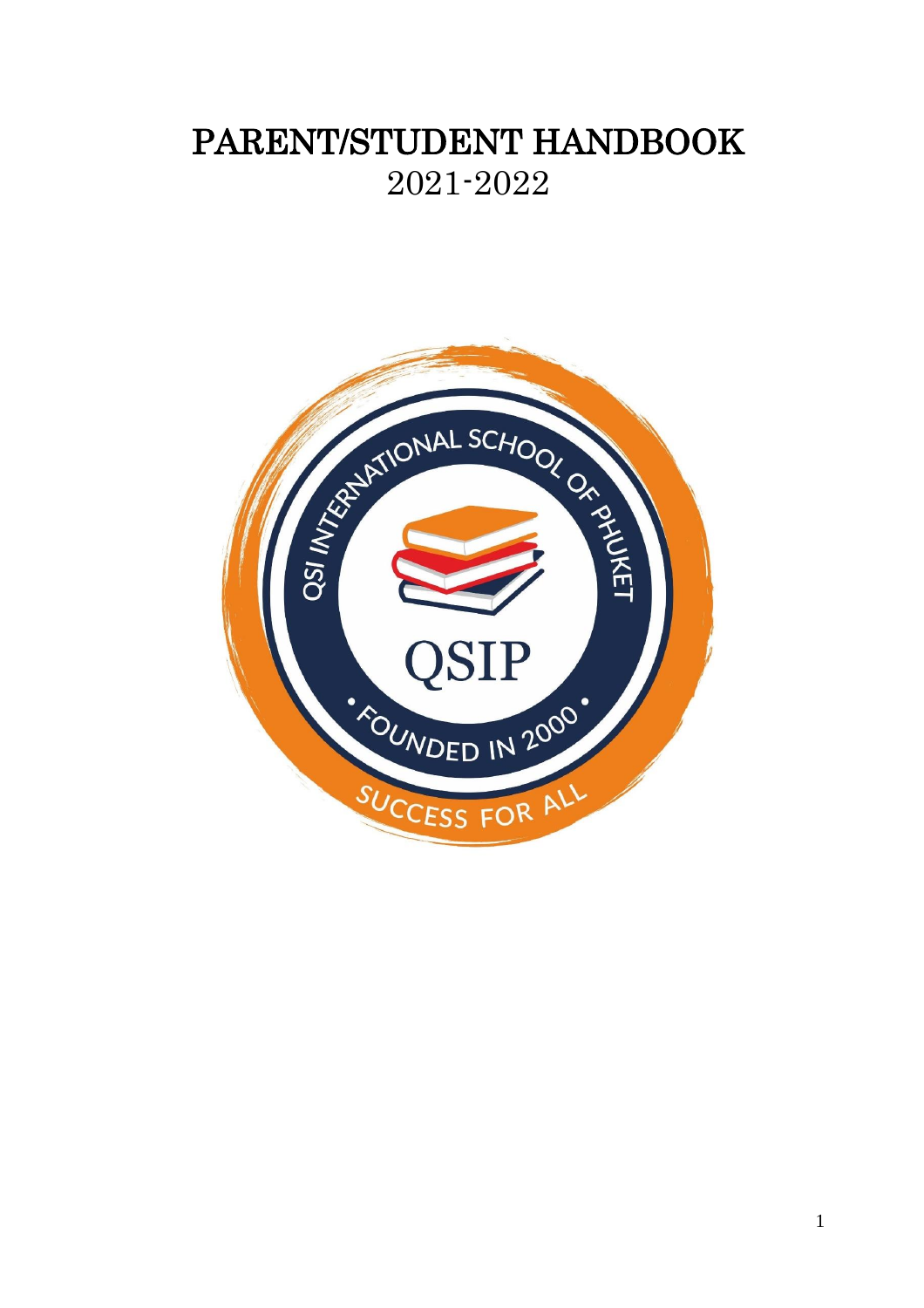Dear QSI International School of Phuket Families,

A warm welcome to QSI International School of Phuket!

Our school is a special place where children from all over the world come together to learn, grow, and become amazing people. Our student-centered approach to education provides children with a supportive learning environment built to both enrich and assist in all subject areas. Our qualified faculty is dedicated to helping each child reach their potential. Beyond our rigorous educational curriculum, the Success Orientations of Trustworthiness, Responsibility, Kindness & Politeness, Independent Endeavor, Aesthetic Appreciation, Group Interaction, and Concern for Others keep our school focused on positive character development throughout the year. These traits are taught and integrated into all aspects of QSI life. Please use this handbook as a guide to life in our school.

We welcome you to an outstanding year of learning and growing!

Sincerely,

Heather Townsend Director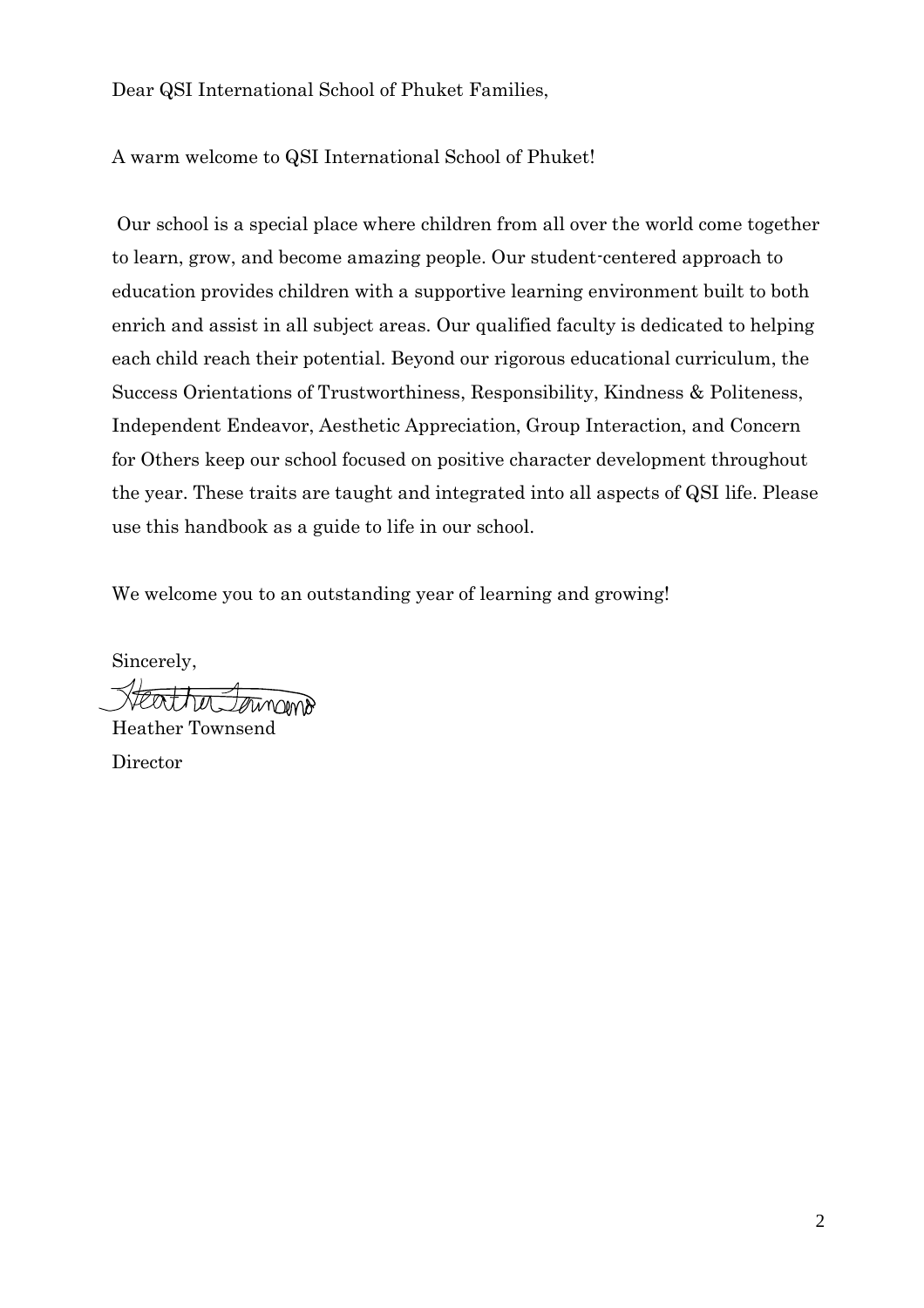# TABLE OF CONTENTS  $2021/22$  QSI PHUKET PARENT/STUDENT HANDBOOK

| $\overline{\mathbf{c}}$ |
|-------------------------|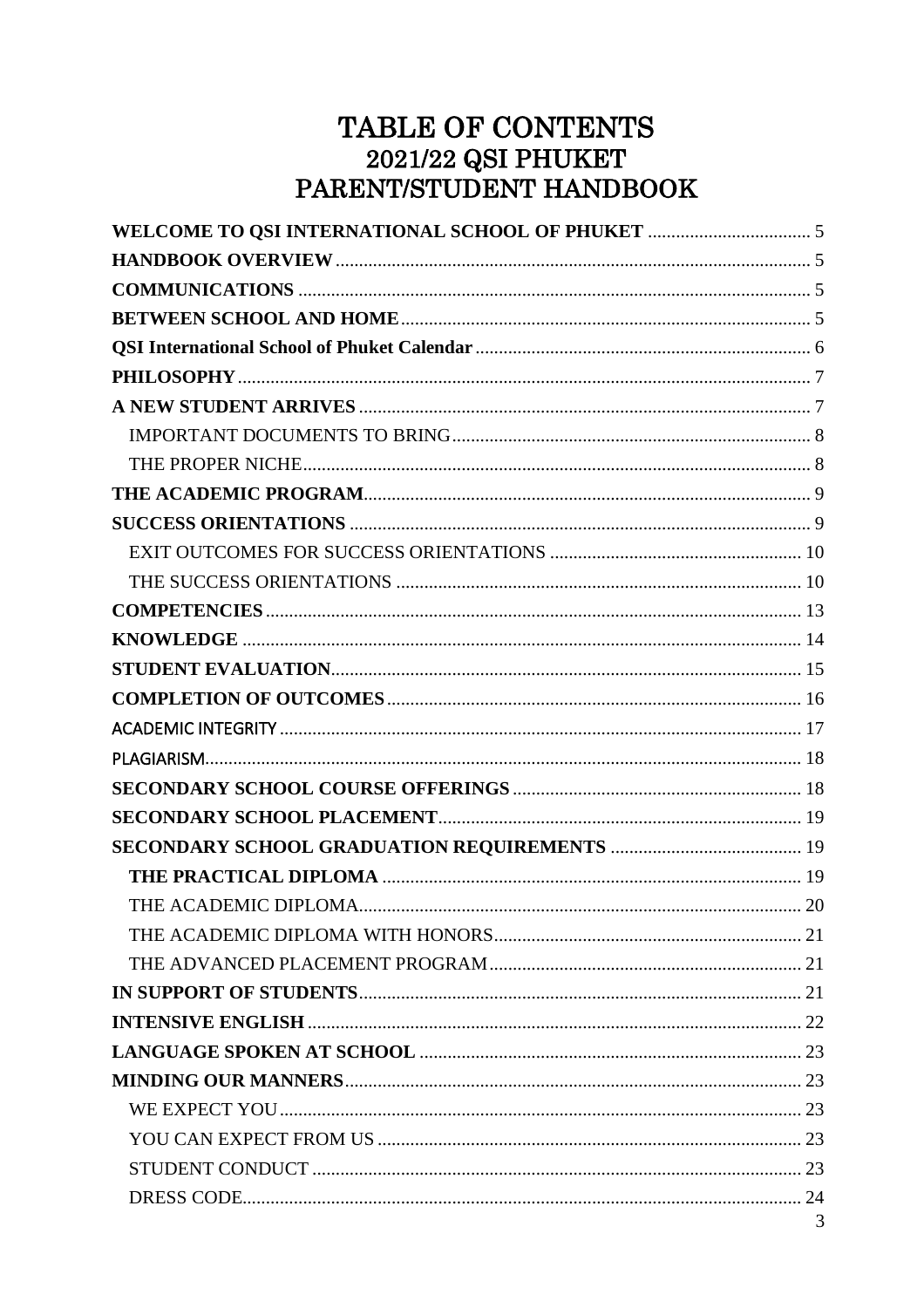| <b>CHILD PROTECTION INTRODUCTORY LETTER TO SCHOOL COMMUNITY 35</b> |  |
|--------------------------------------------------------------------|--|
|                                                                    |  |
| COMPUTER AND INTERNET ACCETABLE USE POLICY AND AGREEMENT (AUP)  40 |  |
|                                                                    |  |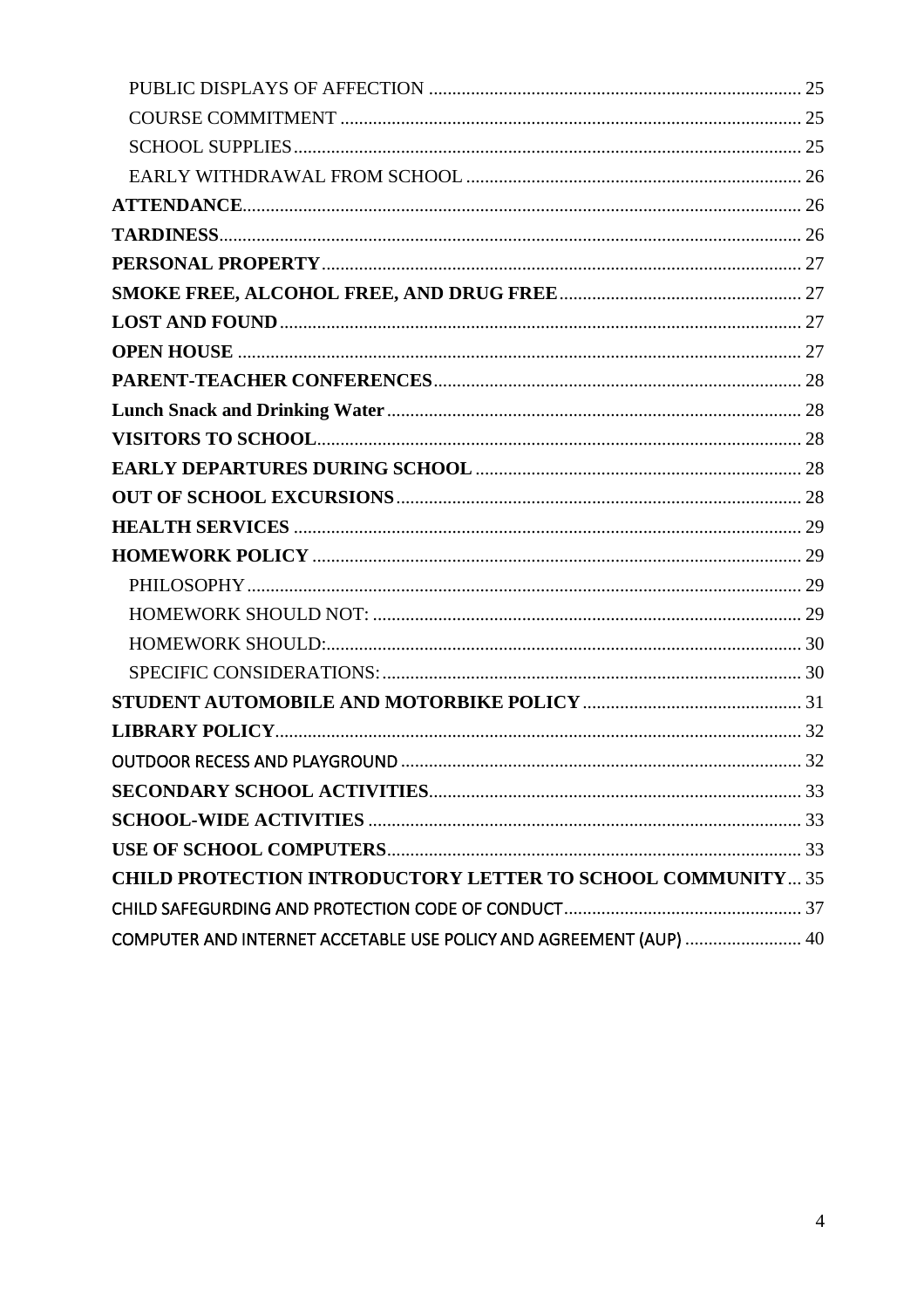

## WELCOME TO QSI INTERNATIONAL SCHOOL OF PHUKET

QSI International School of Phuket (QSIP) welcomes you to a new school year. QSIP believes in a personalized approach to instruction leading to mastery within a positive, enjoyable learning environment. Founded in 2000 as a member of Quality Schools International, its fundamental goal is to prepare students not only for successful further schooling, but also for the challenging difficulties which will be encountered in the changing social, economic, and political environment of the modern world.

QSIP offers you a challenging academic curriculum that includes a full complement of courses for students from two years of age through secondary (high school). Studies are tailored to meet individual needs to ensure success and mastery. QSIP is accredited by the Middle States Association, and upon graduation, all of our students receive a diploma that colleges and universities around the world recognize.

## HANDBOOK OVERVIEW

This handbook is intended for both new and continuing QSI International School of Phuket students. We especially welcome our new families and hope this handbook will offer you adequate information about our program. Although our returning students may be acquainted with much of the handbook's information, we ask you to review it in preparation for the coming year.

We are delighted to have you with us and hope you will always feel welcome at QSI International School of Phuket.

We want to stress that communication is the most important aspect of a successful school. Please help us ensure that ours is an open and honest environment.

## **COMMUNICATIONS**

## BETWEEN SCHOOL AND HOME

The administration produces a newsletter to keep students and parents informed of the things happening at school. Newsletters are e-mailed to parents with e-mail addresses.

If you do not have an e-mail address, a hard copy can be sent home with your child. Five times a year, students are given a printout of their status reports to be given to their parents. Two times a year, teachers write Personal Narratives that are sent home with the status report. Parent/Teacher conferences are held two times during the year.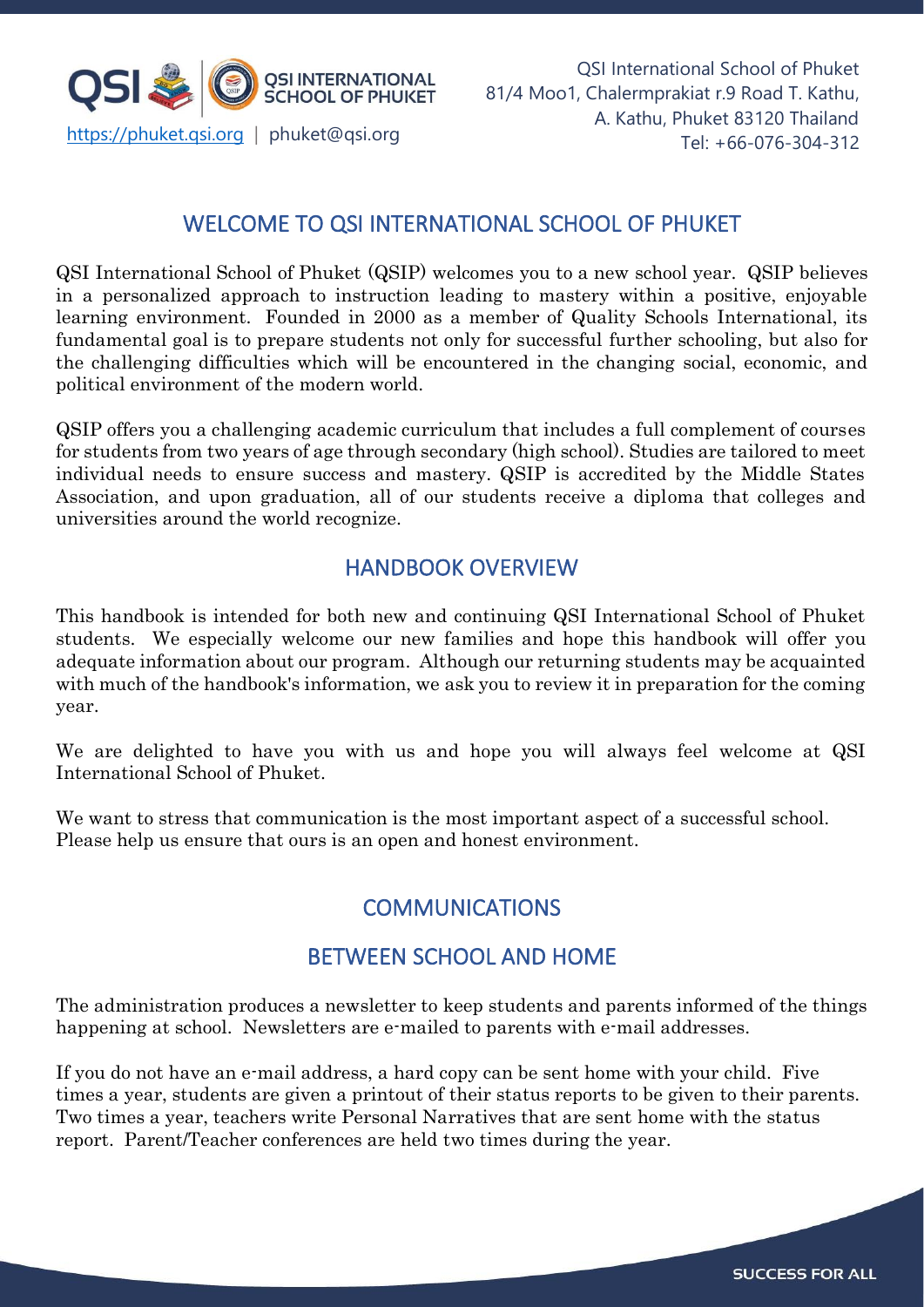

QSI International School of Phuket 81/4 Moo1, Chalermprakiat r.9 Road T. Kathu, A. Kathu, Phuket 83120 Thailand Tel: +66-076-304-312 https://phuket.qsi.org | phuket@qsi.org

## QSI International School of Phuket Calendar

### 2021-2022 School Calendar

| Term 1     |                              |
|------------|------------------------------|
| First Day: | 19 August 2021<br>(THURSDAY) |
| Last Day:  | 10 December 2021<br>(FRIDAY) |

Number of School Days: 74

#### Term 2

| First Day: | 04 January 2022<br>(TUESDAY) |
|------------|------------------------------|
| Last Day:  | 25 March 2022<br>(FRIDAY)    |
|            | Number of School Days:<br>54 |

#### Term 3

| First Day: | 28 March 2022<br>(MONDAY) |
|------------|---------------------------|
| Last Day:  | 17 June 2022<br>(FRIDAY)  |

Number of School Days: 52

#### General Information

The school week is MONDAY - FRIDAY

Total Number of School Days: 180

#### Quintile 1

| __________ |                      |
|------------|----------------------|
|            | First Day: 19 August |
|            | Last Day: 07 October |
| Holidays:  |                      |
|            |                      |

#### Quintile 2

| First Day: | 08 October                                    |          |          |  |
|------------|-----------------------------------------------|----------|----------|--|
| Last Day:  | 08 December                                   |          |          |  |
| Holidays:  | King Bhumibol Adulyadej Memorial<br>Day       | $13$ Oct |          |  |
|            | Chulalongkorn/Mid-Term Break                  | $25$ Oct | $29$ Oct |  |
|            | Regional Professional Development             | $19$ Nov | $20$ Nov |  |
|            | King's Rama 9's Birthday (Substitute)<br>day) | 06 Dec   |          |  |

#### Quintile 3

| , amnunc o              |                                 |          |           |  |
|-------------------------|---------------------------------|----------|-----------|--|
| First Day:<br>Last Day: | 09 December<br>18 February      |          |           |  |
| Holidays:               | Winter Break                    | $13$ Dec | $0.3$ Jan |  |
|                         | Professional Development        | $19$ Feb |           |  |
|                         | Chinese New Year/Mid-Term Break | $21$ Feb | $25$ Feb  |  |
|                         |                                 |          |           |  |

## Quintile 4 First Day: 28 February Last Day: 25 April Holidays: Songkran Festival 11 Apr 15 Apr

| Quintile 5              |                                                                |                                |  |
|-------------------------|----------------------------------------------------------------|--------------------------------|--|
| First Day:<br>Last Day: | 26 April<br>17 June                                            |                                |  |
| Holidays:               | Labour Day<br>Royal Ploughing Ceremony Day<br>Queen's Birthday | $02$ May<br>13 May<br>$03$ Jun |  |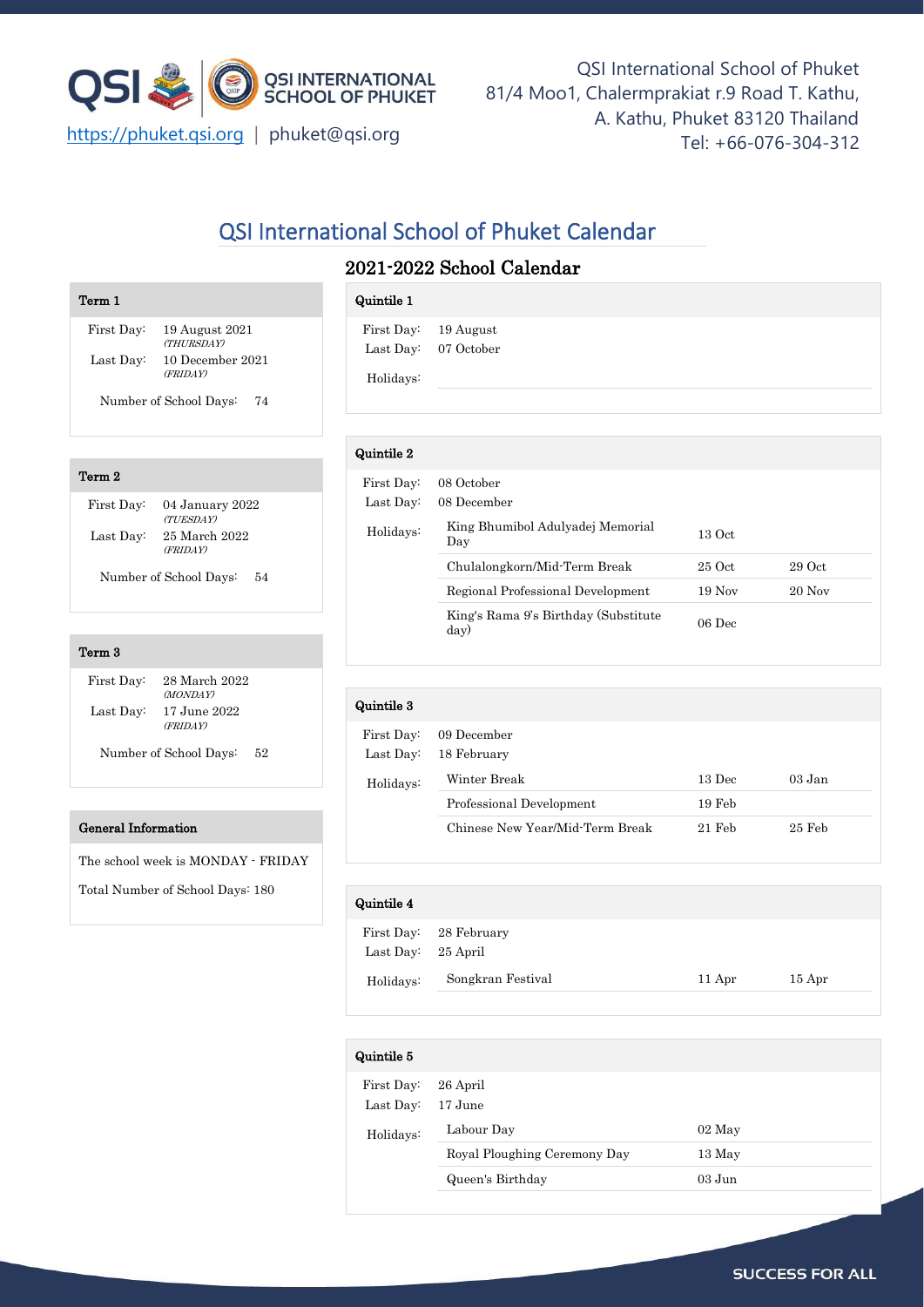

## PHILOSOPHY

QSI International School of Phuket was founded to provide quality education in the English language for expatriates living in Phuket. Thai citizens who want their children to be educated in English are also accepted. The school recognizes that most students are enrolled for only two or three years and have diverse educational backgrounds. The school's philosophy includes the following:

- 1. Attitudes Toward Learning: We believe that more learning will occur if the student has a desire to learn, has positive feelings concerning their school environment, and succeeds in their work. A comfortable atmosphere of caring and acceptance established by the school is considered important so that each student is encouraged to strive for excellence and to be creative. An aesthetically pleasing environment enhances this with a view to the appreciation of beauty and order. Each student's possibility of success increases when they work at the appropriate level of difficulty and senses positive expectations from their teachers.
- 2. Areas of Learning Mastery of basic skills is considered a vital part of education, essential for success in studies of other subjects as well as most situations in life. A broad and varied program of physical education, fine arts, and other activities is also considered important to enhance the interest and education of the students.
- 3. Social Behavior For a useful and meaningful life we encourage the development of personal qualities leading to acceptable values and harmonious relationships.
- 4. Cultural Awareness An understanding and acceptance of the different cultures represented in the school are considered important. We believe emphasis should be placed on gaining an appreciation and knowledge of Asia and the country of Thailand in particular.
- 5. Environmental Awareness We believe it is essential to have an awareness of the value of protecting and improving our environment.

## A NEW STUDENT ARRIVES

QSIP staff and students want to help make your adjustment as a new student as smooth and happy as possible. QSIP students and staff accept as a routine fact of life a steady flow of newcomers from many different countries and school systems, each making a unique contribution to our multi-cultural school society. You may be new now, but in a short time you will be the one greeting the newcomer!!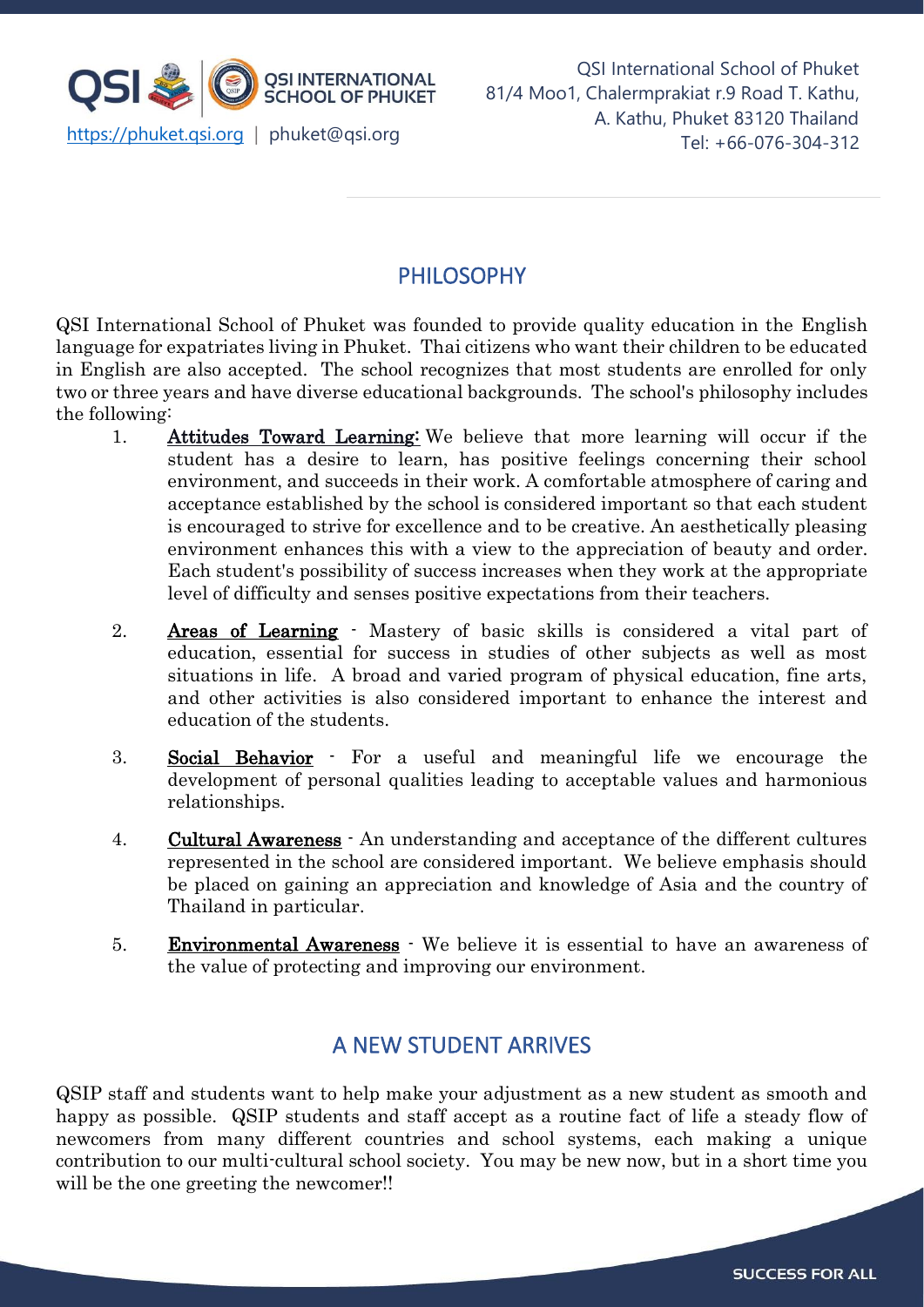

### IMPORTANT DOCUMENTS TO BRING

Your parents are asked to bring the following materials to assist with your placement:

**Prior scholastic records:** If the releasing school permits, your parents should handcarry copies of your prior school records, including evaluations and special testing data. These records are helpful in the first placement in the academic program of QSIP. Otherwise, the releasing school should mail the records to:

> QSI International of Phuket 81/4 MOO 1 Kathu, A. Kathu Phuket, Thailand

 Evidence of date of birth: Parents are advised to bring a copy of your birth certificate or some other evidence of your age (passports will do) so that you will be placed in the correct homeroom class.

 Completed QSIP enrollment forms: All information should be completed on the enrollment form including your address and places your parents can be contacted. Of utmost importance is the information about your medical history, including allergies, physical limitations, etc. If any of this information should change after the time of enrollment, please inform the school.

#### THE PROPER NICHE

Your homeroom class placement is determined by your age. That is, in the elementary classes you will be with your age group for all subjects except, possibly, mathematics, reading, and language arts.

In order to better meet your individual needs, your placement in the mathematics and reading/language arts programs will be determined by the results of tests administered by the QSIP teacher, previous school records, and teacher observation. If you are placed in an age group below your true age, a concerted effort will be made to advance you to your age group as soon as possible. If you are ahead of your age group, you will be placed in advanced studies. We want you to work at the level at which you can be successful and yet be challenged.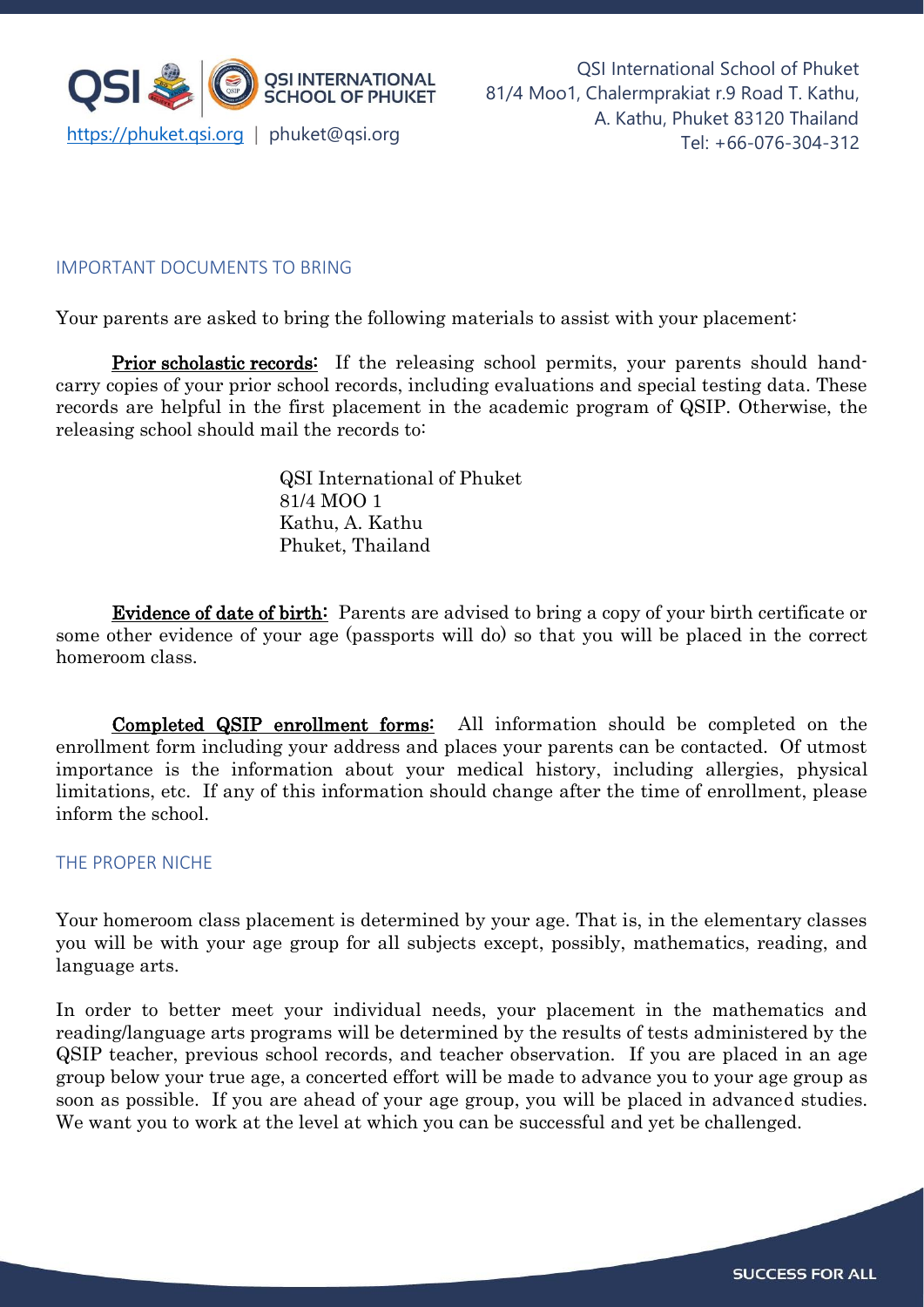

## THE ACADEMIC PROGRAM

QSI International School of Phuket has a strong belief that all of our students can succeed.

We depart from traditional schools in that we are not as concerned about time as the "defining" factor of your learning.

In most schools, you are given a certain amount of time to complete learning in a subject, and then you are assessed on your performance. At QSIP, we want to use time as a resource so you can master the outcomes designed to make you into a well-educated and well-adjusted person. In our learning model, you either master the outcomes in each area, or you are simply not finished. When you achieve mastery level, you are immediately rewarded by receiving credit for the outcome. Thus, we have only mastery grades of "A" or "B," or still "in progress" (P). We recognize that not everyone will master outcomes at the same rate. Many of you will be able to finish an outcome rather quickly--you will be allowed to work on a selective outcome and gain credit for doing so. Others will take longer to achieve mastery level--you will be given time to do so.

In other words, you have more than one chance to be successful. The outcomes you will need to learn to a mastery level are clearly defined and clearly stated. No tricks! We believe in teaching what we test and testing what we teach.

It is important to learn more than the "academics." We feel it is equally important that the often hidden part of the curriculum, what we call Success Orientations, be a vital part of your school experiences. Therefore, QSI International School of Phuket has designed EXIT OUTCOMES which are the basis of the whole curriculum. These EXIT OUTCOMES fall into three categories: Success Orientations, Competencies, and Knowledge. Although these categories are related and are in many ways interdependent, the following three verbs give definition to the Exit Outcomes:

| 'to be'   | Success Orientations |
|-----------|----------------------|
| 'to do'   | Competencies         |
| 'to know' | Knowledge            |

## SUCCESS ORIENTATIONS

SUCCESS FOR ALL is the motto of QSI International School of Phuket. We want this to be more than just a slogan. Research indicates, and our experience confirms that successful people have developed personal orientations that lead to success. Personal habits, the ability to interact successfully with others, reliability, responsibility, diligent work habits, promptness, keeping your word, kindness, and other factors in this realm are at least as important as the knowledge you learn and the competencies you gain. Responsibility for success in these orientations' rests first and foremost in the home; however, they are actively encouraged and taught in virtually all areas of the school curriculum, with the view of making them a vital part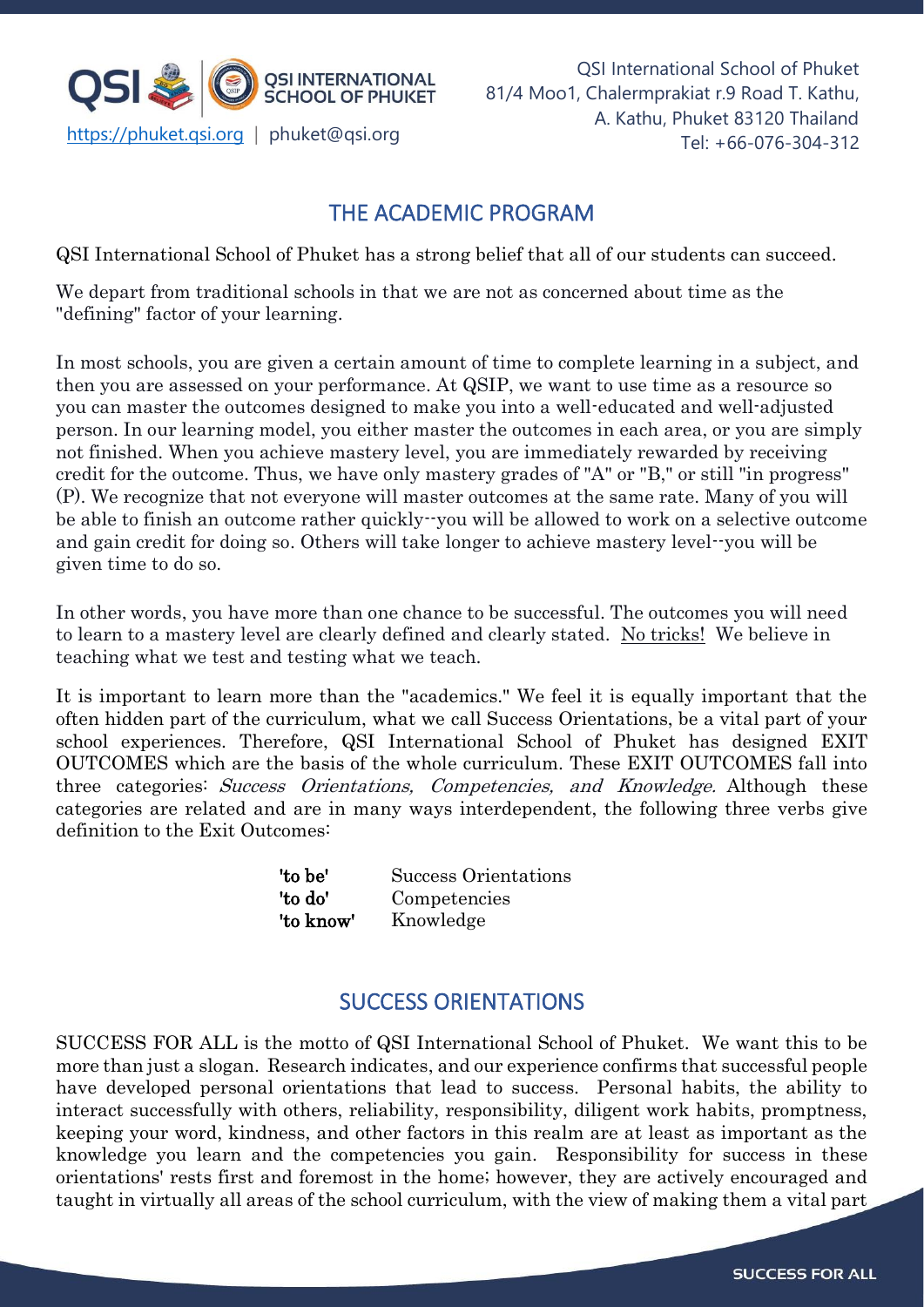

of your life pattern. The role of QSIP is to reinforce the efforts of the home.

Success orientations are evaluated independently. Academic evaluations are given solely on the basis of your performance in the specified outcomes in the academic areas. Evaluations of the success orientations are limited to situations within the jurisdiction of the school and are made by a consensus of the professional staff members.

#### EXIT OUTCOMES FOR SUCCESS ORIENTATIONS

When a student leaves QSI International School of Phuket, it is purposed that each student demonstrate success in specified general outcomes or behaviors. When a student graduates from QSI International School of Phuket, these outcomes are built into the graduation requirements and are reflected on both the graduation diploma and the student transcript. These outcomes are also reflected on a continual basis in the student evaluation reports at all age levels.

#### THE SUCCESS ORIENTATIONS

QSI International School of Phuket considers these success orientations to be primary indicators of future success in advanced education, employment, and life in general. Recognition for success in these seven orientations will be given five times during the school year. Teachers, students, and parents will be constantly aware that these are important components of a student's development.

Responsibility for success in these orientations rests first and foremost in the home; however, they will be actively encouraged and taught in virtually all areas of the school curriculum, with a view to making these success orientations a vital part of the students' life patterns. The school's role is to reinforce the parents' efforts. Thus, the home and school, working together, can enhance progress in these universally accepted characteristics of success.

In an attempt to separate academic evaluations from behavioral evaluations, the success orientations will be evaluated independently. Thus, the academic outcomes will be evaluated solely on the basis of student performance on the specified outcomes of the academic areas.

Evaluations of the success orientations will be limited to situations in which the student is under the jurisdiction of the school and will be made by a group of the professional staff for each student. If there is no evidence that a student is unsuccessful in a particular success orientation for an evaluation period, he will be awarded with one success orientation credit which will be noted on the written evaluation. A student who demonstrates noteworthy or exemplary positive behavior in a success orientation will also receive one success orientation credit, which will be noted on the written evaluation with the letter 'E', which denotes 'exemplary.' A student who is unsuccessful in a success orientation will not receive the due credit for that period. The awards given for each student will be reached by a consensus of the appropriate group of professional staff members.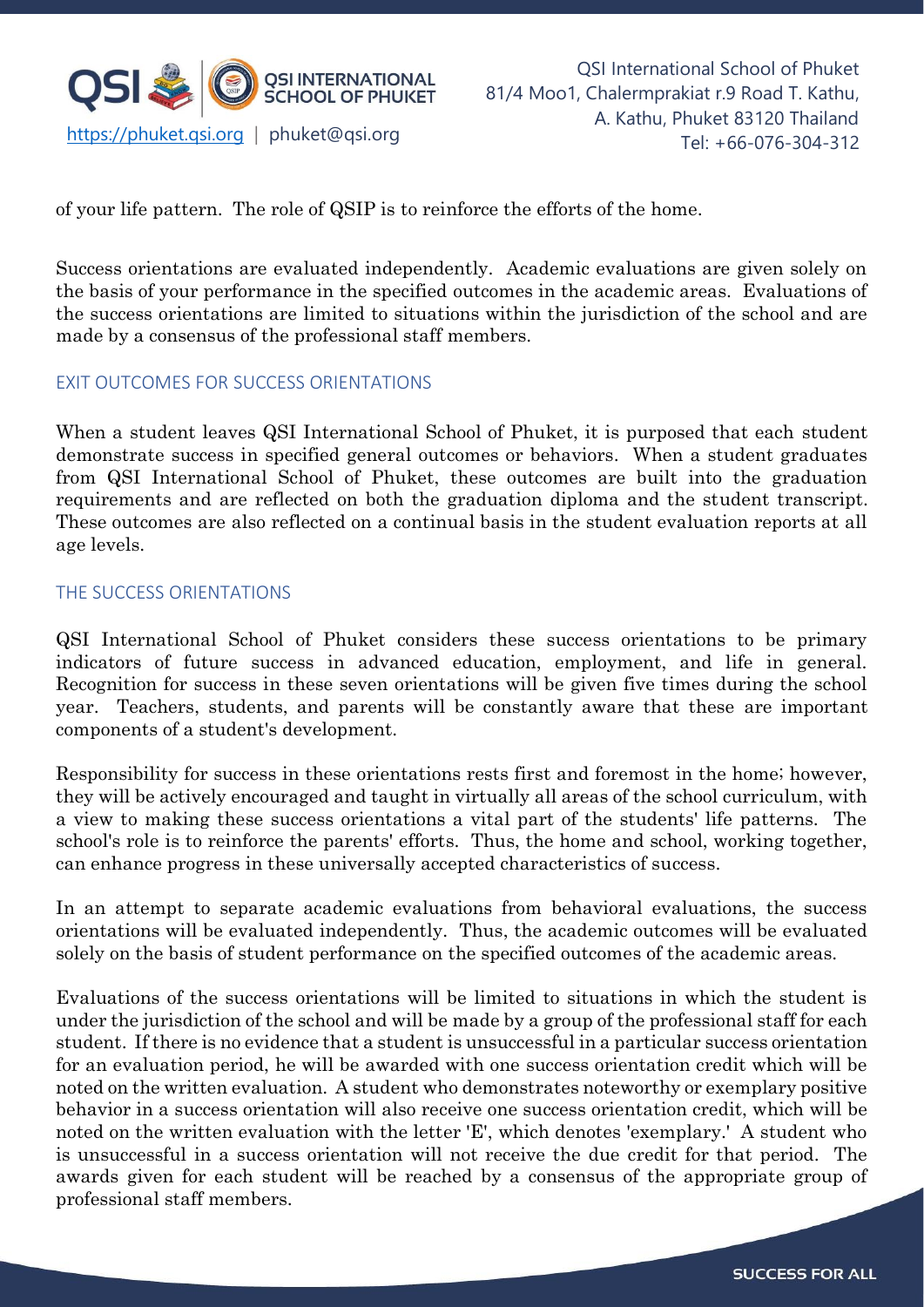

Each of the following seven success orientations is listed with specific related behaviors. These behaviors are to be used as guides to define the meanings of the orientations and to assist the professional staff in issuing awards in the broad categories. The written evaluations will only include the seven broad categories

#### A. Trustworthiness

- **1.** The Student Will demonstrate honesty by
	- **a.** habitually telling the truth and avoiding deception.
	- **b.** telling the truth when negative consequences may follow.
	- **c.** bringing lost items or money to the teacher or the office.
	- **d.** being a person who does not cheat on tests.
	- **e.** being a person who is not involved in theft.
- 2. TSW demonstrate trustworthiness by
	- a. following a commitment with the appropriate action.
	- b. promptly accomplishing an errand when requested by a teacher.
	- c. displaying acceptable behavior when not under teacher supervision.
	- d. being a person who is not involved in vandalism.

### B. Responsibility

- 1. TSW demonstrate responsibility by
	- a. coming to school and to each class on time except when ill or otherwise excused.
	- b. bringing appropriate books and materials to class.
	- c. consistently completing assigned schoolwork in a timely manner.
	- d. showing organization and cooperation in completing assigned schoolwork in the prescribed manner (such as name, date, and layout included as directed).
	- e. contributing ideas, reports, research, materials, and/or out of class involvement which are not assigned.
	- f. taking proper care of materials and equipment.
	- g. taking appropriate action to avoid accidents, to avoid misdeeds, or to aid in a situation of need.
	- h. being careful in making commitments.

#### C. Concern for Others

- 1. TSW demonstrate tolerance for those of other nationalities, races, religions, cultures, ages, and mental and physical abilities by
	- a. being a person who does not make disparaging remarks concerning those different from themselves.
	- b. joining in group activities with those different from themselves.
	- c. having friendly associations with those different from themselves.
- 2. TSW demonstrate acceptance of others, particularly newcomers, by
	- a. including them in informal social groups.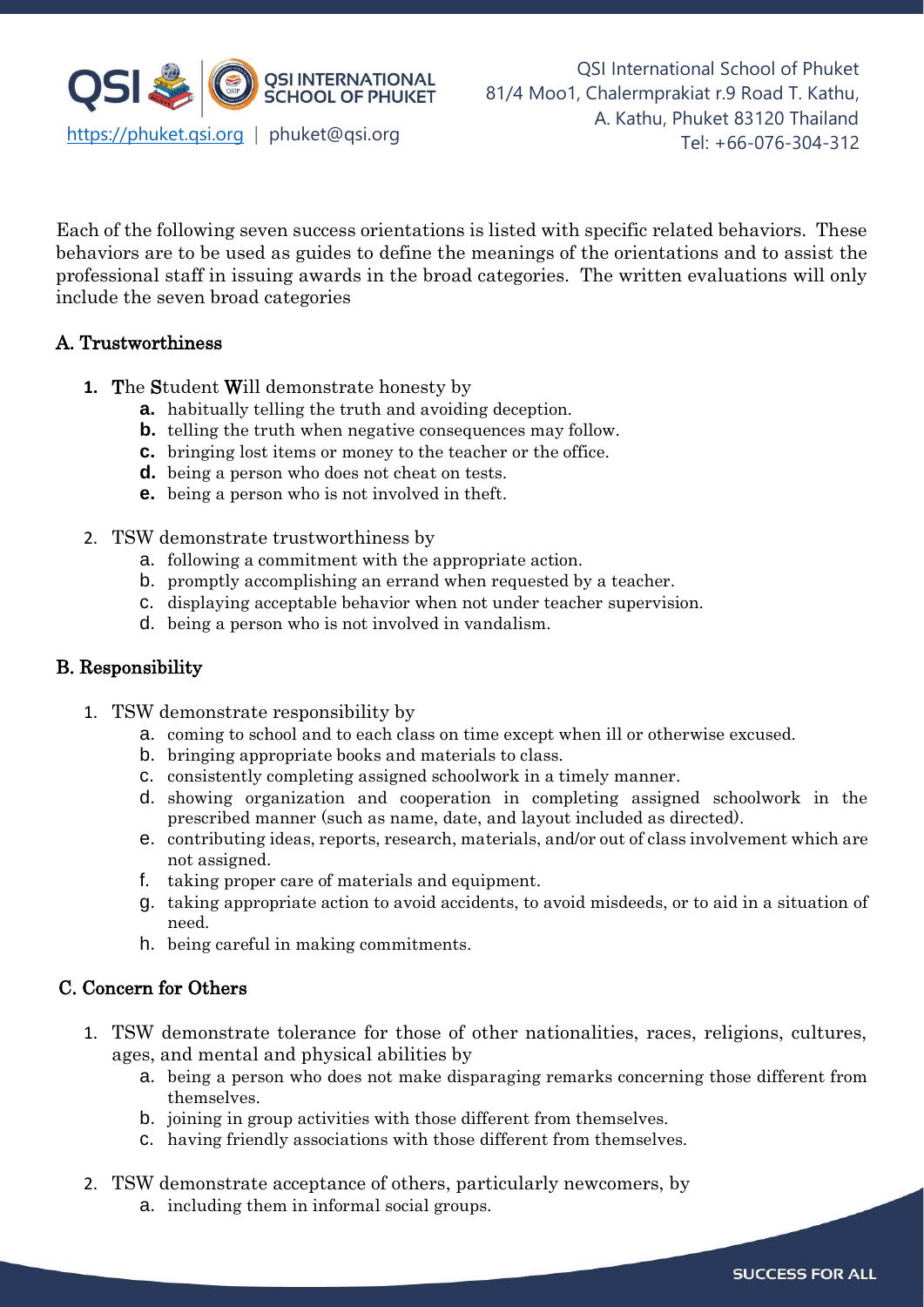

- b. being a person who does not actively exclude individuals from group activities.
- c. approaching newcomers with a view to making them feel welcome.
- 3. TSW demonstrate concern for others by
	- a. avoiding actions or words which hurt another person.
	- b. actions and/or words of support and/or sympathy for those who are unhappy or sad.
	- c. helping others to be successful in their schoolwork, activities, and play.
	- d. displaying unselfish behavior.

#### D. Kindness/Politeness

- 1. TSW demonstrate kindness by
	- a. being a person who does not make remarks which put down another.
	- b. being a person who does not physically abuse others.
	- c. displaying acts of kindness (sympathy, encouragement, helpfulness, patience, etc) toward others, particularly fellow students.
	- d. giving time and resources to help another in need.
- 2. TSW demonstrate politeness by
	- a. being a person who does not exhibit rudeness.
	- b. using socially acceptable language.
	- c. displaying acts of courtesy toward others.

#### E. Group Interaction

- 1. TSW demonstrate group involvement by actively participating in activities.
- 2. TSW demonstrate support of leadership by
	- a. displaying words and actions which encourage responsible behavior by others.
	- b. displaying words and actions which promote learning in a classroom by others.
	- c. being a person who does not discourage responsible behavior or learning by others.
	- d. assisting the leadership of others by cooperating and being good followers.
- 3. TSW demonstrate support of group activities by
	- a. contributing ideas which are related to the goals of the group.
	- b. being a person who does not make negative comments which are not constructive.
	- c. controlling emotions when discussing different points of view.
	- d. displaying kindness when expressing an opinion.
	- e. displaying a cooperative attitude.

#### F. Aesthetic Appreciation

- 1. TSW demonstrate an appreciation of nature by
	- a. not damaging trees and flowers.
	- b. making positive comments which show appreciation for the beauty of wildlife, mountains, trees, flowers, stars, etc.
	- c. creating artwork which illustrates nature.
- 2. TSW demonstrate an appreciation of orderly surroundings by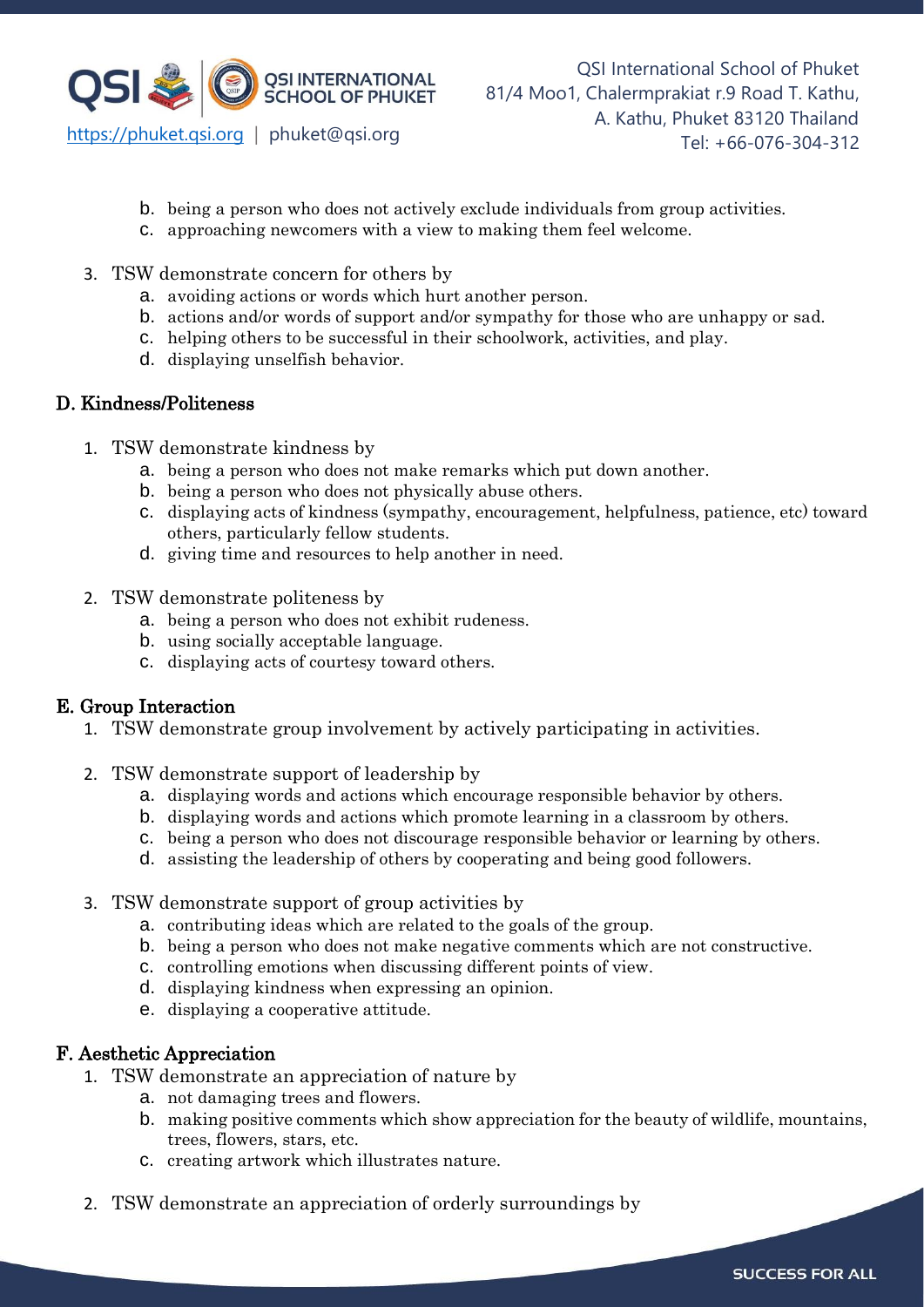

- a. voluntarily picking up unsightly litter.
- b. putting litter in proper receptacles rather than throwing it on the ground.
- c. keeping areas of work and play reasonably neat.
- 3. TSW demonstrate an appreciation of the beauty of ideas; musical, artistic, and theatrical creations; mathematical and scientific concepts; and literary works by
	- a. making positive comments or written reports.
	- b. being a person who does not display negative remarks or actions which show a disrespect for such beauty.

#### G. Independent Endeavor

- 1. TSW show initiative in engaging in tasks other than those assigned with a view to 'indepth' study or activity.
- 2. TSW consistently set goals which include more than the minimum effort needed.
- 3. TSW have the opportunity to pursue a particular interest in an area not in the curriculum or to pursue a curricular area in depth, having a unit outcome created, evaluated, and credentialed.
- 4. TSW show initiative in using the library and other resources in assignments, projects, and homework.
- 5. TSW show reasonable self-sufficiency in completing assignments, projects, and homework.

It is not intended that a student must demonstrate all of the specific behaviors of a particular success orientation in a positive way in order to receive a credit in it. Rather, they are used as guides in defining acceptable behavior and in providing consistency in issuing awards. Some are used to identify exemplary success while others are helpful in identifying when a success credit is to be withheld. A success credit is not withheld for some minor discrepancy. A student must habitually display negative behaviors or have a major behavioral problem in order to have a success credit withheld, and this must be agreed upon by consensus in the appropriate group of professional staff members.

### \* RESPONSIBILITY \* TRUSTWORTHINESS \* GROUP INTERACTION \* \* AESTHETIC APPRECIATION \* KINDNESS / POLITENESS \* \* INDEPENDENT ENDEAVOR \* CONCERN FOR OTHERS\*

## SUCCESS IN THESE AREAS LEADS TO SUCCESS IN LIFE!!

## **COMPETENCIES**

In recent times there has been a tremendous information explosion along with scientific and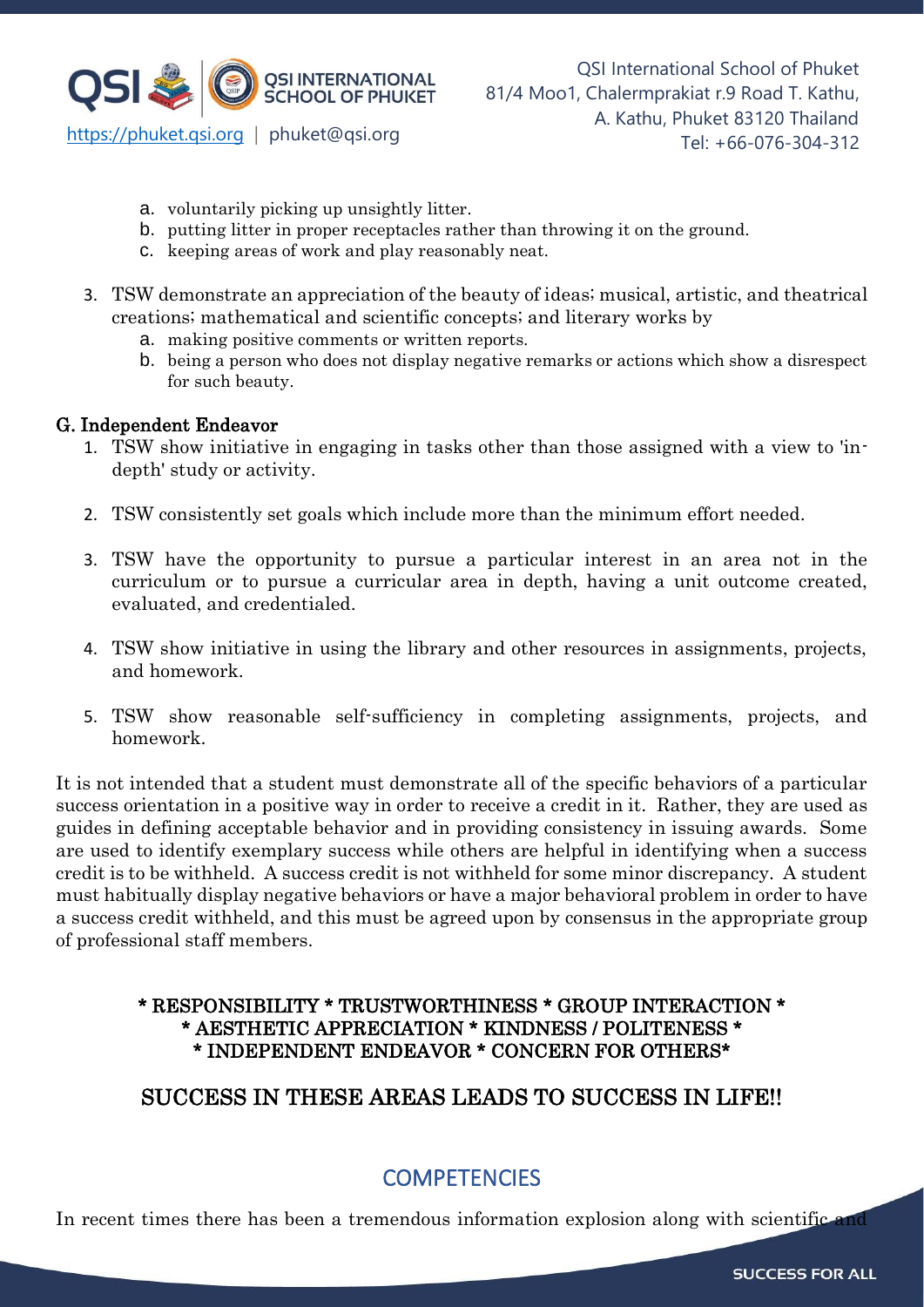

technological advances. It becomes increasingly important for you to develop competencies that will give you the tools to cope with this present age. To become productive participants in modern society you will need to gain skills related to these advances.

Particularly important are the higher-order thinking skills. Skills related to the arts and physical fitness are essential with a view to beauty and quality of life.

QSI International School of Phuket considers mastery in each of the seven competencies listed below as essential to your success.

#### \* NUMERACY AND MATHEMATICAL SKILLS \* \* VERBAL AND WRITTEN COMMUNICATION SKILLS \* \* THINKING AND PROBLEM-SOLVING SKILLS \* \* DECISION-MAKING AND JUDGMENT SKILLS \* \* COMMERCIAL SKILLS \* \* PSYCHOMOTOR SKILLS \* \* FINE ARTS SKILLS \*

## KNOWLEDGE

In the modern world there has been a vast increase of knowledge which continues today. It is impossible to know everything. We have to choose carefully the things that are considered essential for a person who is educated in modern society. We believe it is better to engage in the study of less information and gain mastery rather than cover large amounts of information superficially without mastery.

In order for you to develop competencies, you must have a firm foundation of facts and knowledge. Certain facts must be memorized and used as tools in gaining other knowledge and in developing competencies. Other knowledge is gained by building upon and combining fundamental facts and bits of knowledge. This happens by hearing, seeing, and experiencing in learning situations, followed by practice and repeated exposure. No one knows all the ways it happens; however, some of the ways are by dialogue, questioning, experimentation, risktaking, and group activities.

In the realm of knowledge, we have identified seven areas. Mastery of these Exit Outcomes will lead to a successful school experience in QSI International School of Phuket.

## \* MATHEMATICS \*

## \* ENGLISH / LITERATURE \*

\* CULTURAL STUDIES \*

\* SCIENCE \*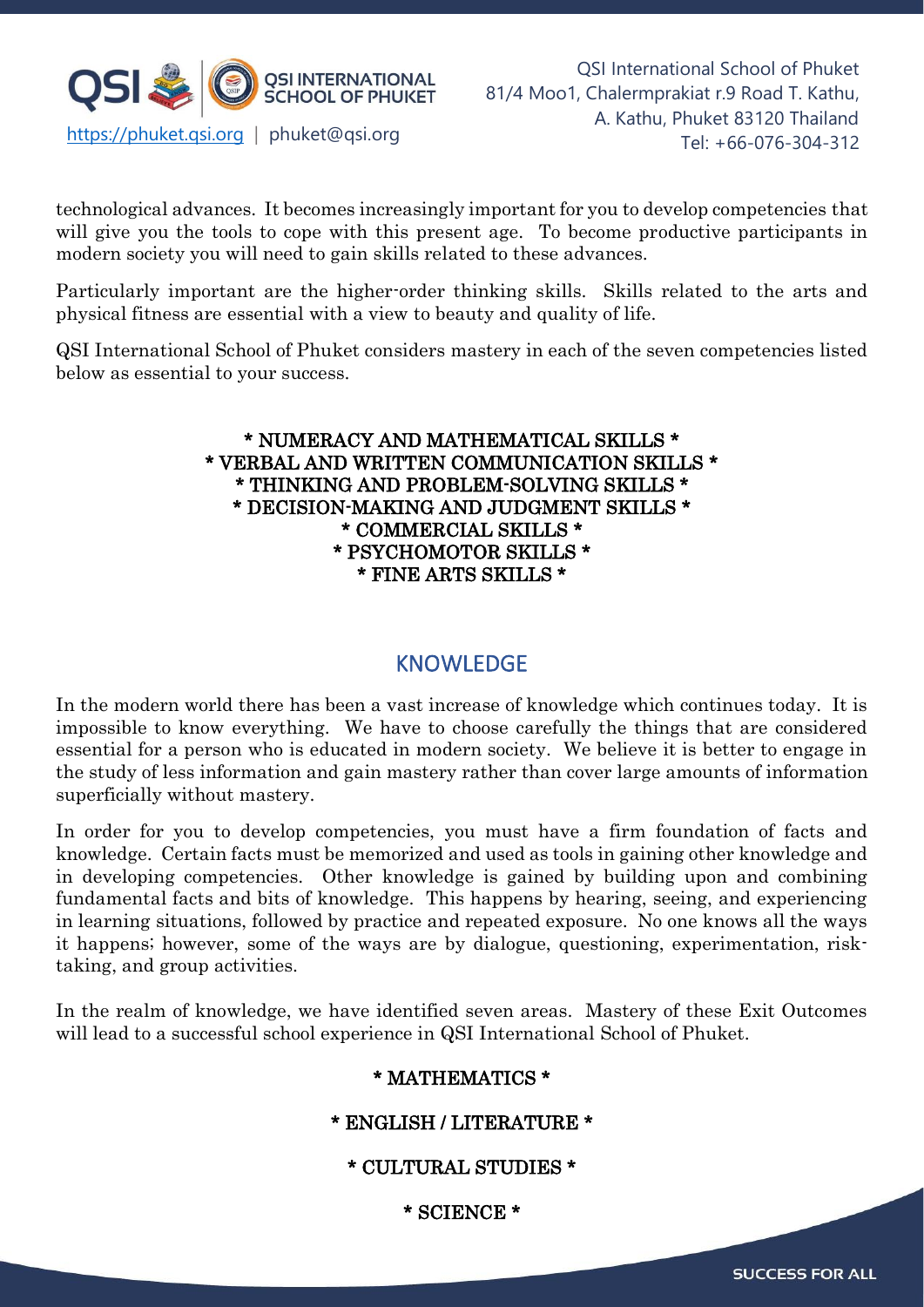

## \* CREATIVE AND APPLIED ARTS \*

## \* LANGUAGES OTHER THAN ENGLISH \*

## • PERSONAL HEALTH AND WORLD ENVIRONMENTAL ISSUES \*

## STUDENT EVALUATION

The three basic premises of QSI International School of Phuket's model of education are:

### \*All students can learn at a high level of achievement.

#### \*Success breeds success.

#### \*It is the school's responsibility to provide the conditions for the student's success.

With this in mind, QSIP does not accept mediocre (grade of "C") or poor (grade of "D" or "F") work. Traditionally the grades of "A" or "B" are considered to be Mastery Grades.

The evaluations given in the written status reports are defined as follows:

A All essential parts of the outcome were mastered at an appropriately high level. The student consistently demonstrated noteworthy achievement of a high quality, particularly in the higher order thinking or performance skills.

B All essential parts of the outcome were mastered at an appropriately high level in which the student successfully engaged in higher-order thinking or performance skills.

P The student is "in progress" in the outcome. (normal)

H The outcome is "on hold" for a legitimate reason. (The student has begun the outcome, but is currently not pursuing it.)

- D The student has not made reasonable effort and is therefore "deficient" in attaining mastery of the outcome.
- E "Exposure". The student made a reasonable effort in the outcome and attained a level of mastery consistent with his/her capabilities. (Elementary classes only, but not in the areas of mathematics, reading, or language arts.)
- W The student was withdrawn from this outcome.

In the Secondary School, students are granted one credit for mastery of each unit outcome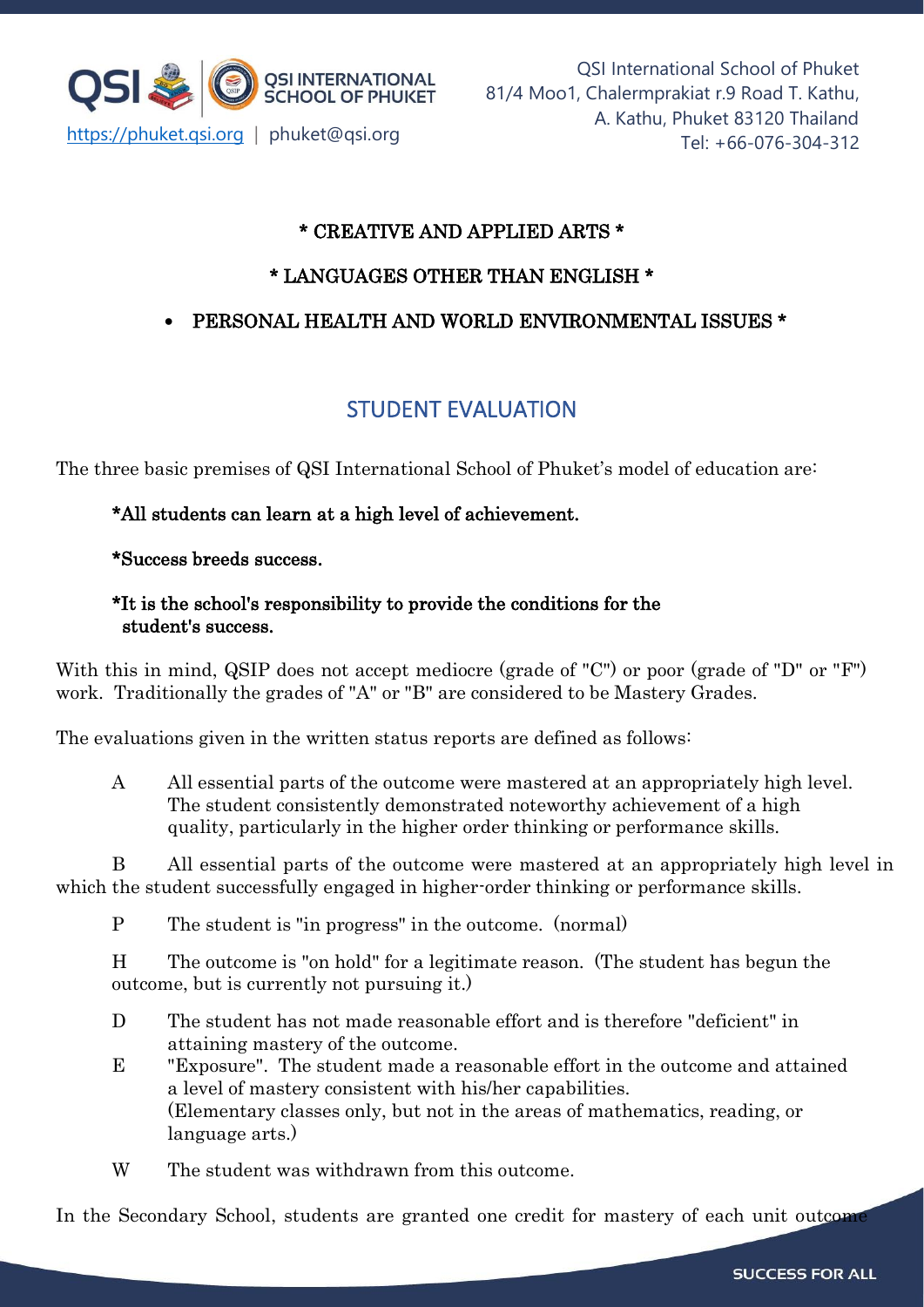

which is credentialed "A" or "B." Thus, ten credits correspond to one "Carnegie Unit" used by most American secondary schools.

Evaluations, called STATUS REPORTS, are issued to all students five times each year (at the end of each "Quintile"). If there is a need or reasonable request, a status report can be issued at any time. Evaluations for student progress will be entered into the computer as soon as possible after mastery is demonstrated for each unit outcome.

QSI International School of Phuket encourages all students to pursue a challenging academic course of studies. Students are required to learn to a level of mastery. We use only mastery grades of "A" or "B." Although students have more than one chance to achieve mastery in each outcome, we expect most students to master outcomes during their first opportunity.

Note: Students who cheat during testing will have to retake all previously mastered units in that course.

## COMPLETION OF OUTCOMES

Students are expected to complete units in a timely manner. Students who are late in completing an essential unit should plan to complete it before the following unit comes to an end. If the student has not completed the essential unit by this time, the teacher will put either an H, D, or W on the outcome card.

-H is for students who are struggling with the work and are not progressing. The essential unit is put on hold, and students may reenter the essential unit at a later date.

-D is for students who are deficient, that is they put in very little effort and are not progressing.

-W means a student is withdrawn and can only be readmitted with teacher approval.

Students are expected to use their time wisely to complete the courses in which they are enrolled. Students who do not complete courses will find that they have to continue with that course the following year. They will need to take a safety net class in order to complete their units and may miss out on the opportunity to take other courses. Extended opportunities does not mean eternal opportunities. Students will be expected to make their academic work a top priority and allocate their time accordingly.

If a student does not pass a unit test, they will need re-teaching on the areas where they have not shown mastery and will need to complete more work to demonstrate their increased understanding and earn the right to take a retest. Students are strongly encouraged to perform to their best at all times and work and study to pass units on the first attempt whenever possible.

It is not expected that secondary students abuse the testing procedure by taking multiple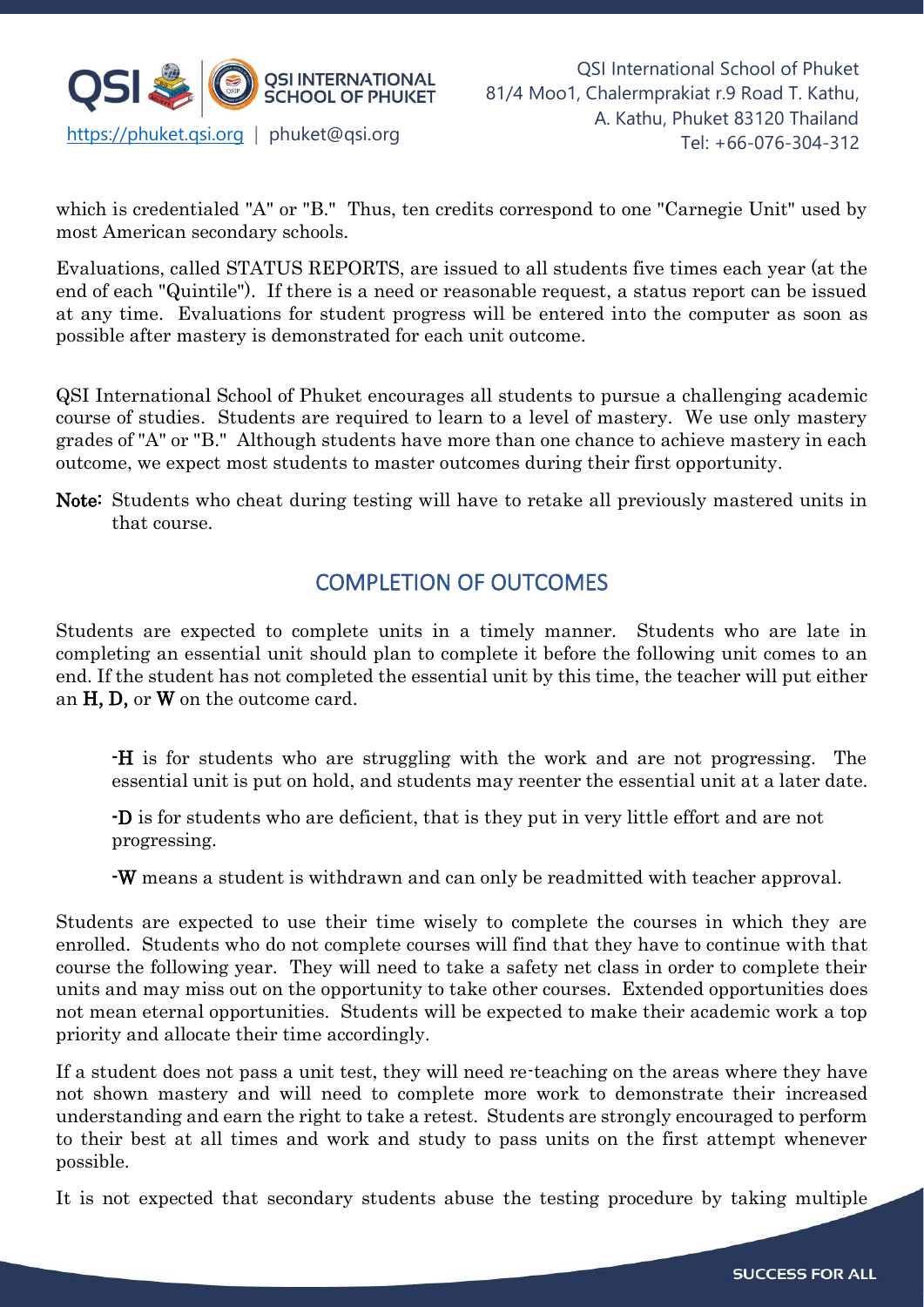

versions of tests to pass the unit. This can occur when they do not study for the first test in the hope that they will find out what the test is like, and then take the second test, and sometimes a third before they pass\*. To discourage this practice there are some guidelines. (\*Sometimes struggling students take multiple tests, and if this is the case, the student may be misplaced.)

-All students having difficulties shown up on the first test will be allowed to retest

-If a student does not pass the student must retest.

- Before students are allowed to retest the teacher will require them to demonstrate that they have now mastered the material. This usually means that the student must complete extra assignments relating to the outcome to demonstrate their mastery and that they are ready to take a second test. (This helps encourage students to take and pass the test the first time.) Most retests will occur within a week of the original test.

-If a student does not pass the second test, he or she must file a petition, in order to be allowed to sit for further tests. For this they will need the approval of their teacher and Director or Director of Instruction.

-Secondary students must formally declare candidacy for the type of diploma they are working towards at the beginning of their third year secondary. Staff will approve their choice by October 15. Their progress will be monitored throughout the year by the guidance counselor, teachers and the school Director. Formal review of their progress will take place during the third quintile. If they are making adequate progress (all current with work and no incomplete essential units), they may proceed. If not, they must declare candidacy for the lower diploma. If you are aiming for a practical diploma and you are not on target by the third quintile, a conference will be held to inform your parents that you will probably not graduate on time.

### ACADEMIC INTEGRITY

In general, questions concerning the Guidelines for Academic Integrity at QSI Phuket should be addressed in light of an action which "makes a student look more academically able than he/she actually is, by using another student's or person's work and representing it as his/her own." The following statements address the questions regarding various academic situations and possible questions which students, faculty, parents, and administrators might raise for clarification. These comments are not intended to be exhaustive or to cover all situations. They are intended as guidelines for working positively with each individual incident. Obtaining unfair help with tests and/or quizzes is a violation of the QSI Phuket Guidelines of Academic Integrity. The following are examples of unacceptable test behavior and are provided to give an idea of common mistakes.

- Discussing (in detail) a test or quiz with a person who has already taken it.
- Bringing hidden notes or using notes during a quiz or test. The mere possession of such "cheat notes" indicates intent to use them and as such would be considered a violation of the QSI Atyrau Guidelines of Academic Integrity.
- Looking at another person's work during a test or a quiz.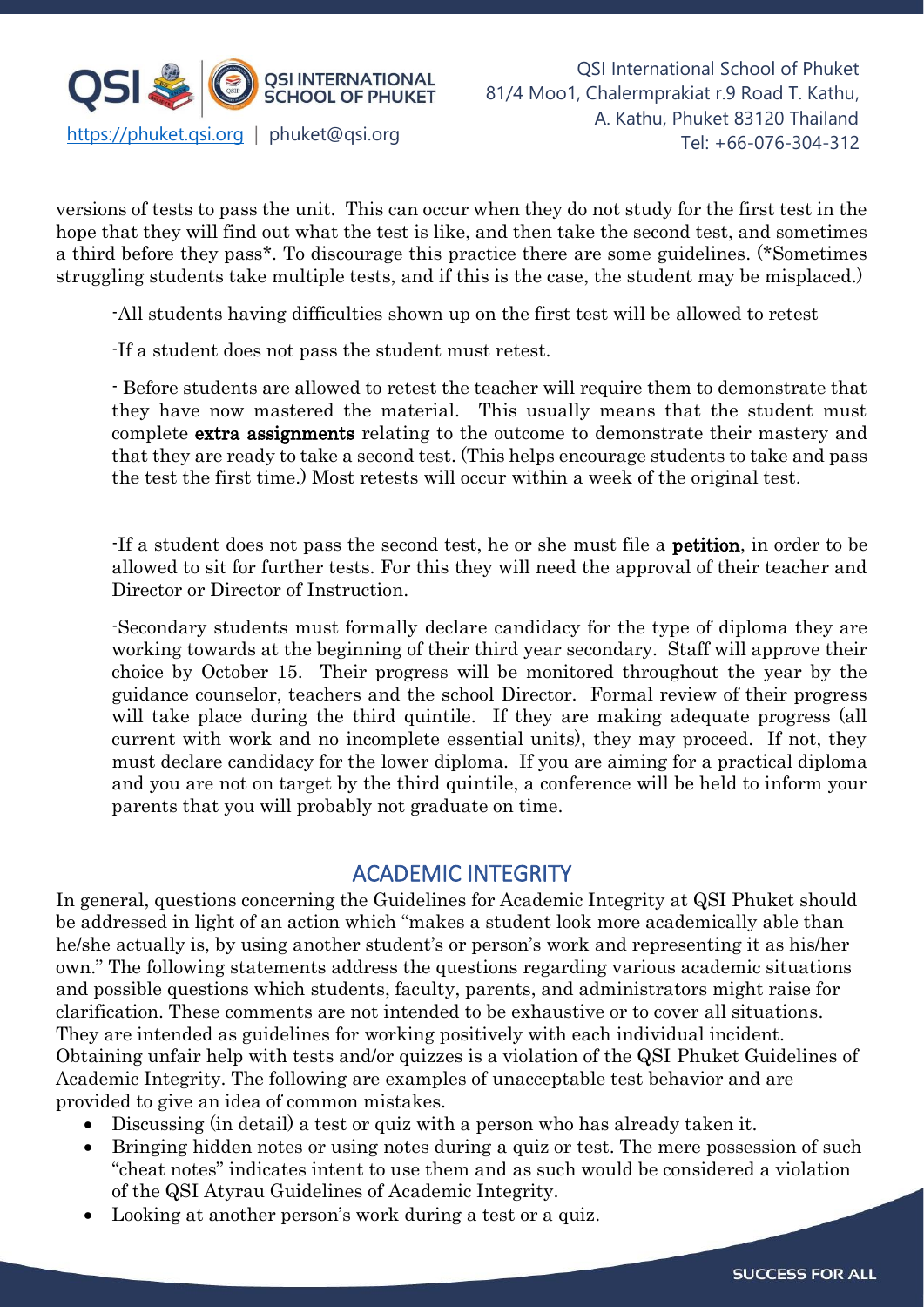

- Talking to another person during a test or a quiz unless specifically permitted to do so by the teacher.
- Allowing another person to look at your work during a test or a quiz.
- Assisting another person during a test or quiz through noises or silent signals.
- Possessing, in ANY form, a copy of the test or quiz before it is administered.
- Doing another person's quiz or test for them at their request, or your initiative

## PLAGIARISM

Plagiarism is defined in Webster's New World Dictionary as "to steal or pass off as one's own, the ideas, writings, etc. of another." Examples of plagiarism are, but are not limited to:

- Copying specific ideas of an individual author or source; or copying large portions of exact words from any source without both giving proper citation and using quotation marks;
- Paraphrasing (re-writing using different words) or summarizing (completely re-writing a passage or section) another person's unique and non-common-knowledge ideas found in any source, without giving proper citation;
- Downloading or purchasing papers, copying and pasting information from the Internet or electronic sources;
- Cutting and pasting from any source without citation;
- Intentionally making other people's ideas appear to be your own by any means. Because all violations of Academic Integrity strike at the very core of the nature of the school, the response to plagiarism and cheating is extreme, including the possibility of redoing all outcomes of that course. A Secondary 4 student who violates the Guidelines of Academic Integrity may also be required to write a letter to universities explaining your actions.

## SECONDARY SCHOOL COURSE OFFERINGS 2021/22

### Mathematics Languages

Algebra Thai Geometry Adv. Mathematics I Personal Health Consumer Mathematics Health

Literature I Art I/II/III

Adv. Mathematics II Lifetime or Team Sports Wellness

### English Fine Arts

Writing I AP Music Theory Literature II Cultural Studies Writing II World Geography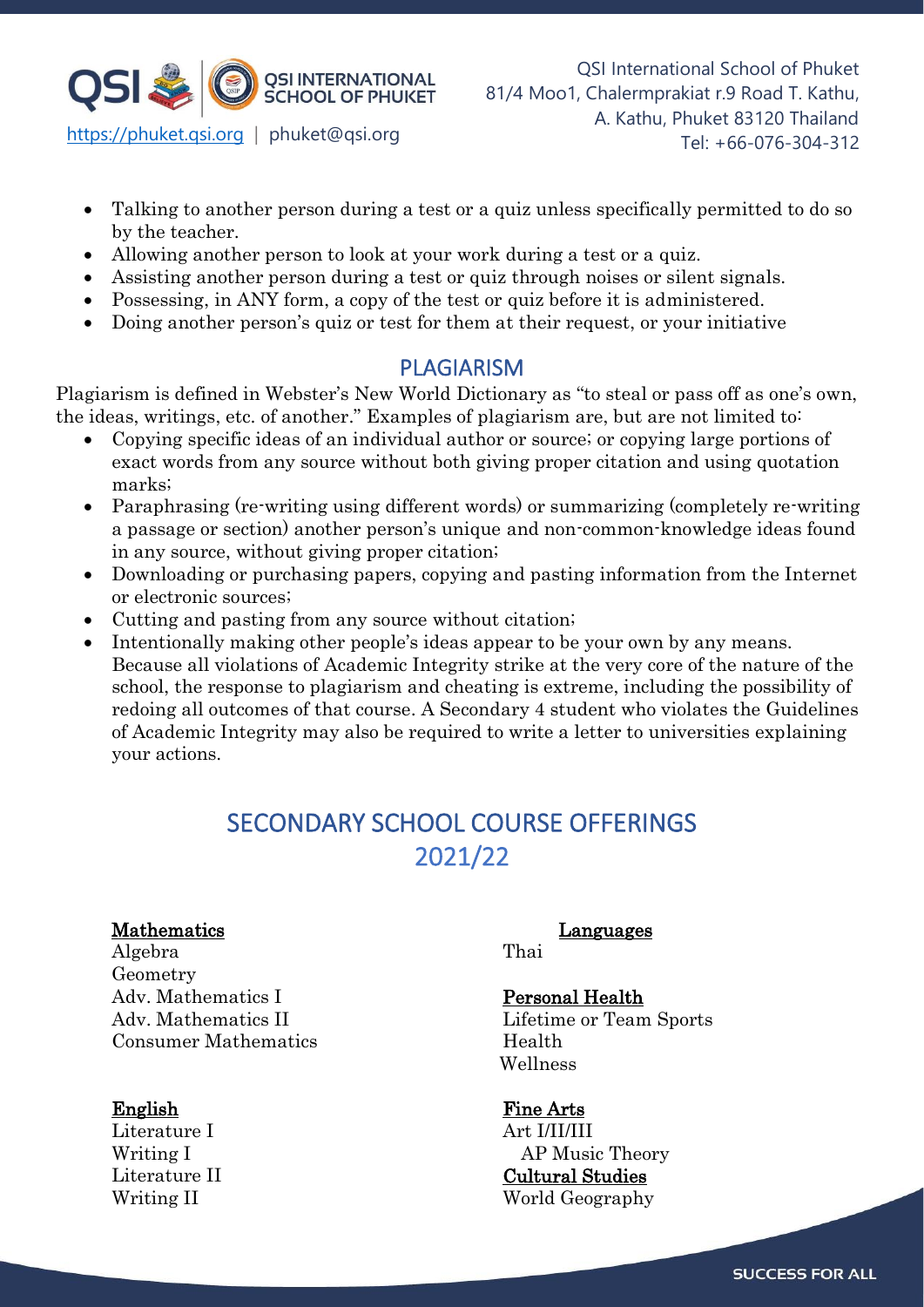

QSI International School of Phuket 81/4 Moo1, Chalermprakiat r.9 Road T. Kathu, A. Kathu, Phuket 83120 Thailand

American Literature Modern World History British Literature US History Computer Literacy I Computer Literacy II Research Project

Science

Biology

Physics Chemistry

Physical Science

Discovery Science

A.P. Literature and Composition World Governments & Economics

## SECONDARY SCHOOL PLACEMENT

Secondary age students are usually placed into the first-year secondary by age (14 years old by the end of October). Progress through the secondary levels is determined at the beginning of each school year by the number of credits attained (50 for  $2<sup>nd</sup>$  year secondary, 100 for  $3<sup>rd</sup>$ year secondary, and 150 for third year secondary.

## SECONDARY SCHOOL GRADUATION REQUIREMENTS

QUALITY SCHOOLS INTERNATIONAL offers a secondary program which leads to a Secondary School Diploma. Graduates of Quality Schools International have been very successful in obtaining admittance to colleges or universities of their choice.

## DIPLOMAS ARE OFFERED BY QSI INTERNATIONAL SCHOOL OF PHUKET

- \* PRACTICAL DIPLOMA
- \* ACADEMIC DIPLOMA
- \* ACADEMIC DIPLOMA WITH HONORS

THE PRACTICAL DIPLOMA is available to students who experience English language difficulties, time restraints, or other problems which make it impractical to pursue a more advanced course of study. It is only available to students who are in their fourth year of secondary studies or who will turn 18 years old no later than 30 October following their graduation. As this diploma will indicate, it is not designed for students who intend to pursue academic studies at the university level. In general, this diploma is designed for students requiring a sound general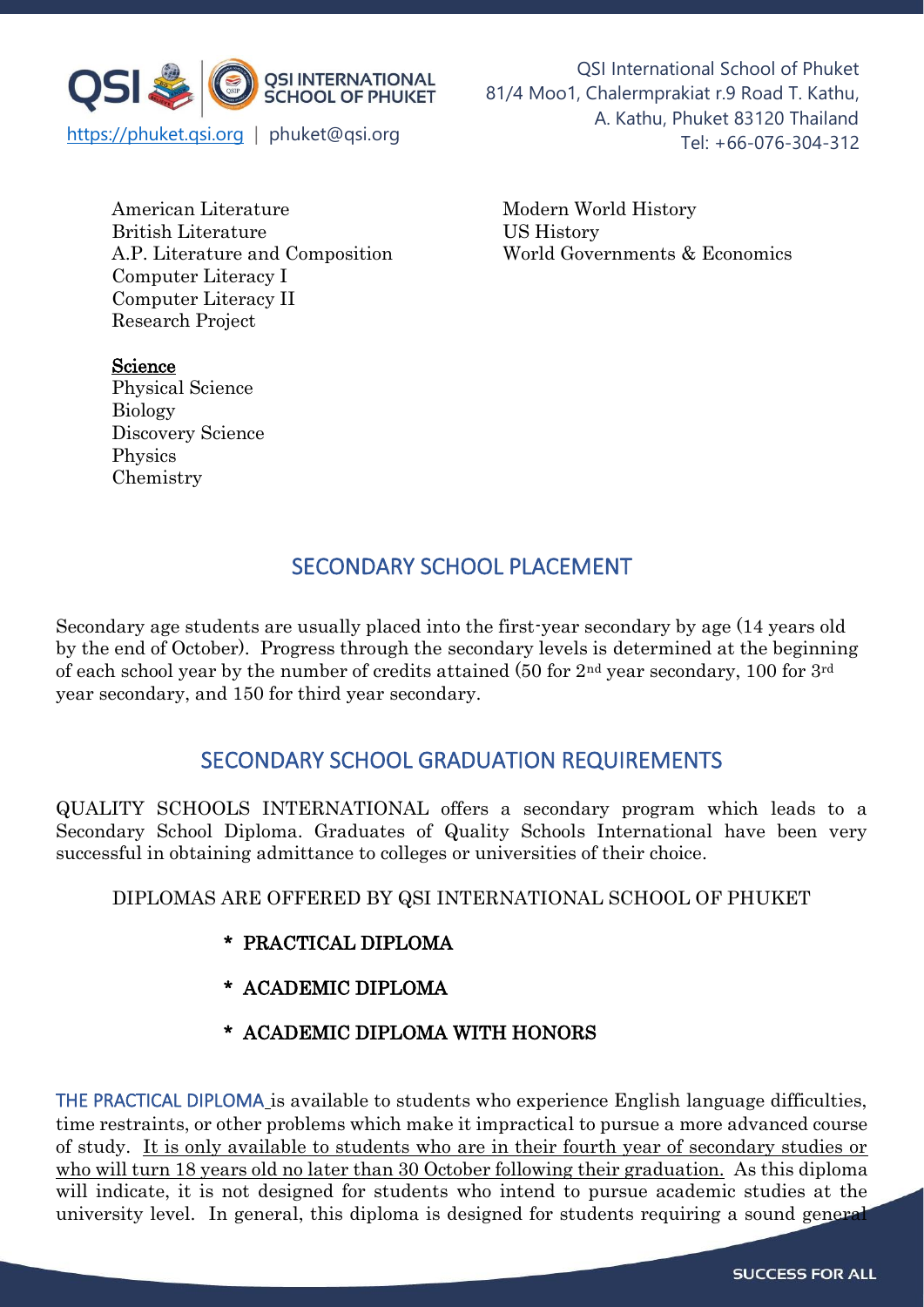

secondary education to prepare for direct entry into the work force or further specialized practical training.

A TOTAL OF 220 CREDITS (INCLUDING ELECTIVES) IS REQUIRED FOR THE PRACTICAL DIPLOMA. BELOW ARE LISTED THE MINIMUM REQUIREMENTS IN EACH DEPARTMENT.

| English                                   | $(50 \text{ credits})$    |                                                          |
|-------------------------------------------|---------------------------|----------------------------------------------------------|
|                                           |                           | 20 - Literature (Literature I & II)                      |
|                                           |                           | $20$ · Writing $(I & I)$ or demonstrated competency      |
|                                           |                           | 10 Computer Literacy (including 5 Keyboarding)           |
|                                           |                           |                                                          |
| <b>Mathematics</b>                        |                           | $(20 \text{ credits})$                                   |
|                                           |                           | $10 - Algebra$                                           |
|                                           |                           | 10 mathematics elective                                  |
| Science                                   | $(20 \text{ credits})$    |                                                          |
|                                           |                           | $10 - Biology$                                           |
|                                           |                           | 10 - Physical Science <b>OR</b> Discovery Science        |
| <b>Cultural Studies</b>                   | $(30 \text{ credits})$    |                                                          |
|                                           |                           | 10 World Geography                                       |
|                                           |                           | 10 - Modern World History                                |
|                                           |                           | 10-cultural studies electives                            |
| Personal Health                           | $(25 \text{ credits})$    |                                                          |
|                                           |                           | 10 · Fitness                                             |
|                                           |                           | 5 - Health                                               |
|                                           |                           | $10$ $\cdot$ physical education elective                 |
| Languages Other Than English (20 credits) |                           |                                                          |
|                                           | 20 in <b>ONE</b> language |                                                          |
|                                           |                           | <b>OR</b> demonstrated competencies in a second language |
| <b>Creative Arts</b>                      |                           | 10- <i>elective credits</i> (art, music, drama)          |
| <b>Other Electives</b>                    | $(45 \text{ credits})$    |                                                          |
|                                           |                           |                                                          |

THE ACADEMIC DIPLOMA is a college or university preparatory course of study. Students who satisfactorily complete this program should expect admittance into an American college or university, or in some cases, universities in other countries.

#### A TOTAL OF 240 CREDITS (INCLUDING ELECTIVES) IS REQUIRED FOR THE ACADEMIC DIPLOMA. BELOW ARE LISTED THE MINIMUM REQUIREMENTS IN EACH DEPARTMENT.

English (80 credits)

- 20 Literature I & II
- 20 Writing I & II
- 10 American Literature
- 10 British Literature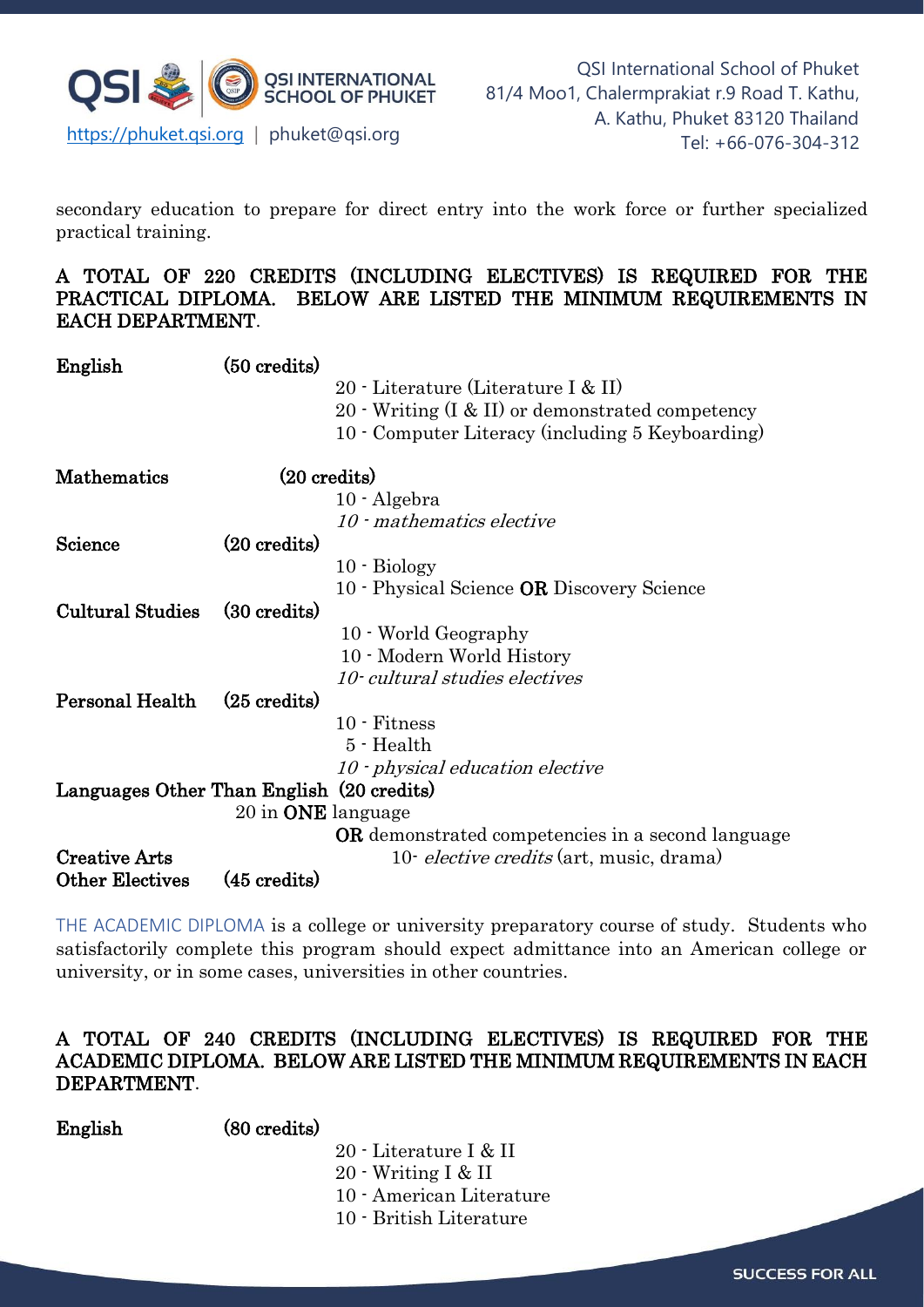

QSI International School of Phuket 81/4 Moo1, Chalermprakiat r.9 Road T. Kathu, A. Kathu, Phuket 83120 Thailand Tel: +66-076-304-312 https://phuket.qsi.org | phuket@qsi.org

|                              |                        | 10 - Research Project                                    |
|------------------------------|------------------------|----------------------------------------------------------|
|                              |                        | 10 Computer Literacy (including 5 Keyboarding)           |
| <b>Mathematics</b>           | $(30 \text{ credits})$ |                                                          |
|                              |                        | $10 - Algebra$                                           |
|                              |                        | 10 Geometry                                              |
|                              |                        | 10 · mathematics elective                                |
| Science                      | $(30 \text{ credits})$ |                                                          |
|                              |                        | $10 - Biology$                                           |
|                              |                        | 10 - Physical Science                                    |
|                              |                        | 10 · science elective                                    |
| <b>Cultural Studies</b>      | $(40 \text{ credits})$ |                                                          |
|                              |                        | 10 World Geography                                       |
|                              |                        | 10 Modern World History                                  |
|                              |                        | $10 - US-History$                                        |
|                              |                        | 5 - World Governments                                    |
|                              |                        | 5 - Economics                                            |
| <b>Personal Health</b>       | $(25 \text{ credits})$ |                                                          |
|                              |                        | $10$ $\cdot$ Fitness                                     |
|                              |                        | 5 - Health                                               |
|                              |                        | 10 · physical education elective                         |
| Languages Other than English |                        | $(20 \text{ credits})$                                   |
|                              |                        | 20 in <b>ONE</b> language                                |
|                              |                        | <b>OR</b> demonstrated competencies in a second language |
| <b>Creative Arts</b>         |                        | (10 credits) 10 elective credits (art, music, drama)     |

THE ACADEMIC DIPLOMA WITH HONORS is the most advanced diploma offered by QSI International School of Phuket. Requirements are the same as The Academic Diploma but with the condition that the credits include at least two Advanced Placement (AP) courses (of ten credits each). A total of 240 credits are required for this diploma.

THE ADVANCED PLACEMENT PROGRAM. Advanced Placement (AP) courses challenge our QSIP Third and Fourth Year Secondary students to think with the sophistication of college students. Depending on the enrollment, interest, and student capability, QSIP will offer an Advanced Placement course or courses. These courses provide rigorous preparation for the AP exams credentialed by the Educational Testing Service in the United States. Many colleges and universities in the USA give university credit for test scores of 3 and better (on a scale of 1 to 5).

## IN SUPPORT OF STUDENTS

A truly important part of the QSI educational program in Phuket is the Advisory System.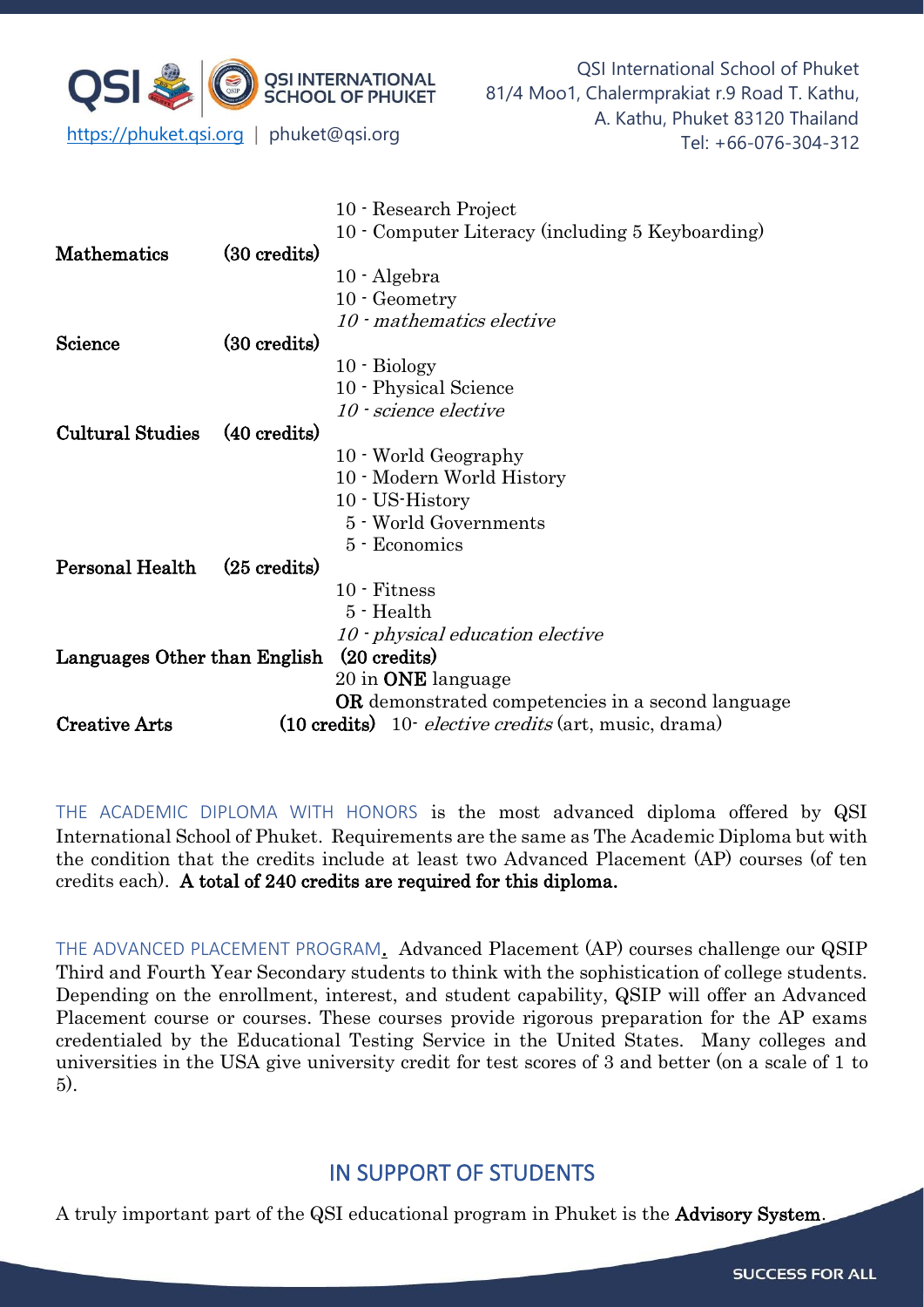

Each student in the Twelve-Year-Old Class through the Fourth Year Secondary Class has one or two student advisors. These advisors are your advocates throughout the school year.

The Advisory System has many benefits: it helps to individualize the educational experience for each student, it allows for teacher and student interaction on a more personal level, and it facilitates communication.

Advisors are sensitive to a student's morale and general well-being on a daily basis and can take appropriate action when there is a reason for concern or follow-up. Advisors work in cooperation with the administration to help students select courses, process schedule changes, meet requirements, and seek extra help. Advisors make every effort to be informed of their advisees' academic situations. Advisors review their advisees' academic and social progress and work together with classroom teachers and the administration to reach students' potentials and goals.

Each morning, the school day begins with an Advisory time, during which daily announcements and programs are reviewed. The advisor or homeroom teacher is also a channel for communication with parents. Throughout the year the advisor keeps parents informed of important concerns as well as any disciplinary or social problems. Working together with the classroom teacher and the school administration, students are expected to perform at a high standard, academically, and socially.

## INTENSIVE ENGLISH

The Intensive English program is for students in QSI International School of Phuket who are in need of special attention in verbal and written English, particularly those for whom English is not a first language.

The principal goal of Intensive English is to bring students to a level of academic English, including oral competency, which allows them to transfer to regular classes as rapidly as possible. Students of different ages, maturities, linguistic backgrounds, and previous exposure to English will progress at different rates. Students are assigned to the appropriate level to best meet individual needs. Special instruction is designed to bring elementary students to age-level equivalency in Reading and Language Arts, with the skills needed to experience success as they transfer into these "mainstream" classes. Students of secondary school age will enter the Secondary English courses when they have the skills to experience success. Students do not receive secondary credits for units mastered in Intensive English.

For students entering QSI International School of Phuket with little or no English there is an initial emphasis on providing survival skills in spoken English. The content of Intensive English parallels that of the Elementary English courses while building a foundation for academic success. In addition, some secondary students focus on the vocabulary and concepts of science and cultural studies. This is developed in consultation with secondary teachers with a view to easing the transfer of students to appropriate secondary courses.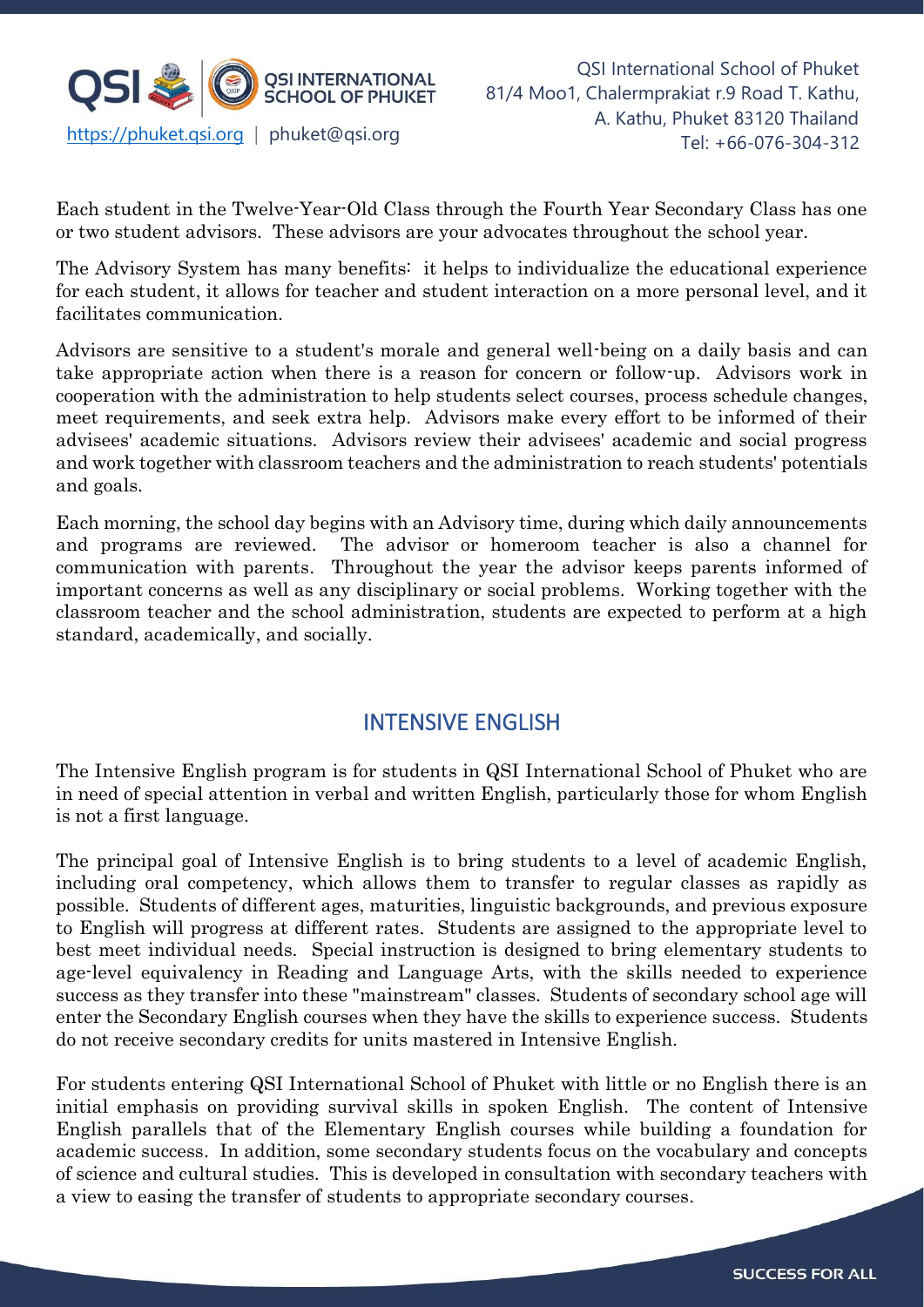

## LANGUAGE SPOKEN AT SCHOOL

English is the language spoken in the classroom. Students are encouraged to speak in English at all times –in the hallways, at recess, and at lunch. It is the language of inclusion.

## MINDING OUR MANNERS

QSI International School of Phuket is a closed campus which means students may not leave the campus without permission from the office. The reason for this rule:

#### Your parents have entrusted us with your well-being and safety. Therefore, we must know where you are at all times. Your safety and security are our first consideration.

A "closed campus" also means visitors and non-students must check through the school office before being allowed to visit the school. We must know who is on campus at all times. Non-students are not to come at recess, lunch time, or during class time to see you directly. They must check in through the office!

#### WE EXPECT YOU

\*To be responsible, cooperative, and supportive.

\*To be respectful of all parents, teachers, paraprofessionals, bus drivers, and custodians.

\*To have a good attitude toward learning.

\*To give your attention to the required task.

\*To be enthusiastic.

#### YOU CAN EXPECT FROM US

\*Instruction that will meet your academic needs.

\*Assistance with your concerns.

\*Opportunities to voice your opinions in an appropriate manner.

\*An environment in which learning is stimulating.

\*Predictably professional behavior.

\*A model of behavior that is expected of you.

\*A caring environment that will encourage your success.

#### STUDENT CONDUCT

With reference to your behavior, common sense and good manners are the guidelines. This includes responsibility and respect for others. The following are a few of the specific rules that have been agreed upon by the students, staff, and administration. Students and teachers will formulate rules of conduct for their individual classrooms.

- \* Running, rowdiness, and activities are restricted to appropriate areas.
- \* You are not to use obscene, foul, vulgar, or inflammatory language.
- \* Habitual tardiness to school and skipping classes are unacceptable.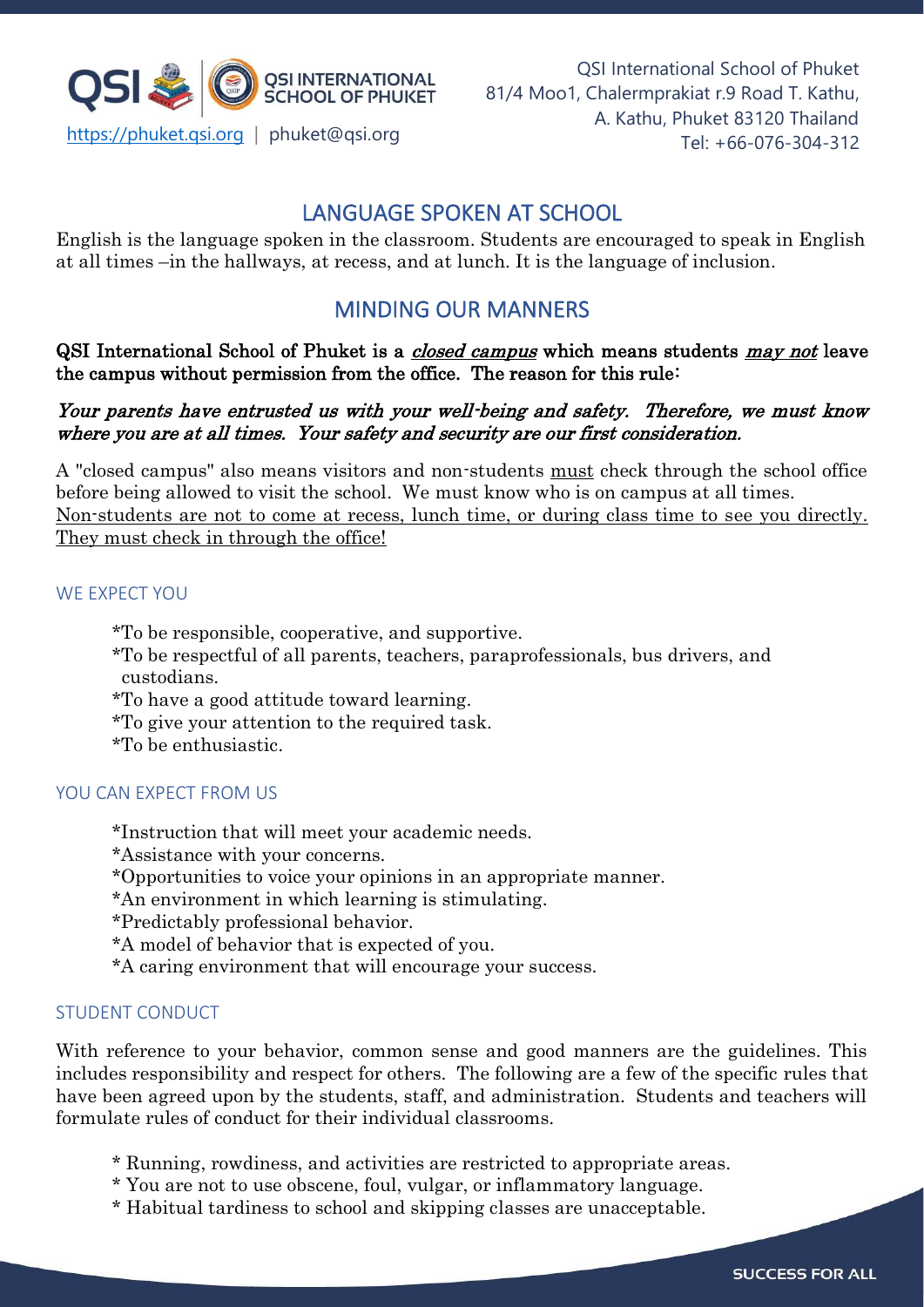

- \* You must be respectful of the property of others, refraining from damaging or taking others' belongings.
- \* Students must remain on the school grounds during school hours.
- \* A student who has been "suspended out of school" or was absent during school hours may not participate in any school-sponsored function.
- \* Smoking or being in the possession of tobacco or e-cigarettes is not permitted.
- \* Use of mobile phones during school hours is not allowed. Parents and their children may contact each other via the school office telephone (076 354 077).

Students who demonstrate serious behavior problems or choose to demonstrate continual repetitive minor misbehavior will be dealt with by the Director. The following actions will take place:

- 1. Counseling
- 2. Group conference with Director/Director of Instruction, student and teachers
- 3. Conference with Director/Director of Instruction, student, and parents
- 4. Suspension from school for a designated period of time
- 5. Expulsion

In all cases of very serious behavior problems, the Director may suspend or expel the student immediately. ANY student bringing ANY kind of weapon to the school will be suspended for five days or expelled.

#### DRESS CODE

QSI International School of Phuket does not have a specific dress code. All Students must wear the school polo every day for school as per Thai Law. In view of the cultural diversity of our students, a few guidelines are in order. We hope these are taken in the spirit of cultural sensitivity, common sense, and respect for others. You are expected to wear appropriate clothing while attending school, on field trips, or at any other school function.

With respect for the students' need to express themselves as individuals, the School does not require uniforms. However, with this freedom, it is expected that students will choose to attire themselves in a way that does not interrupt the learning process and does not offend those in our host culture. Further, the issue of appropriate dress can become a security concern as students who are not attired modestly may be subject to verbal or physical harassment, especially on field trips or off campus events.

The following rules apply to all QSI Students and Staff Members:

- Shorts and skirts must be no shorter than two inches or 5cm above the knee.
- Girl's blouses may be sleeveless but must not be cut low or loose under the arms. Necklines must be modest and expose no cleavage.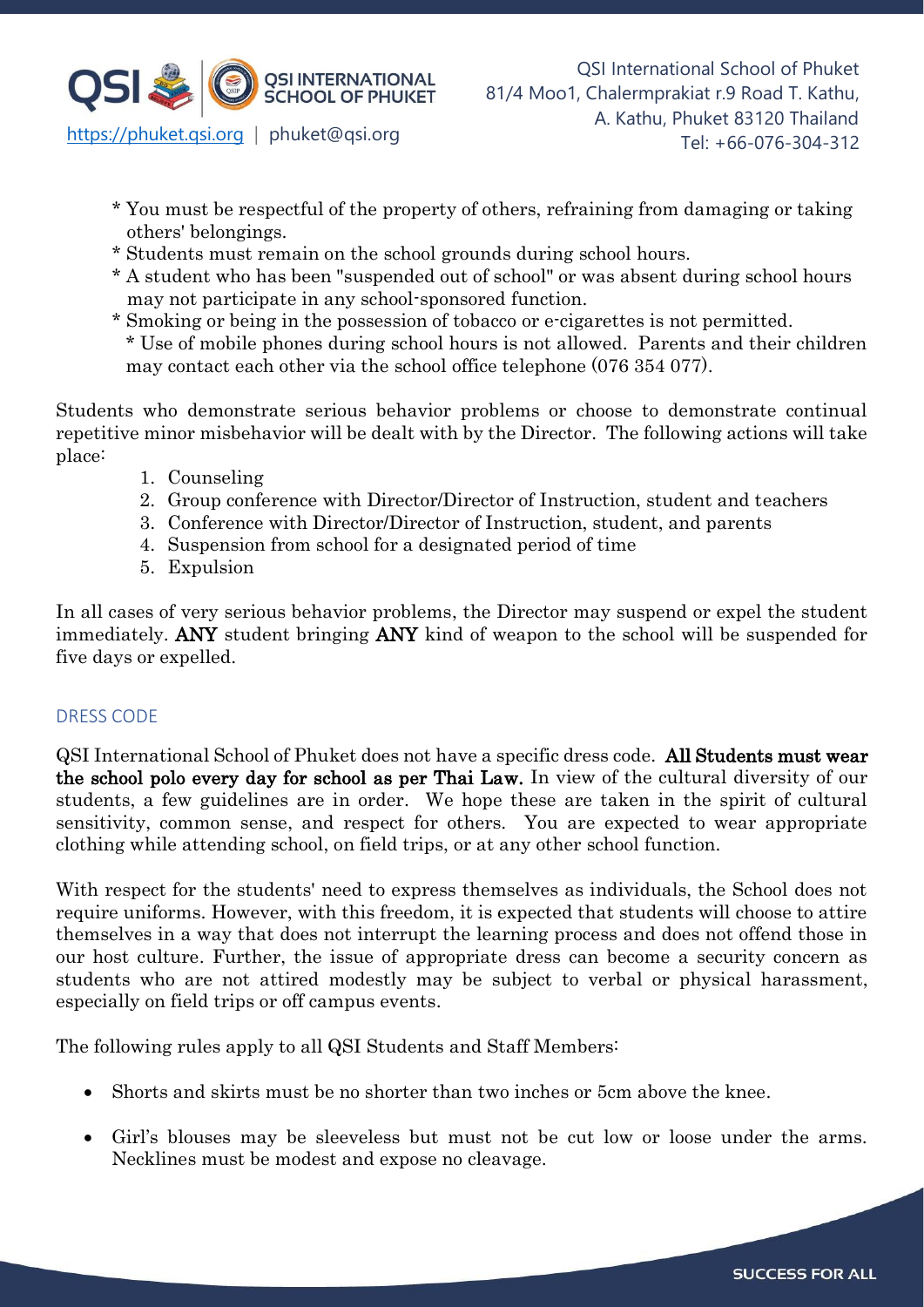

- Shirts should be tucked into shorts, skirts, or pants. Shirts, not tucked in, must hang at least three inches or 8cm below the top of the student's shorts, skirt, or pants.
- Undergarments are not to be visible at any time.
- Muscle shirts, tank tops, or low-cut tops are not allowed.
- Clothing with holes and inappropriate writing, (e.g., alcohol or tobacco advertisements) are unacceptable.

#### **Consequences**

- 1. The first time a student wears inappropriate clothing they will be sent to the school office to be reminded of the School's dress code by the Director.
- 2. The second time a student wears inappropriate clothing they will be asked to call home for a set of appropriate clothing or wear clothing provided by the school office.
- 3. The third violation of the School's dress code will result in a conference with the parents and the student.

Appropriate dress for P.E. classes will be discussed by P.E. instructors. There is not a specific P.E. uniform, but sneakers/trainers must be worn for P.E. class.

### PUBLIC DISPLAYS OF AFFECTION

Because so many cultures coexist at QSI Phuket, it is important that students demonstrate an attitude and behavior regarding interpersonal relationships that would be acceptable to people of various cultural, ethnic, and social backgrounds. QSI Phuket recognizes that genuine feelings of affection may exist between students; however, overt, public, physical displays of affection on campus are not acceptable.

### COURSE COMMITMENT

If you register for a course, you commit yourself to complete it. If during the year you believe you cannot continue in the course, you should meet with your teacher and discuss the matter. After your discussion, if you still want to drop the course, your parents and you must meet with the administration. In general, you should add/drop a course in the first week of the course. Seldom will permission be granted after that period. It is important that care and deliberation be given while selecting courses of study.

#### SCHOOL SUPPLIES

Books are used without charge with the expectation they will be returned in a condition that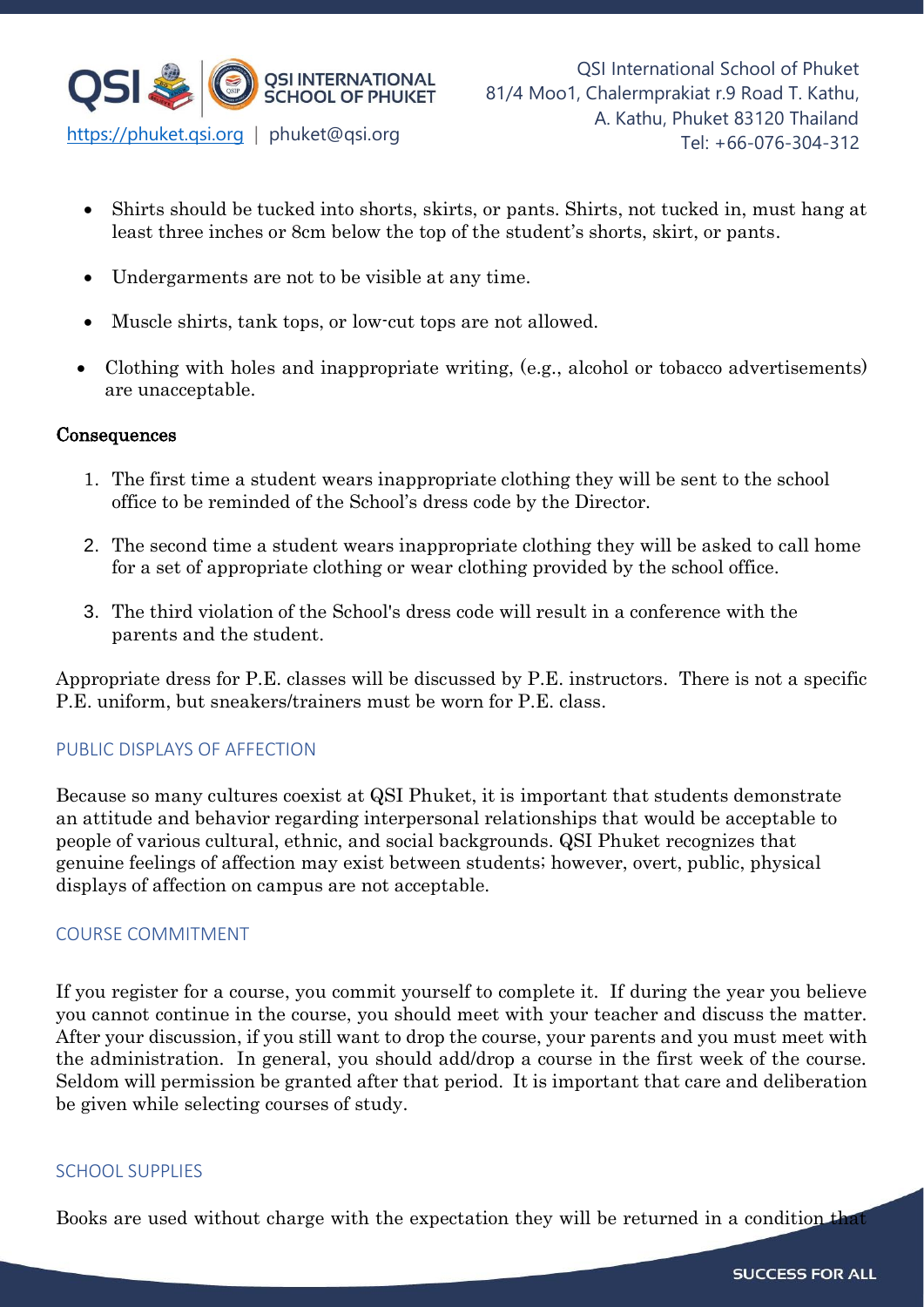

reflects reasonable use. A good policy is to cover your books to minimize incidental wear. If a book is lost, damaged, or vandalized, you will be required to pay a fine that approximately equals the cost of the book and its delivery to Phuket.

#### EARLY WITHDRAWAL FROM SCHOOL

Notice of early withdrawal from school should be made at the school office by written notification from your parents. If your withdrawal is expected close to the end of a quintile, your parents are asked to notify the Director/Headmaster as soon as possible so that the school can work with the teachers in getting your work accomplished and evaluations entered on your record. Credit will be granted only for work completed, turned in, evaluated, and recorded.

## **ATTENDANCE**

Many learning experiences occur in a classroom setting. Many of these experiences cannot be duplicated through make-up assignments. School attendance is extremely important for successful learning. Future employers and university placement officials often ask for student records of attendance as an indicator of the reliability and motivation of the individual. It is expected for students to be in school except for sickness or extenuating circumstances.

Advisors turn in to the office an absentee form each day, noting all students who are not present at the beginning of the advisory period. The office posts a list of all students who are absent by the end of the first period. In the event of a lengthy illness, teachers will do everything possible to help you make up your missed work. It is your responsibility to contact the teacher for make up work and to set convenient times for make up tests or quizzes.

Parents are requested to call the school and their bus driver on the day their child is absent. The school telephone number is 076-354-077.

## **TARDINESS**

TO SCHOOL..... All students are expected to be in school on time for the flag-raising ceremony at 7:50. Students are expected to report to the office if they arrive after the bell at the beginning of the Advisory period. Advisors will not allow you to enter the class without a note from the office indicating you have spoken with the attendance secretary. If you arrive at school after the beginning of the instructional day (1st period) and are listed on the absent list, pick up a note from the office so you will not be counted absent the rest of the day.

TO CLASS.....Except in the case of repeated tardiness, teachers and advisors will deal with lateness to class themselves using removal of privileges, isolation, or detention time during lunch or recess as incentives to punctuality. In all responses to tardiness, teachers will concentrate on teaching the correct habits through reward and encouragement, emphasizing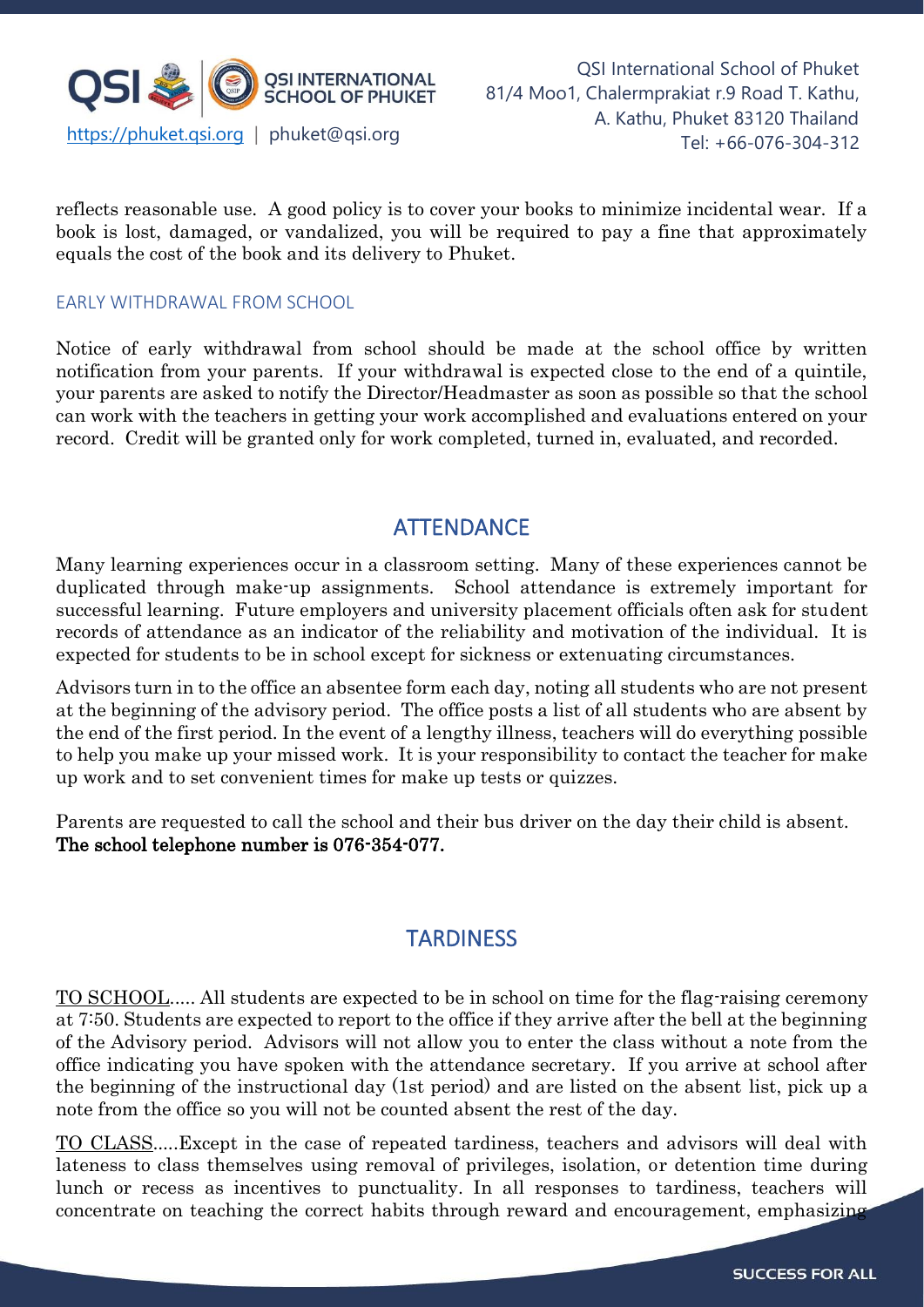

the importance of such a lifestyle for future adult life patterns. In some cases, due to certain cultural dynamics, punctuality is not highly esteemed nor is tardiness considered inappropriate. We are committed to teaching otherwise.

The student will begin each quintile with zero tardies. However, a student who is tardy four times in a given quintile will automatically receive an N for the Success Orientation of Responsibility. Absence from class (skipping) will be reported immediately after the class period ends. Any teacher who sees students lingering around bathrooms, the library, or common areas during class time will report this.

## PERSONAL PROPERTY

Students are strongly discouraged from bringing large sums of money and valuable personal property to school. The school assumes no responsibility for lost or stolen property.

## SMOKE FREE, ALCOHOL FREE, AND DRUG FREE

The QSIP campus is a tobacco free, e-cigarette free, vaping free, alcohol free, and drug free campus. Students found using such products on campus can expect serious consequences including suspension for the use of tobacco products and suspension with the possible expulsion for use of alcohol or other drugs on campus. Any student found to be under the influence of drugs or alcohol or in possession of them will be suspended from school, pending possible expulsion.

## LOST AND FOUND

A lost and found department is maintained in the main office. Students should bring all items they find to the office. Parents are most strongly urged to mark personal property with name and age so that found items may be returned to the correct student. About three times a year, items in the Lost and Found will be displayed in hopes that they are reclaimed.

## OPEN HOUSE

The purpose of the Open House is to provide an opportunity for parents to learn more about the various programs in the school and provide an opportunity for parents to get together with teachers for discussion about school programs. The Open House is held early in the year and it is too early to discuss individual student progress. It is simply a means of becoming better acquainted with the school, the teachers, and one another. Parent/Teacher Conferences are held two times each year. However, individual conferences can be scheduled by appointment at any time.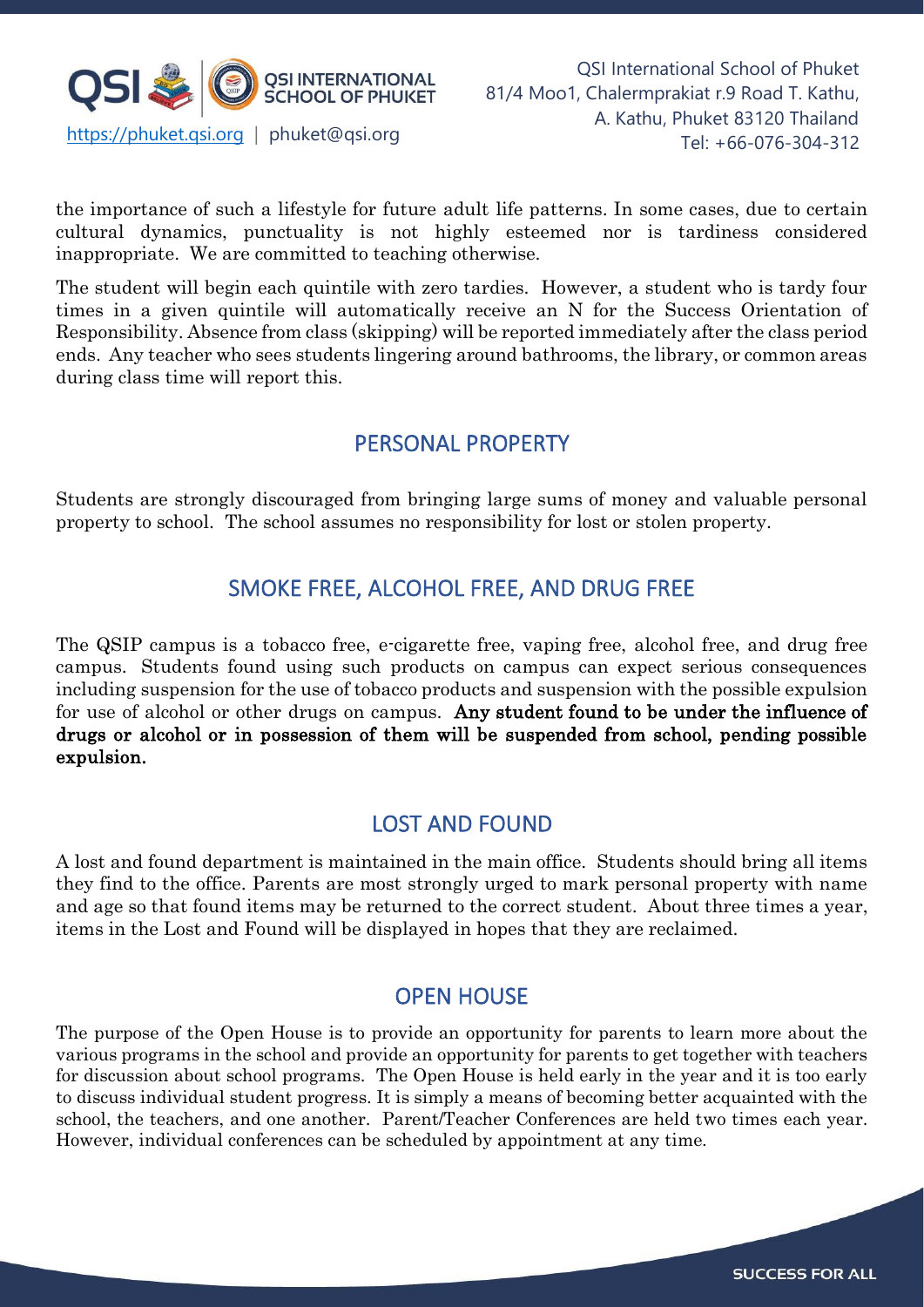

QSI International School of Phuket 81/4 Moo1, Chalermprakiat r.9 Road T. Kathu, A. Kathu, Phuket 83120 Thailand

## PARENT-TEACHER CONFERENCES

Parent-Teacher Conferences will be held two times throughout the year. A letter will be sent to each family each term requesting they return a form indicating which teachers they would like to meet. The office will schedule conferences with times as convenient as possible.

## Lunch Snack and Drinking Water

Students should bring a morning snack, and a lunch to school each day. Lunches may be heated in school microwaves. School breakfast and lunch are available for purchase at school. There is bottled water that is available at the school. We strongly suggest children bring a reusable bottle to fill at school.

## VISITORS TO SCHOOL

It is not unusual to have visitors in your classrooms. They may be new parents, prospective new students, former students, or friends of students.

Visitors must check in through the office before visiting any classes.

## EARLY DEPARTURES DURING SCHOOL

Students are usually permitted to leave early at the request of the parents, nurse, or school administrator. Every student who has a written, authorized excuse to leave early must check out with the office prior to departure. The school does not consider fatigue (tiredness) from staying up late an authorized excuse to leave school early.

## OUT OF SCHOOL EXCURSIONS

If you represent QSI International School of Phuket in functions which take you away from the school site (such as soccer games and field trips), you are required to meet certain standards of scholarship and behavior as outlined below:

- SCHOLARSHIP:You are expected to be diligent in your studies and show mastery of the schoolwork of which you are capable. Denial of participation in any function may be made in individual cases by the classroom teacher or the administration.
- BEHAVIOR: You are expected to demonstrate behavior as outlined in the Student Handbook.

Out-of-school excursions provide a different way of learning. They are opportunities to demonstrate to the community the positive attributes of your school. These are easily demonstrated by having a good attitude, behaving appropriately, and wearing your school uniform shirt. Students who are unable to meet these expectations will not be permitted to participate in field trips.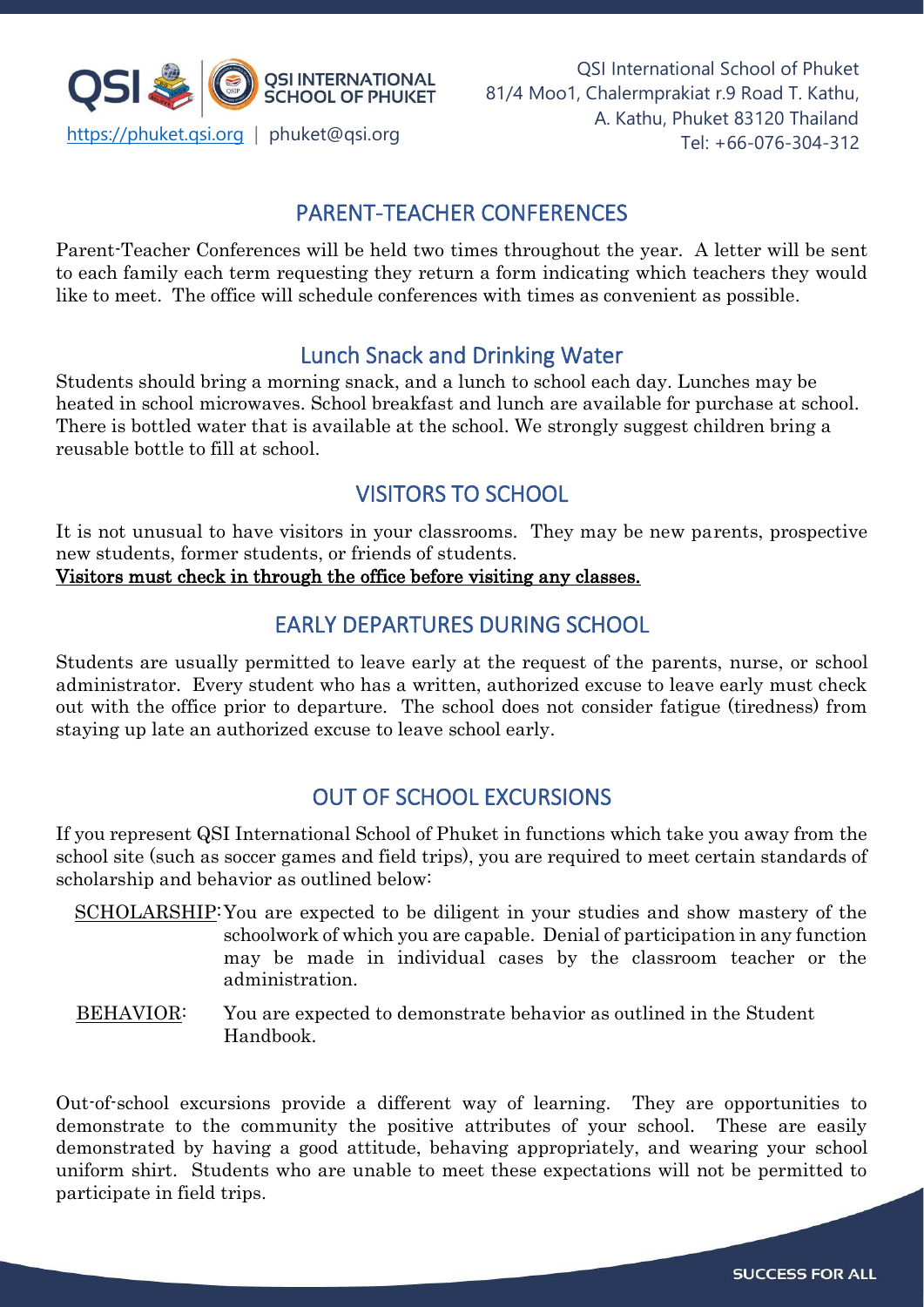

## HEALTH SERVICES

The Health Facility is located near the main office. In case of injury, students should report to the school office. Minor injuries will be treated by office staff or teachers.

In the case of more serious injuries, parents will be notified. If the office staff believes an injury requires professional treatment, parents will be asked to pick up their child to receive treatment. If a parent or other designated contact person cannot be located, the school will transport to the hospital for treatment.

Office staff will continue to attempt to contact parents. If a student has a chronic illness or some physical handicap, this information should be given to the school office. Students with communicable illnesses, severe colds, or fevers sent to the school will be sent to the school office at once.

Parents will be notified to come and collect their child to prevent infections from spreading.

It is essential that we have the following information on file in case of an illness or emergency: 1.Telephone/cell phone numbers where parents can be reached

2.Names and (local) telephone numbers of relatives or friends who should be contacted when parents are not available.

3.Immunization information, recommended Doctor or medical services.

4.Information about life threatening allergies and how to treat them (epi pens etc.).

#### Illness At Home

If your child is not feeling well before he/she leaves for school, it is advisable to keep him/her home. If your child improves during the day, bring him/her to school. Please check students in and out of school through the main office.

## HOMEWORK POLICY

#### PHILOSOPHY

The purpose of homework is to practice the skills taught that day in school or to prepare you for future work. There are three acceptable categories of homework: practice (reinforcement), preparation, and extension activities. Homework may be a prerequisite to taking a test for evaluation. Homework itself is not part of the evaluation.

#### HOMEWORK SHOULD NOT:

- \* Introduce initial learning of new material, either skills or knowledge components.
- \* Require extensive teacher or parent direction or help.
- \* Be so excessive that it precludes students from joining family activities or other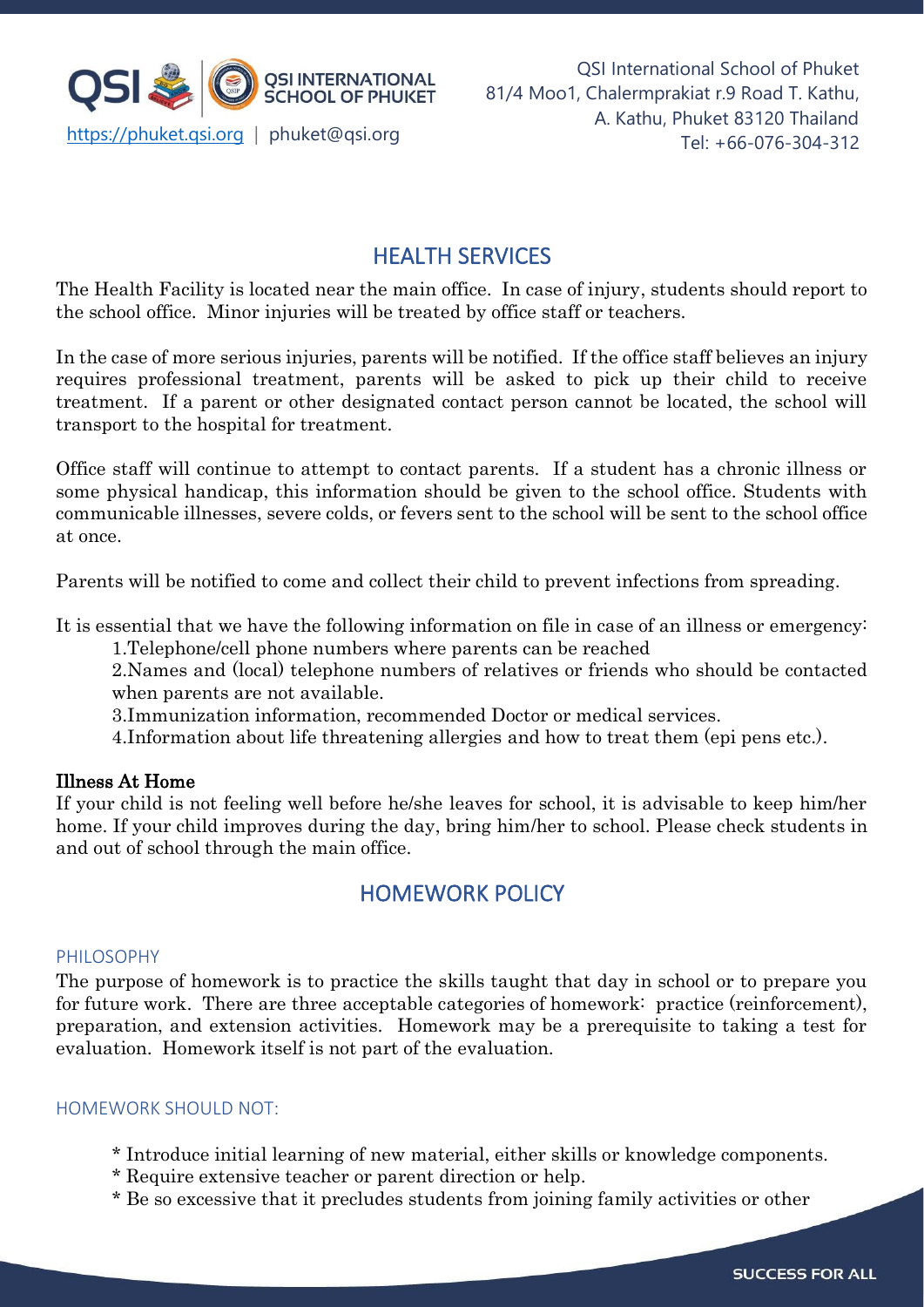

forms of childhood socialization.

\* Be given as busy work or punishment.

#### HOMEWORK SHOULD:

- \* Be well-planned and complement classroom learning.
- \* Have immediate, timely feedback.
- \* Have proper resources available, if research is assigned.
- \* Be meaningful and challenging.
- \* Have clear procedures for accomplishment and clear and enforced due dates.

\* Be written on chalkboard or handout as well as assigned verbally.

#### SPECIFIC CONSIDERATIONS:

\* If you as a student are continually overburdened with homework assignments, a "staffing" with the teachers and an administrator may be needed to determine the best course of action for you.

\* Homework assignments are legitimately used to qualify a student for preparation of mastery/summative examination.

\* Parents are to be notified in writing (copy to the student folder) whenever it appears that assignments are not being consistently completed.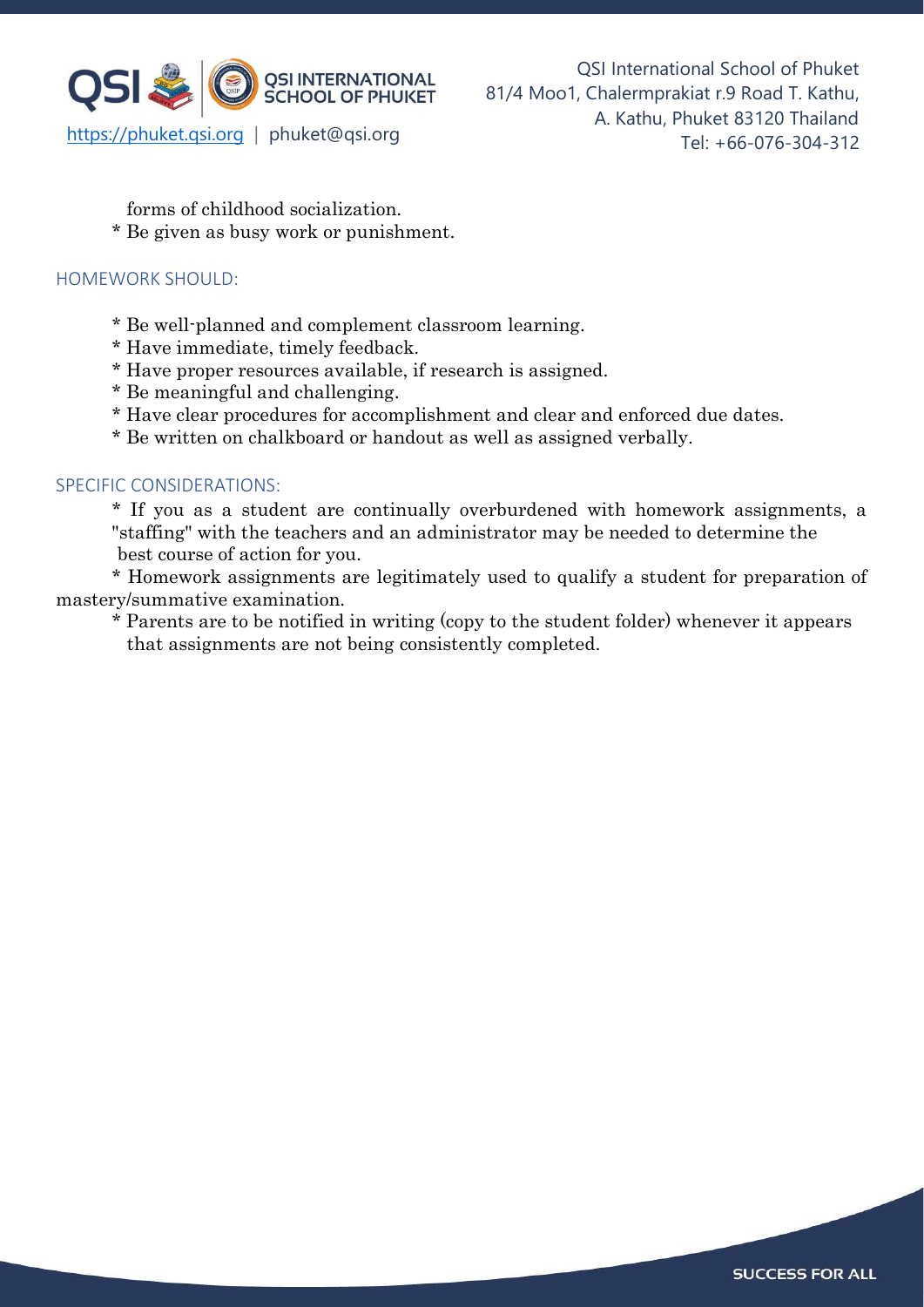

## STUDENT AUTOMOBILE AND MOTORBIKE POLICY

A Students wishing to drive on school grounds **MUST** have: 1) a photocopy of a valid Thailand driver's license and 2) proof of insurance for the car or motorbike which is brought to school, 3) a signed parental permission form agreeing permission for the student to drive to and from school.

These three things must be filed in their student folder in the school office before a student is allowed to drive on campus.

- B Students are not to take passengers in cars or on motorbikes to or from school unless those passengers have a signed parental permission slip in their student folder for a specific driver.
- C. Students are to operate their vehicle in a responsible way at all times.

Responsibilities for use of vehicles are required with a view to safety and acceptable social behavior.

Safety of drivers and others should be foremost in the minds of those driving vehicles. A helmet must be worn by all students riding motorbikes to school.

Consideration of others (students, teachers, and visitors) should be given by those driving vehicles to and from school.

Student Drivers are to obtain permission from the administration before leaving the school grounds during the school day. (See Closed Campus policy)

Students are to park only in designated parking areas. During the school day students are not permitted in the student parking.

In the event a question arises concerning this policy, it is suggested that the student discuss the matter with his/her Advisor, other staff members, and the administration for guidance.

QSI International School of Phuket recognizes the importance of young people learning the proper use of an automobile or a motorbike.

It is important that young people learn to operate an automobile safely in view of the necessity of this kind of transportation in the world.

Cooperation, sharing, and positive social behaviors are encouraged.

Driving develops an awareness of financial and economic responsibilities.

Attitudes are developed which lead young people to accepting responsibilities as they become adults.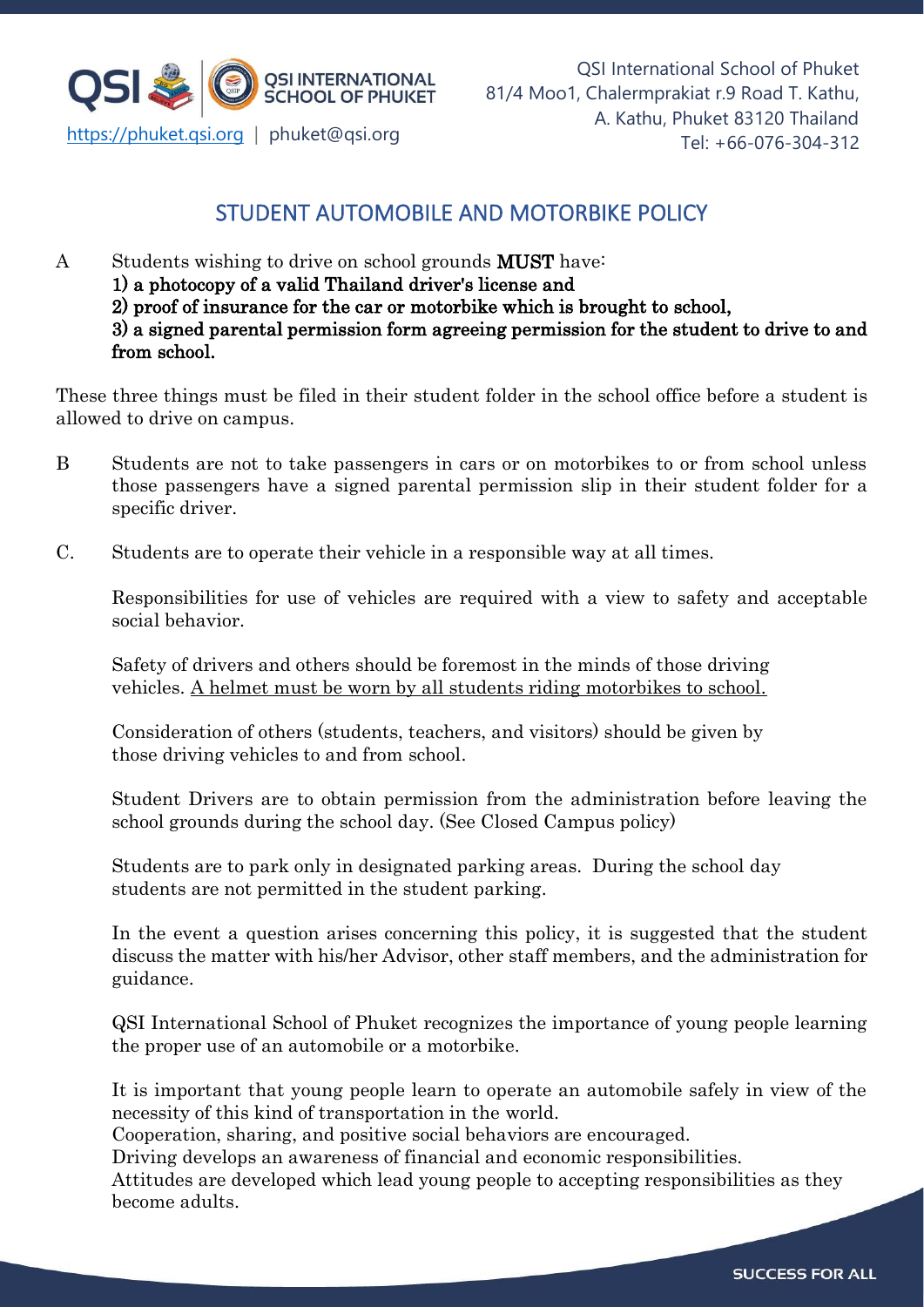

## LIBRARY POLICY

1. BORROWING - You are allowed to take up to two books at a time. Books are to be checked out for one week and may be returned and/or exchanged at any time. Older students may make arrangements with the librarian to check out additional books as needed for reference/project work.

2. OVERNIGHT - Reference materials may not be checked out overnight. The latest dated set of encyclopedias may not be removed from the library, not even to the classroom.

3. RENEWAL - If you desire to keep a book more than one week, it must be renewed after the first week.

4. OVERDUE BOOKS - If books are not returned on the due date, a written reminder (1st notice) will be given to you. If the books are not returned with this reminder, a 2nd notice will be given.

5. LOST OR DAMAGED BOOKS - You are required to pay for lost or damaged books. If you pay for a book and it is later found, you will be reimbursed the amount paid. Any book damaged due to negligence will be charged in accordance with the degree to which the book was damaged or double the original value of the book plus \$1 (one dollar)

## OUTDOOR RECESS AND PLAYGROUND

Recess is a scheduled part of the regular school day. This time serves as a break for students and provides a few moments to expend some energy and stretch after classroom activities. Children will go out to play during break and lunch recess. Occasionally, teachers may request students to stay in during break or recess to finish homework or for special projects. Recess is a good time for socialization and learning to get along with other children. All children should come to school properly clothed for outside conditions.

### Playground Policy

1. Safety, fair play, common sense and appropriate language are the major considerations on the playground. Student's actions may not cause a problem for

any person or damage any equipment.

- 2. If children have questions, or if some situation is not covered by the rules, the QSI staff members are always in charge and may stop any activity that he/she feels may be dangerous.
- 3. When recess ends, students are to stop what they are doing immediately and lineup.
- 4. Hard balls are not allowed. Tennis balls, soccer balls and certain other soft balls may be used.
- 5. Students are not to climb any trees or fences, may not stand on top of, or jump from any piece of equipment.
- 6. Students should stay alert and pay attention to any games going on and not go near games in which they are not engaged.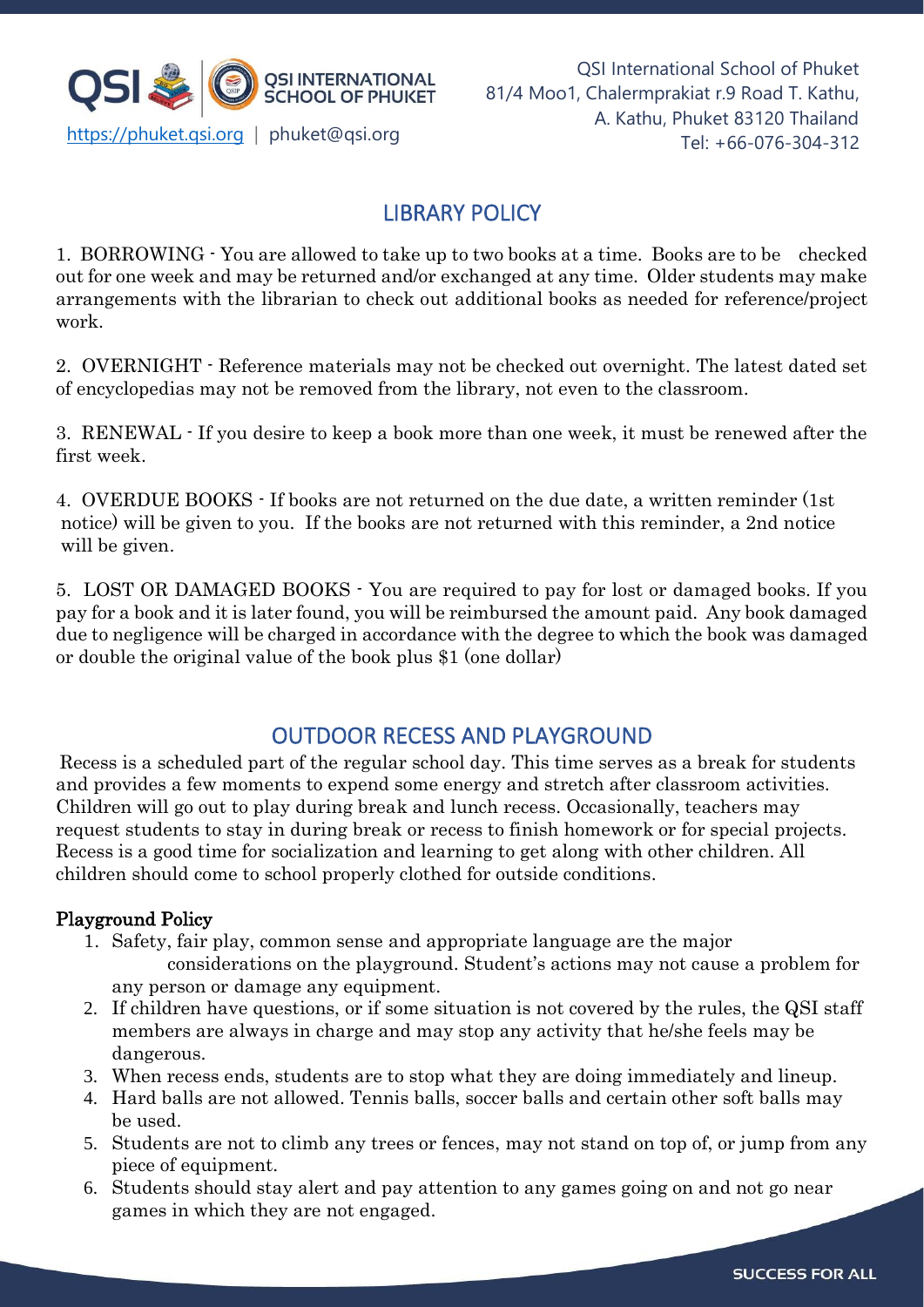

- 7. No fighting. No games involving pushing, shoving, tackling, or tripping. 8.Throwing any items, such as rocks, snowballs, or dirt, is strictly prohibited.
- 8. Students at recess are not to go back into the building or outside of recess boundaries without permission from a QSI staff member.

## SECONDARY SCHOOL ACTIVITIES

Education has two sides, the curricular and the extracurricular. Both are important. Young adults need a wide range of interests and activities. QSI International School of Phuket encourages secondary school students to become involved in extracurricular activities. Some activities are organized and sponsored by school personnel. Soccer, track, and basketball are examples of this. Other activities may be organized by students or teachers who have special interests. If you are interested in participating in some special activity, talk it over with other students and your class advisor.

## SCHOOL-WIDE ACTIVITIES

Each year, all students and staff have the opportunity to participate in many fun activities often held during the regular school day. A few of the activities planned for the school are:

1. Back-to-School Night: Students are encouraged to invite their parents to the school to meet teachers and to look around the school to see what the students will be doing during their time at school. Student progress is not discussed as Parent-Teacher Conferences are scheduled later in the term.

2. Songkran Celebration: A special celebration in Thailand. Students engage in water throwing at the school. Parents are invited to participate or just watch.

3. International Day: A special day to celebrate the diversity of our students. Student and parents are encouraged to wear their native dress and share favorite food with others.

## USE OF SCHOOL COMPUTERS

Students may use school computers when under the direct supervision of a QSIP teacher. For independent use students must demonstrate they are responsible and proficient in the care and operation of computers before being given permission to use the school computers. Food and drinks are not permitted in the computer lab. At the start of the school year students will be asked to sign our Acceptable Use Policy.

Administrators may review files and communications to maintain system integrity and ensure that students are using the system responsibly; therefore, users should be aware that files may be examined by those who are responsible for the network.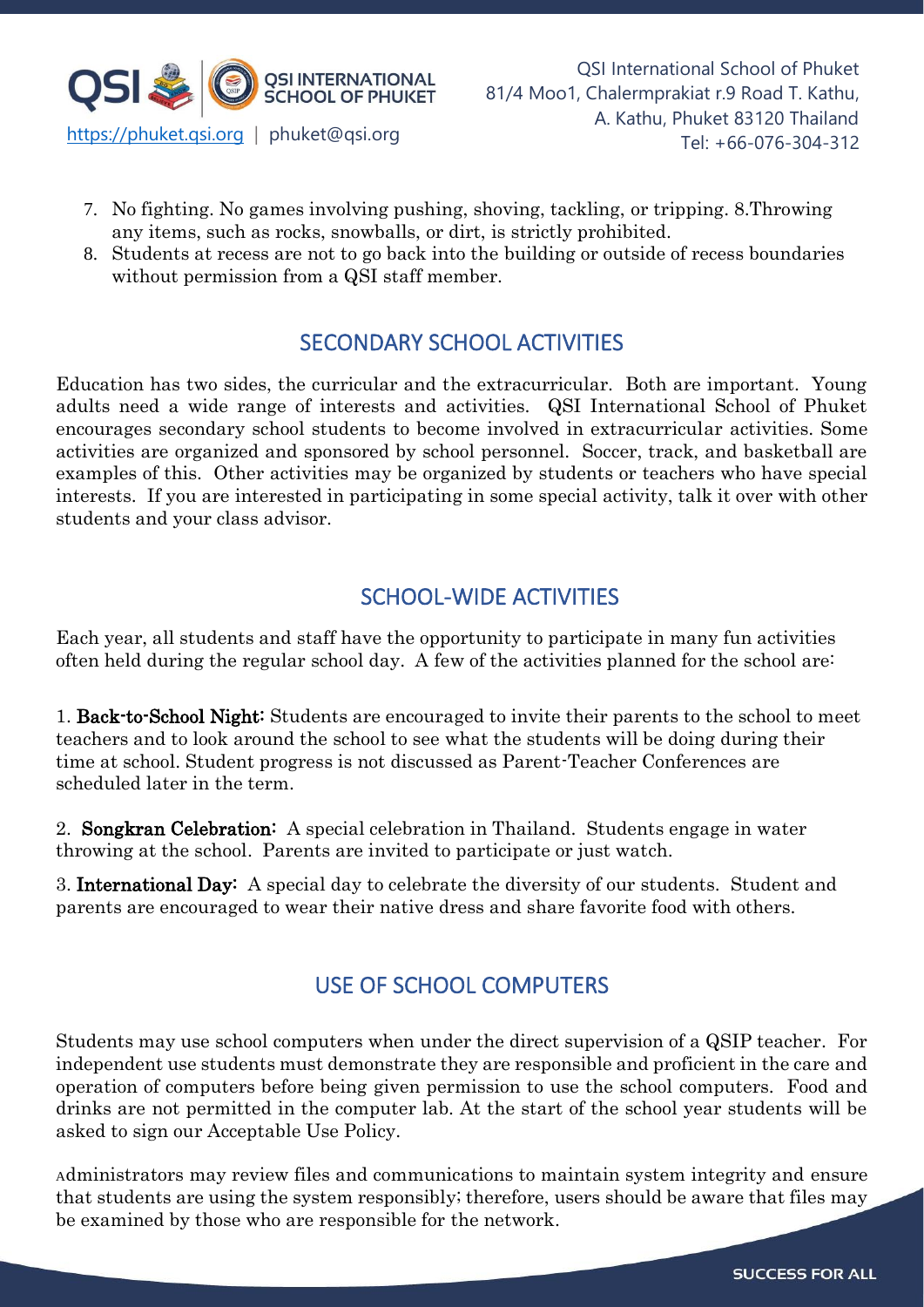

In addition, the students will have access to the World Wide Web at school. This is a wonderful opportunity for our students to broaden their educational resources and become part of the world. In this global technological age, information is readily available for student use. We encourage our students to be progressive and use this valuable tool.

Below are some basic rules and procedures that students must follow when they are in the computer room...

- Students must follow all copyright laws.
- Cite all sources.
- Respect every user's right to keep their folders and documents private.
- Leave all food and drinks in the designated space or in their zipped up back pack.
- Sign acceptable use technology policy

With teacher permission, students will be allowed to...

- Install language packs for their home languages.
- Download pictures for projects.

Students will not be permitted to...

- Load music anywhere on the network –if music is found on the network, it will be immediately removed. If it is possible to discern the owner of the music, this will be considered a violation of computer rules.
- Load software on a school computer—this includes backgrounds, mouse pointers, pictures or graphics that are not to be used for class.
- Use the command prompt for any reason including terminal services.
- Manipulate the desktop or laptop (i.e., hide the taskbar).
- Send net messages to other computers on the network.
- Send, display, or send offensive messages or graphics.
- Use obscene language.
- "hack" into the school server or outside websites.
- Post personal information of any kind on the web.
- Participate in "chats" on the web.
- Gain unauthorized access to another individual's account or outside websites.

A student discovered violating any of the above rules may forfeit his or her privileges to access QSI Phuket technology, school computers, or the school's network.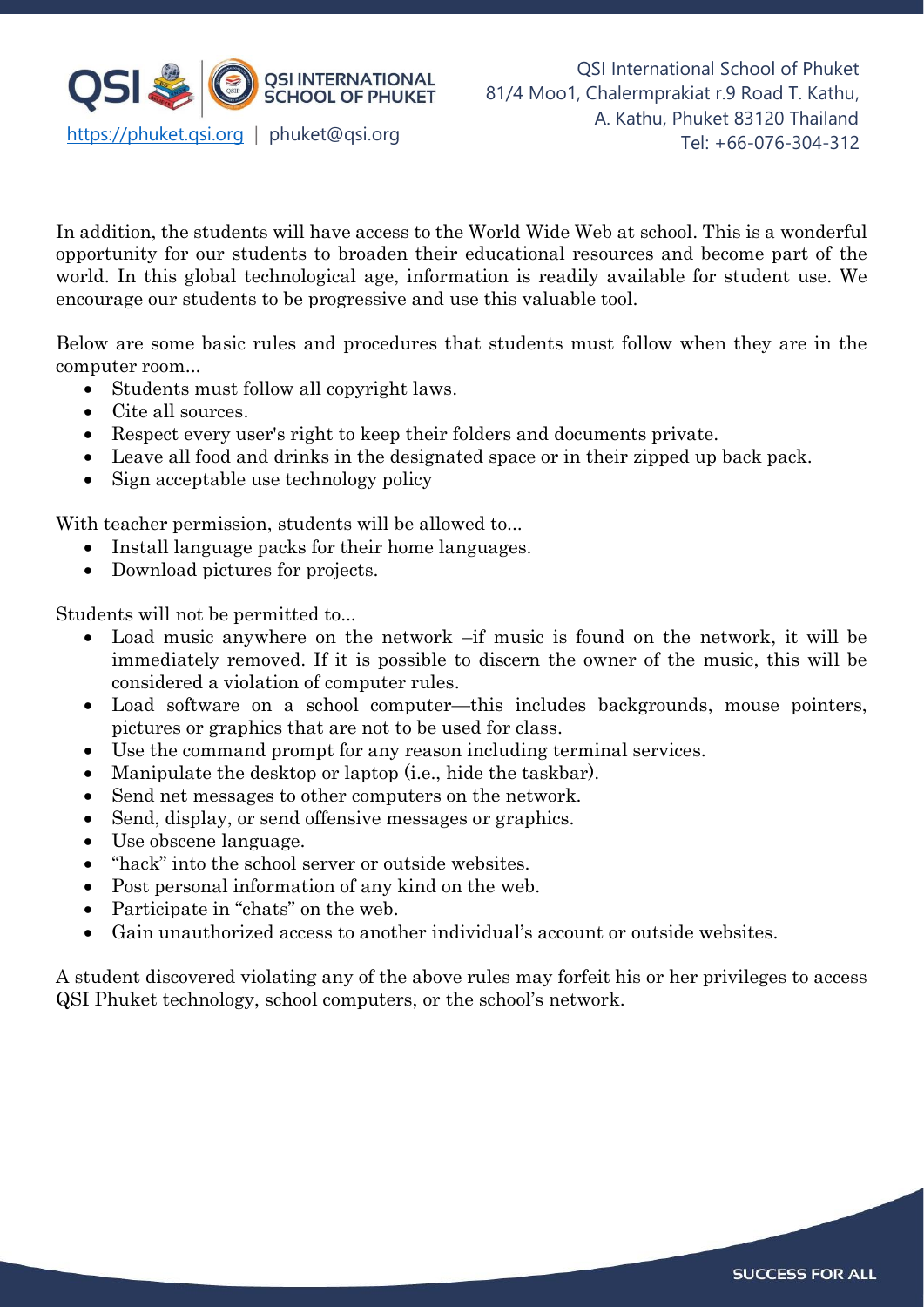

## CHILD PROTECTION INTRODUCTORY LETTER TO SCHOOL COMMUNITY

Dear Parents,

QSI International School of Phuket strives to provide your children with positive educational experiences that are characterized by caring, supportive relationships and free from neglect or abuse of any kind. We are committed to working with you to ensure that the school maintains this type of environment.

Quality Schools International (QSI) has developed a Child Safeguarding and Protection Handbook, which has been adapted to and adopted by this school. By enrolling your child(ren) at QSI International School of Phuket, you agree to work in partnership with the school and you understand and agree to the child protection Code of Conduct. Protocols outlined in the handbook are aligned with the QSI Mission Statement, Exit Outcomes, and Success Orientations, as well as these two articles from the United Nations Convention on the Rights of the Child:

#### Article 19: Protection from abuse and neglect

...Shall protect the child from all forms of maltreatment by parents or others responsible for the care of the child and establish appropriate social programs for the prevention of abuse . . .

#### Article 34: Sexual exploitation

. . . Shall protect children from sexual exploitation and abuse, including prostitution and involvement in pornography.

To help our students to learn and grow in a safe environment, the following educational components are included in the school's Child Safeguarding and Protection plan:

- Age-appropriate lesson plans to foster understanding personal safety, needs, and rights in each classroom.
- Parent information sessions and resources regarding the school's Child Safeguarding and Protection programs and policies.
- Faculty and staff professional development workshops on recognizing and reporting child abuse and neglect.

Thank you for your support in maintaining a school and community in which students, staff, and parents feel safe and happy. If you have any questions about the Child Safeguarding and Protection plan or any other school policies, please don't hesitate to contact me.

Sincerely, Heather Townsend

At the end of this handbook, you will find the QSI International School of Atyrau Child Protection code of conduct that all adults in our school community (parents, and volunteers) are required to sign. A similar document is also signed by all staff members in our school.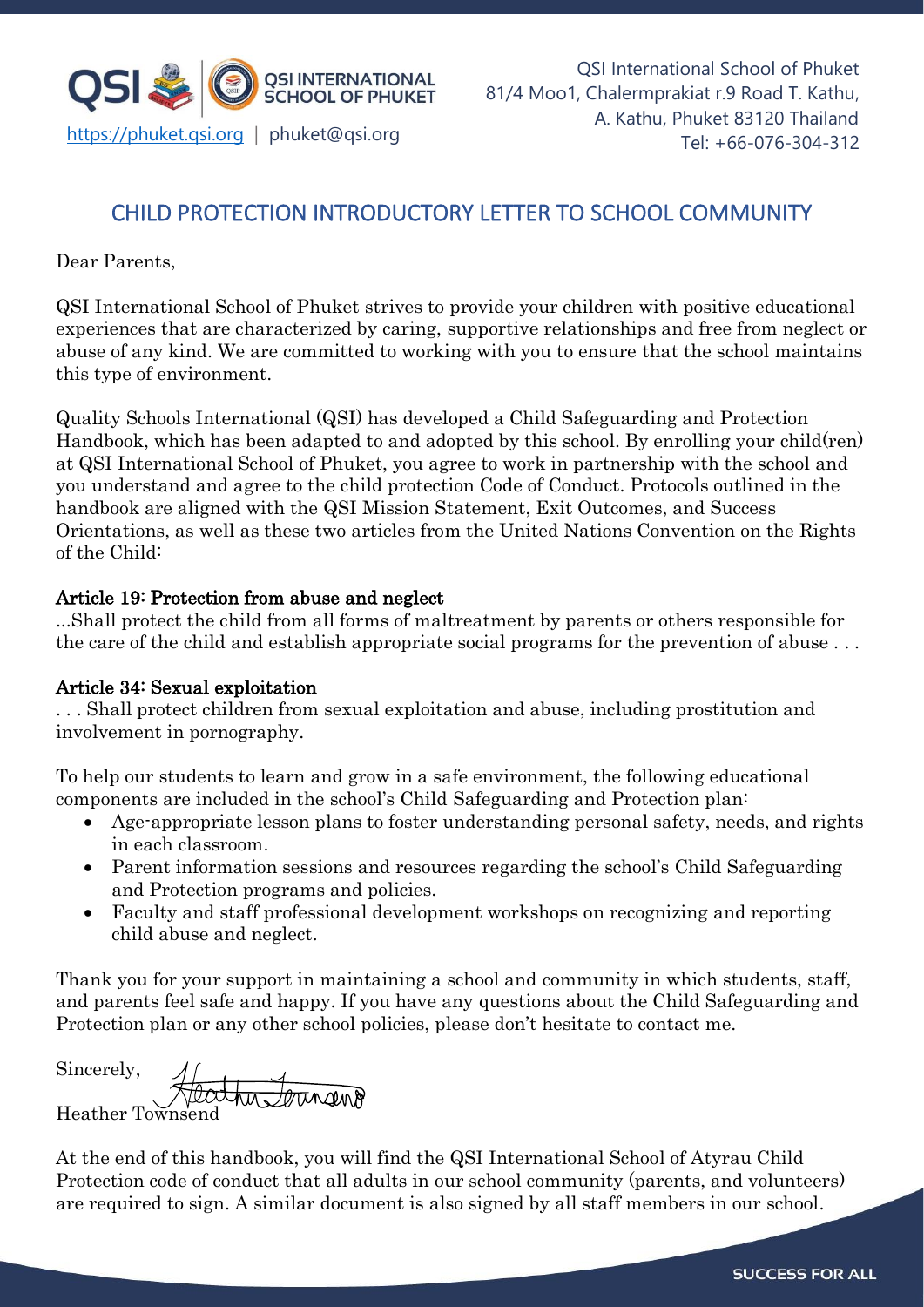

QSI International School of Phuket 81/4 Moo1, Chalermprakiat r.9 Road T. Kathu, A. Kathu, Phuket 83120 Thailand

## **The following pages are also included unbound at the end of this handbook for your convenience to sign and return to school**.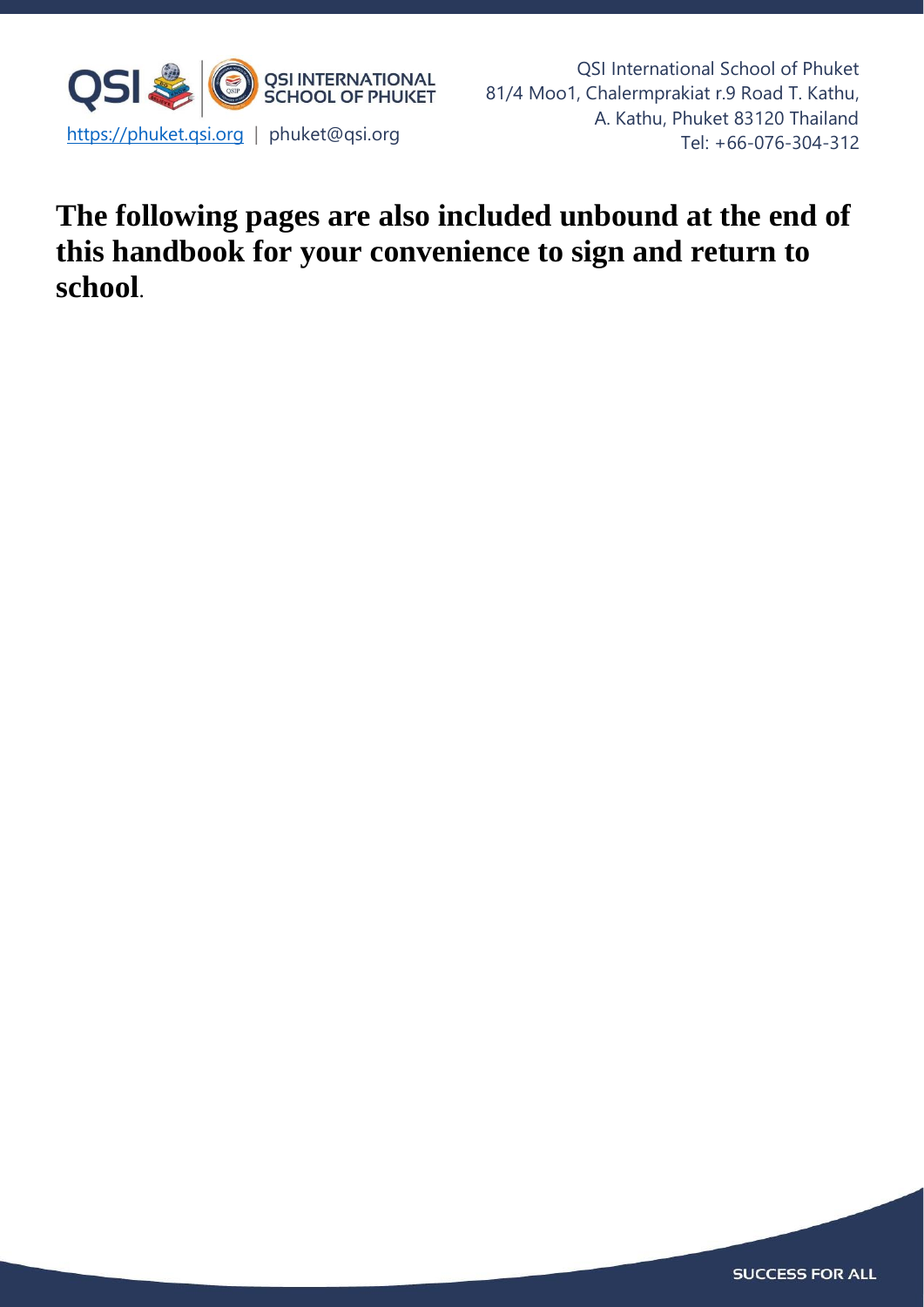

## CHILD SAFEGUARDING AND PROTECTION CODE OF CONDUCT

This Code of Conduct must be read and signed by all employees of the school, parents, and anyone who will have contact with students as part of a school program, activity, field trip, or other event. The person's signature indicates understanding and agreement to the Code of Conduct.

### QSI International School of Phuket Code of Conduct

QSI International School of Phuket is committed to the safety and protection of children. This Code of Conduct applies to all faculty, staff, employees, and volunteers. The public and private conduct of faculty, staff, employees, students, and volunteers acting on behalf of the school can inspire and motivate those with whom they interact, or can cause great harm if inappropriate. We must, at all times, be aware of the responsibilities that accompany our work. Additionally, members of the school community, including parents, must be aware of the parameters of the Code of Conduct and the expectation of adult behavior toward children within the school community.

- We should be aware of our own and other persons' vulnerability, especially when working alone with children and youth, and be particularly aware that we are responsible for maintaining physical, emotional, and sexual boundaries in such interactions. We must not engage in any covert sexual behaviors with those for whom we have responsibility. This includes seductive speech or gestures as well as physical contact that exploits, abuses, or harasses. We are to provide safe environments for children and youth at all school activities, both on and off campus. We ask families to provide safe environments for children at private events as well.
- We must show prudent discretion before touching another person, especially children and youth, and be aware of how physical touch will be perceived or received, and whether it would be an appropriate expression of greeting, care, concern, or celebration. School personnel and volunteers are prohibited from physical discipline of a child.
- Physical contact with children can be misconstrued both by the recipient and by those who observe it, and should occur only when completely nonsexual and otherwise appropriate, and never in private. One-on-one meetings with a child or young person are best held in public area; in a room where the interaction can be (or is being) observed; or in a room with the door left open, and another staff member or supervisor is notified about the meeting.
- We must intervene when there is evidence of, or there is reasonable cause to suspect, that children are being abused in any way. Suspected abuse or neglect must be reported to the appropriate school and local authorities.
- Faculty, staff, employees, and volunteers should refrain from the illegal possession and/or illegal use of drugs and/or alcohol, and from the use of tobacco products, alcohol and/or drugs when working with children. Adults should never buy alcohol, drugs, cigarettes, videos, or reading material that is inappropriate and give it to young people.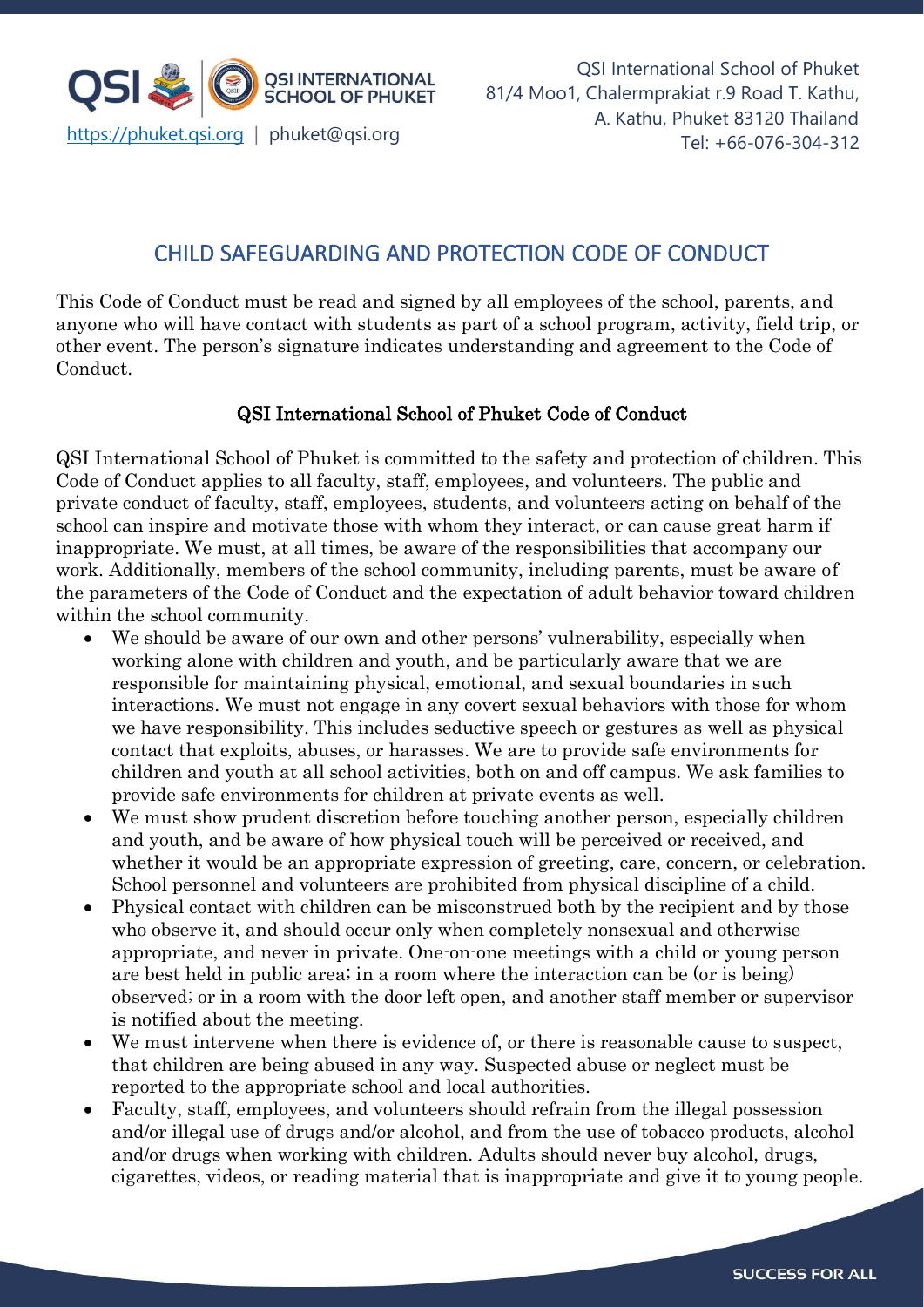

Staff members and volunteers should not accept gifts from, or give gifts to, children without the knowledge of their parents or guardians.

- Communication with children is governed by the key safety concept of transparency. The following steps will reduce the risk of private or otherwise inappropriate communication between parents, administration, teachers, personnel, volunteers, and minors:
	- o Communication between school adults (including volunteers) and minors that is outside the role of the professional or volunteer relationship (teacher, coach, host, etc.) is prohibited.
	- o Where possible, email exchanges between a minor and a person acting on behalf of the school are to be made using a school email address.
	- o Faculty, staff, and volunteers who use any form of online communications including social media (Facebook, Twitter, etc.) and text messaging to communicate with minors may only do so for activities involving school business.

Statement of Acknowledgement of Code of Conduct for Signature

I promise to follow the rules and guidelines in this Code of Conduct as a condition of my providing services to the children and youth participating in QSI International School of Atyrau programs.

I will:

- Treat everyone with respect, patience, integrity, courtesy, dignity, and consideration.
- Never be alone with children and/or youth at school activities without another adult being notified.
- Use positive reinforcement rather than criticism, competition, or comparison when working with children and/or youth.
- Maintain appropriate physical boundaries at all times and touch children only in ways that are appropriate, public, and non-sexual.
- Comply with the mandatory reporting regulations of the school by reporting any suspected child abuse or neglect to the Director or Academic Coordinator.
- Cooperate fully in any investigation of abuse or neglect of children and/or youth.
- Protect the child and the child's family by maintaining confidentiality in the case of a report of misconduct, and refusing to share any details about the report with anyone outside of the school's Child Protection Team and relevant authorities.

I will not:

- Touch or speak to a child and/or youth in a sexual or other inappropriate manner.
- Inflict any physical or emotional abuse such as striking, spanking, shaking, slapping, humiliating, ridiculing, threatening, or degrading children and/or youth.
- Smoke or use tobacco products, or possess, or be under the influence of alcohol or illegal drugs at any time while working with children and/or youth.
- Give a child who is not my own a ride alone in a car, without explicit permission from the child's parent/guardian.
- Accepts gifts from or give gifts to children or youth without the knowledge of their parents or guardians.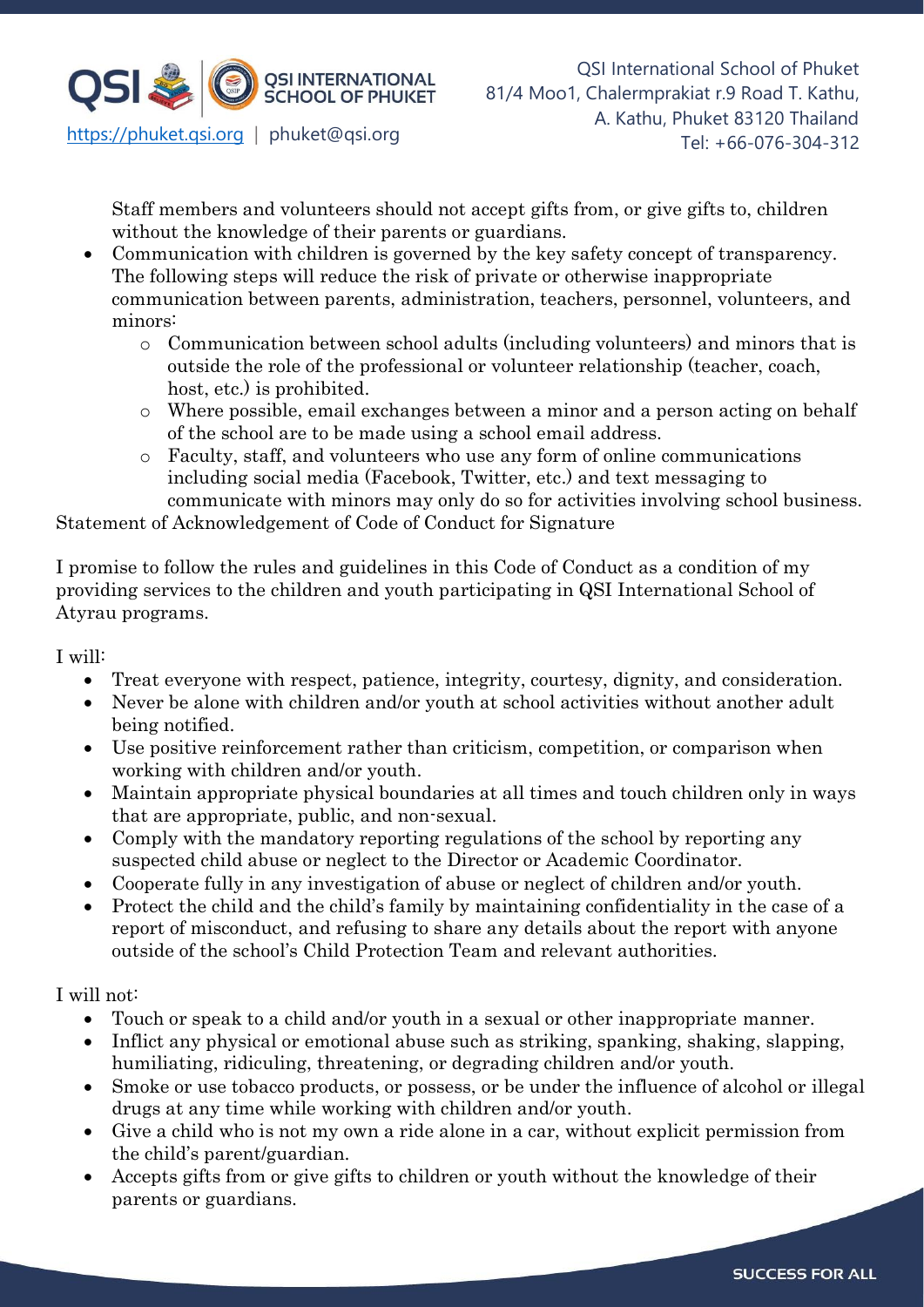

- Engage in private communications with children via text messaging, email, Facebook, Twitter or similar forms of electronic or social media except for activities strictly involving school business.
- Discuss the details of any allegations with anyone outside of the Child Protection Team.

Staff, volunteers, and others who work with students:

I understand that as a person working with and/or providing services to children and youth under the auspices of QSI International School of Phuket, I am subject to a criminal record background check. My signature confirms that I have read this Code of Conduct and that as a person working with children and youth, I agree to follow these standards. I understand that any action inconsistent with this Code of Conduct or failure to take action mandated by this Code of Conduct may result in disciplinary action up to and including removal from the school. If a report is made against me, and the allegations are confirmed, the school is bound to share the findings with anyone who inquires for a reference about me.

#### Parents:

I understand the rules regarding mandatory reporting that are in place at the school. I agree to maintain an environment in my home and at private events that is free from abuse and neglect, for my own children and any other children with whom I may interact.

Name:

Signature: \_\_\_\_\_\_\_\_\_\_\_\_\_\_\_\_\_\_\_\_\_\_\_\_\_\_\_\_\_\_\_\_\_ Date: \_\_\_\_\_\_\_\_\_\_\_\_\_\_\_\_\_\_\_\_\_\_\_\_\_\_\_\_\_\_\_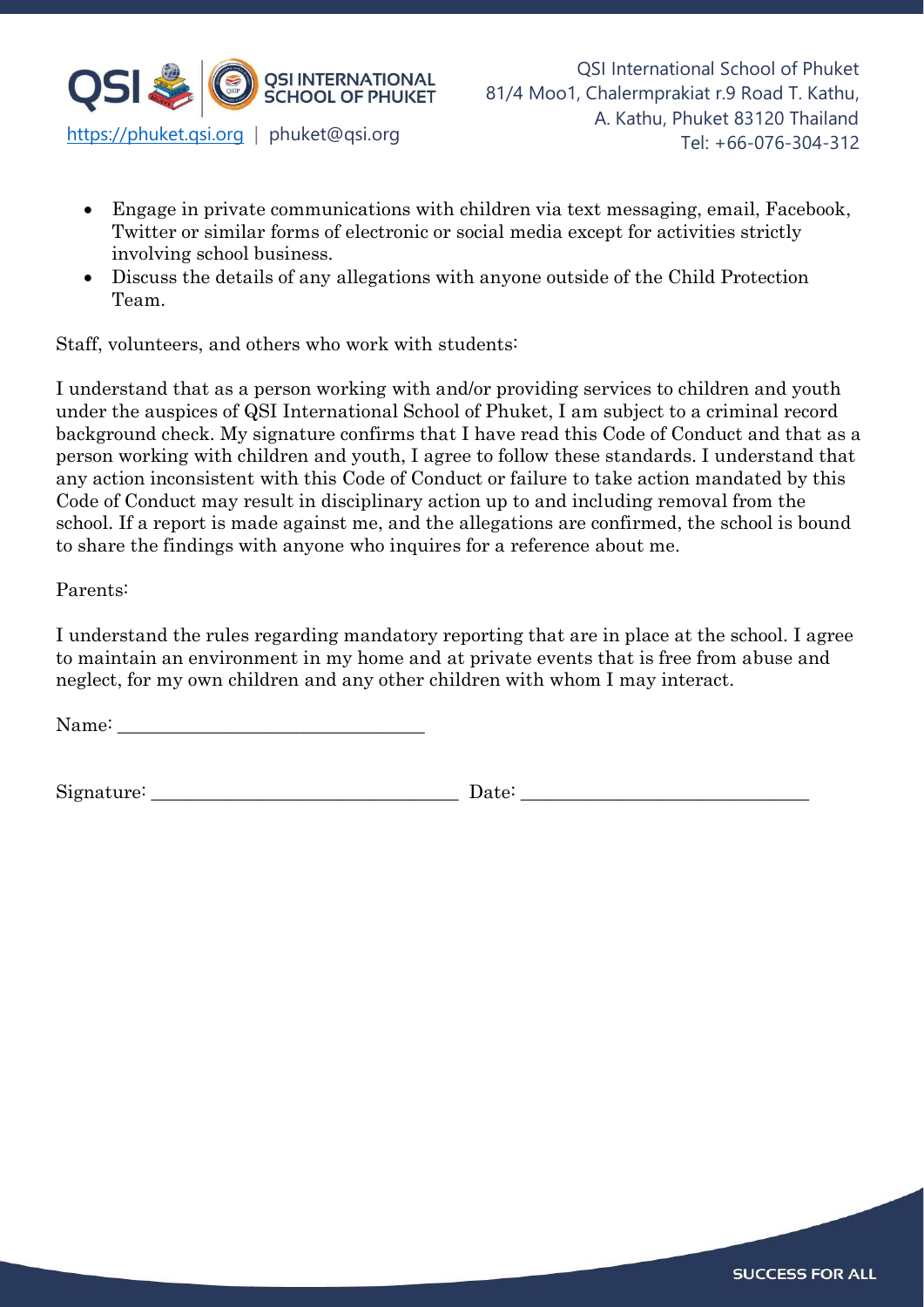

## COMPUTER AND INTERNET ACCEPTABLE USE POLICY AND AGREEMENT (AUP)

QSI International School of Phuket is pleased to offer students access to the school's computer network and Internet for classwork and to prepare students for life, school, and work in the 21st Century. In using the Internet, students need to understand and use technology safely and ethically. To obtain Internet access, all students must obtain parental permission and must sign and return this form to the school office.

#### A. Terms and Conditions

Students are responsible for good behavior on school computer networks just as they are in a classroom or a school hallway. Communications on the network are often public in nature. General school rules for behavior and communications apply. The network is provided for students to conduct research and communicate with others. Technology is to be used in a responsible, ethical, and legal manner.

Individual users of the school's computer network are responsible for their behavior and communications over this network. We expect users to comply with the school's standards and honor the agreements they have signed. School monitoring of students' online activities is encouraged as long as the monitoring adheres to local laws.

While digital resources offer immense educational opportunities, it is important to remember that access is a privilege, not a right, and carries with it responsibilities for all involved.

- a. Internet and Computer Access is available through the school's network.
- b. Students are provided a free suite of applications through Microsoft 365. School work and projects are either stored on the cloud by Microsoft 365 or on a local server.
- c. At the beginning of the school year, all users are responsible for reading and adhering to the Acceptable Use Policy.
- d. All acceptable use guidelines apply to both QSI digital resources and personal devices.
- B. Student Responsibility

Students are expected to use the Internet, school network, and all devices in a responsible manner. It is expected that students:

- a. Respect the rights of others. This includes demonstrating appropriate online behavior towards other students and not wasting resources like paper, file storage, or Intranet and Internet bandwidth through unauthorized gaming, downloading, video, or audio streaming, or any other unauthorized activities. (SO: Concern for Others, Kindness & Politeness.)
- b. Care for devices. This includes not vandalizing the equipment, not hacking into computer systems or other student's files, or trespassing into other students' work folders, accounts, or email. (SO: Responsibility, Trustworthiness.)
- c. Report Inappropriate Content. This includes telling a trusted adult immediately if you see inappropriate material or unauthorized activities. (SO: Trustworthiness.)
- C. Unacceptable Use includes:
	- a. Any malicious attempt to harm or destroy QSI digital resources or data of another user.
	- b. Sending, sharing, or displaying offensive messages or images.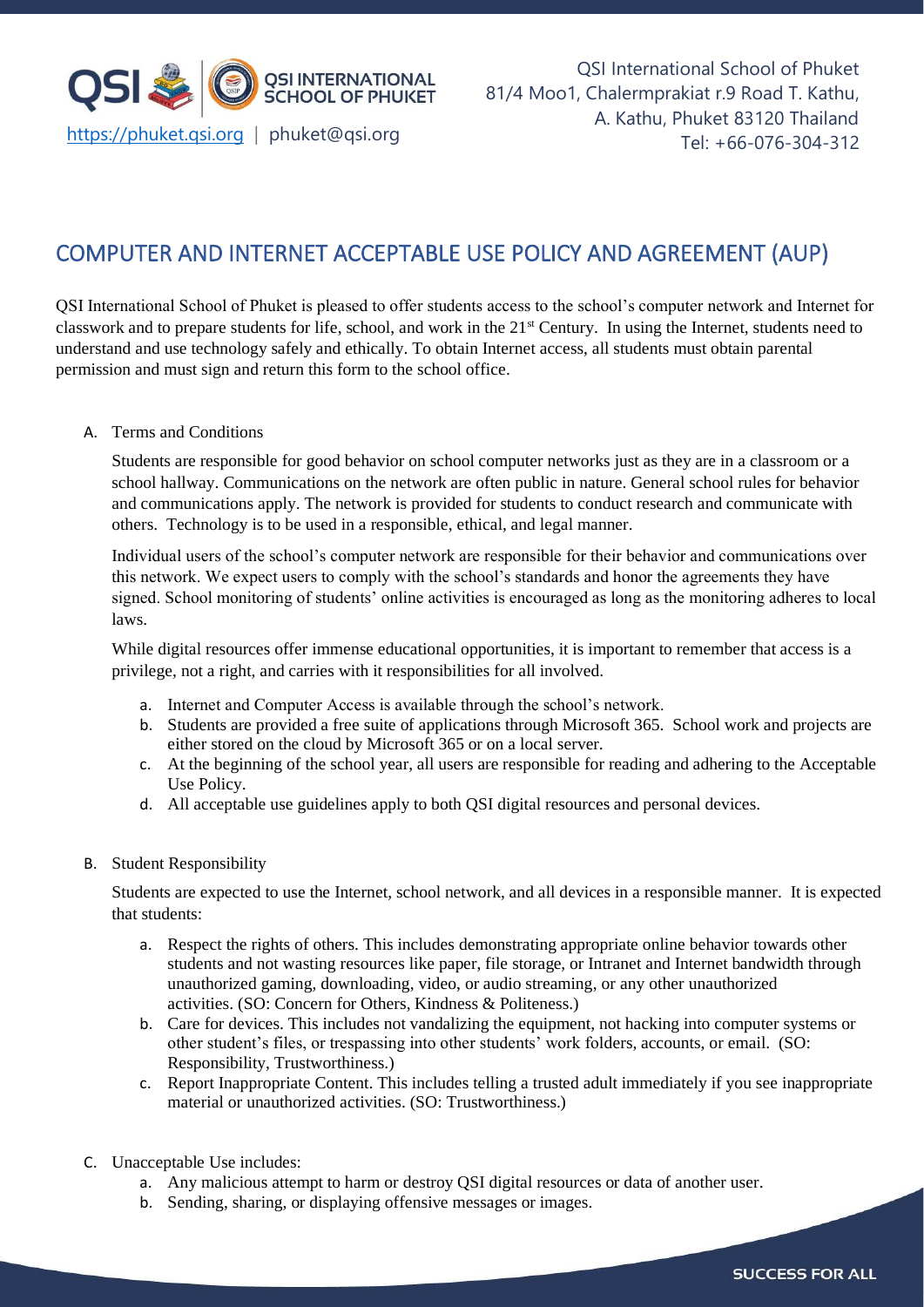

- c. Taking photos or videos at school without the permission of the school or those being recorded.
- d. Sharing photos or videos without permission of the school or those being recorded.
- e. Deliberately accessing or creating any obscene or objectionable information, text, or images.
- f. Plagiarizing others' work or violating copyright laws. This includes peer-to-peer file sharing of copyrighted files. If the student is unsure whether they can use someone's work, they should not use it without permission from the owner.
- g. Using another person's username or password or misrepresenting identity.
- h. Employing the network for commercial purposes.
- i. Using school computers for unlawful purposes. Activities on Internet-accessible computers may be governed by the laws of several countries and jurisdictions, and all laws must be respected.
- j. Using any non-school-sponsored chat rooms or instant messaging services. Streaming media, such as YouTube, Internet Radio, and other online media is allowed for educational purposes only.
- k. Attempting to fix, repair, or enhance any equipment, device, software or other QSI resource without teacher approval. Please contact QSI regarding any repair or fix.
- D. Personal Devices

Personal digital devices are defined as privately owned wireless devices and/or portable electronic hand-held equipment including, but are not limited to, laptops, mobile computers, smart phones, tablets,

e-readers, and portable Internet devices. Students must obtain prior approval before using personal digital devices in the classroom. All the conditions and requirements of the QSI Acceptable Use Policy are applicable to the use of personal digital devices and violations may result in loss of privileges and/or disciplinary action.

- a. Personal digital devices will be used exclusively for educational activities during instruction.
- b. Students may not use their personal digital devices to record, transmit, or post photos or videos at school without the express permission of the teacher, school administrator, and anyone who appears in the image.
- c. QSI staff will not provide technical service or support for personal digital devices.
- d. QSI will not reimburse students for any data charges.
- e. QSI is not responsible for any financial expenses or loss of data should a personal technology device be lost, stolen, or damaged while at school.
- E. Digital Citizenship Instruction

Each year, instruction will be provided to all users regarding appropriate online behavior, including cyberbullying awareness and response, as well as interacting appropriately with other individuals on the Internet. Students receive technology training that includes an Essential Unit on Digital Citizenship. This unit, required for every QSI student from age five through secondary, provides a strong background in the proficiencies and ethical competencies for safe computer use and success in modern society. Within the Success Orientations classes, students also discuss how to use technology in a proper, respectful, and safe manner. Students are expected to conduct themselves according to these unit outcomes, even when not at school. Technology issues that negatively affect other students or disrupt the school day will be dealt with by the school.

*The school's Code of Conduct also applies to this policy. Violations of the rights and responsibilities may result in*  loss of access to technology, as well as other disciplinary action. Any deliberate damage of computer hardware or *the network will be billed to the parent or guardian of the abusing student.*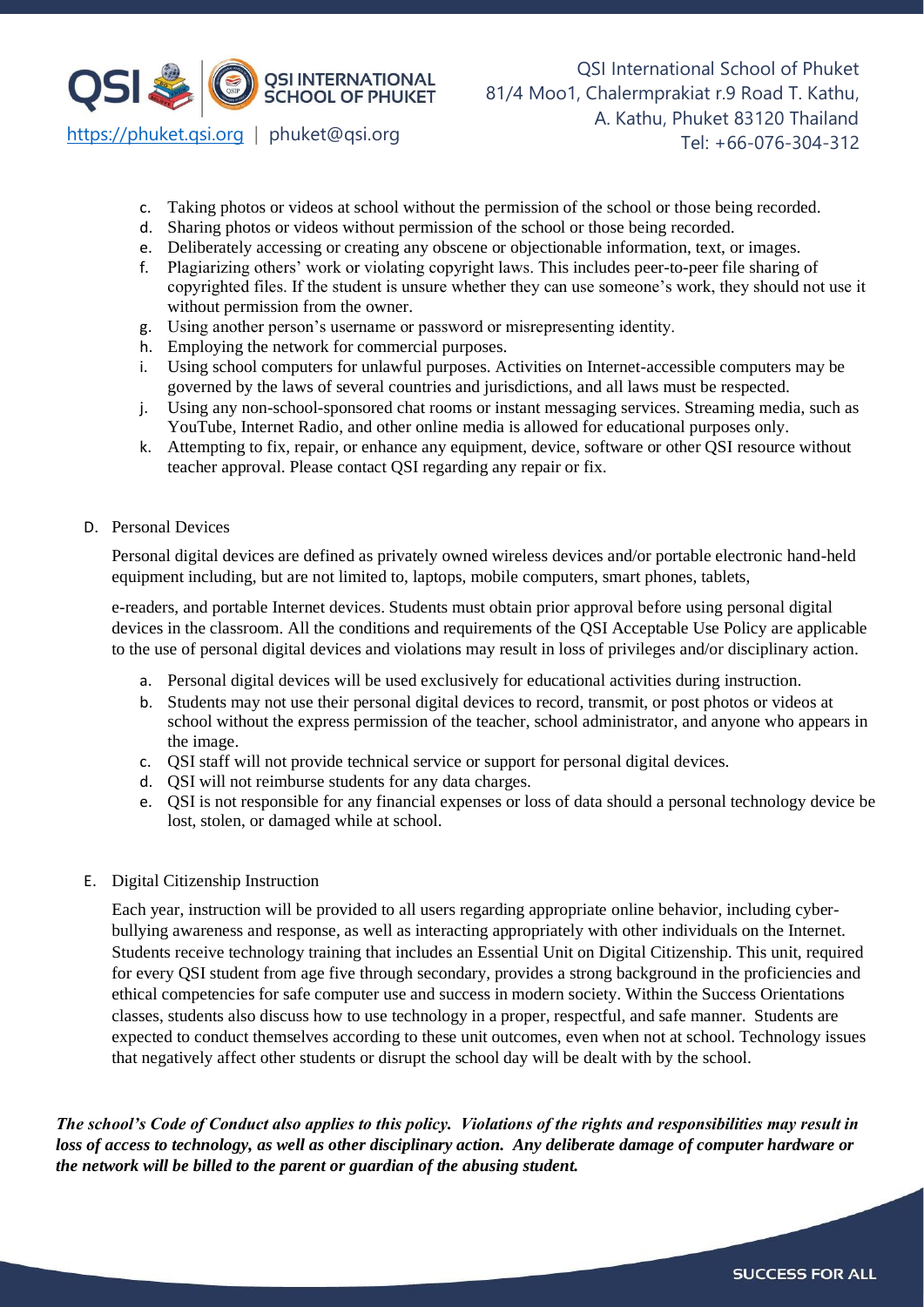

## ACCEPTABLE USE POLICY AGREEMENT SIGNATURE PAGE

My signature below acknowledges that I have read, understood, and agree to the QSI Student AUP (Acceptable Use Policy). I further acknowledge that I will abide by the rules and guidelines stated in the Parent –Student Handbook.

## USER AGREEMENT AND PARENT PERMISSION FORM

As a user of the QSI International School of Phuket computer network, I hereby agree to comply with the above stated rules, communicating over the network in a reliable fashion while honoring QSI Success Orientations and all relevant laws and restrictions.

Student Name (Print): \_\_\_\_\_\_\_\_\_\_\_\_\_\_\_\_\_\_\_\_\_\_\_\_\_\_\_\_\_\_\_\_\_\_\_\_\_

Student Signature:  $\begin{array}{ccc} \hbox{Student Signature:} \end{array}$ 

Parent Name (Print):

Parent Signature: \_\_\_\_\_\_\_\_\_\_\_\_\_\_\_\_\_\_\_\_\_\_\_\_\_\_\_\_\_\_\_\_\_\_\_ Date: \_\_\_\_\_\_\_\_\_\_\_\_\_\_\_\_\_\_\_\_\_\_\_\_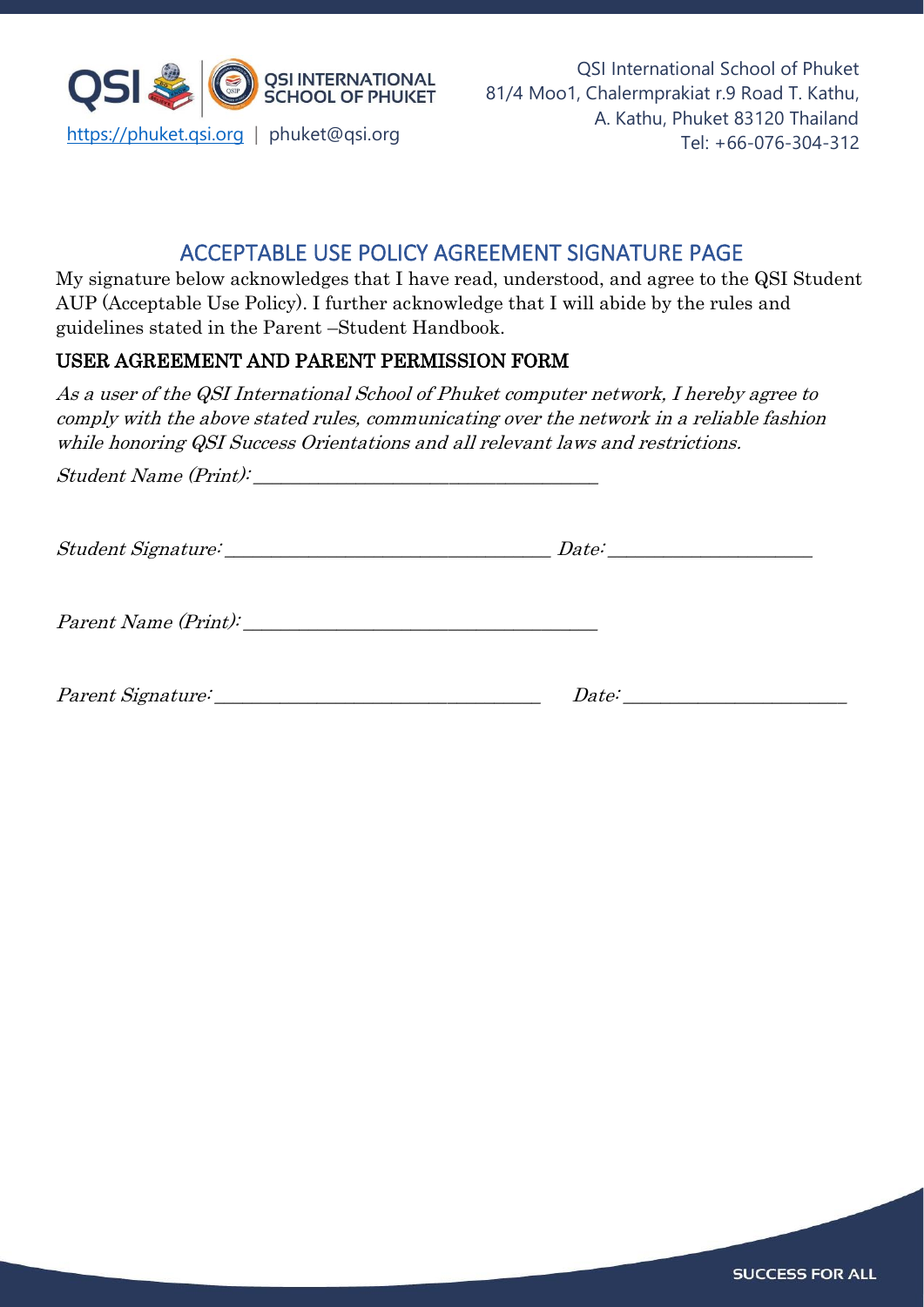

## PHOTO OPT-OUT DOCUMENT

 $\_$  , and the set of the set of the set of the set of the set of the set of the set of the set of the set of the set of the set of the set of the set of the set of the set of the set of the set of the set of the set of th

 $\_$  , and the set of the set of the set of the set of the set of the set of the set of the set of the set of the set of the set of the set of the set of the set of the set of the set of the set of the set of the set of th

 $\_$  , and the set of the set of the set of the set of the set of the set of the set of the set of the set of the set of the set of the set of the set of the set of the set of the set of the set of the set of the set of th

 $Mv$  Student (s)

Age level class (e.g. 3-year-olds, 4-year-olds, etc.)

I understand that photos or videos are regularly taken of children attending the QSI School of Phuket and their parents. These photos or videos may be used for the purpose of creating a school yearbook, either on paper, or in electronic form, school website, and classroom pages.

Photos and videos used on the school's website will never include the student's name or the family's contact information without express prior written consent by me.

#### Please return this form to the school.

I do not agree to allow my child/ren's photos or videos to be used ........................

I agree to allow my child/ren's photos or videos to be used....................................

\*If you do not return this from to the school, it means that you allow your child/ren's photos or videos to be used.

Parent or Guardian:

Signature: \_\_\_\_\_\_\_\_\_\_\_\_\_\_\_\_\_\_\_\_\_\_\_\_\_\_\_\_\_\_\_\_\_\_\_\_\_\_\_\_\_\_\_ Date: \_\_\_\_\_\_\_\_\_\_\_\_\_\_\_\_\_\_\_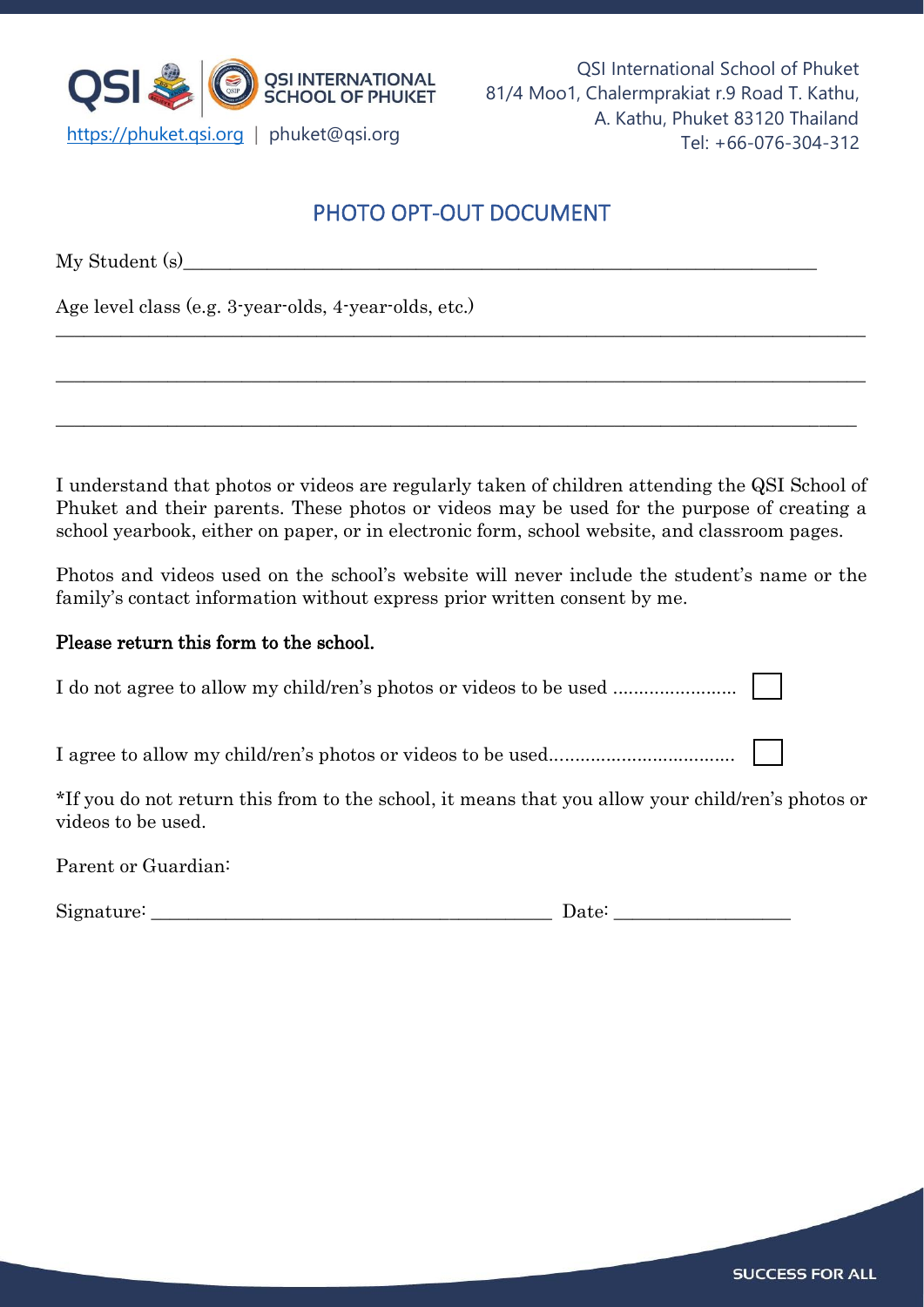

## Please return this form to the school.

## HANDBOOK ACCEPTANCE FORM

I have read and reviewed the QSI School of Phuket "Parent Student Handbook". I understand

the contents and agree to help my children abide by them.

| Parent or Guardian Signature: |  | Date: |  |
|-------------------------------|--|-------|--|
|                               |  |       |  |

Student Name (Printed)

Student Signature: \_\_\_\_\_\_\_\_\_\_\_\_\_\_\_\_\_\_\_\_\_\_\_\_\_\_\_\_\_\_\_\_\_\_\_\_\_\_\_\_